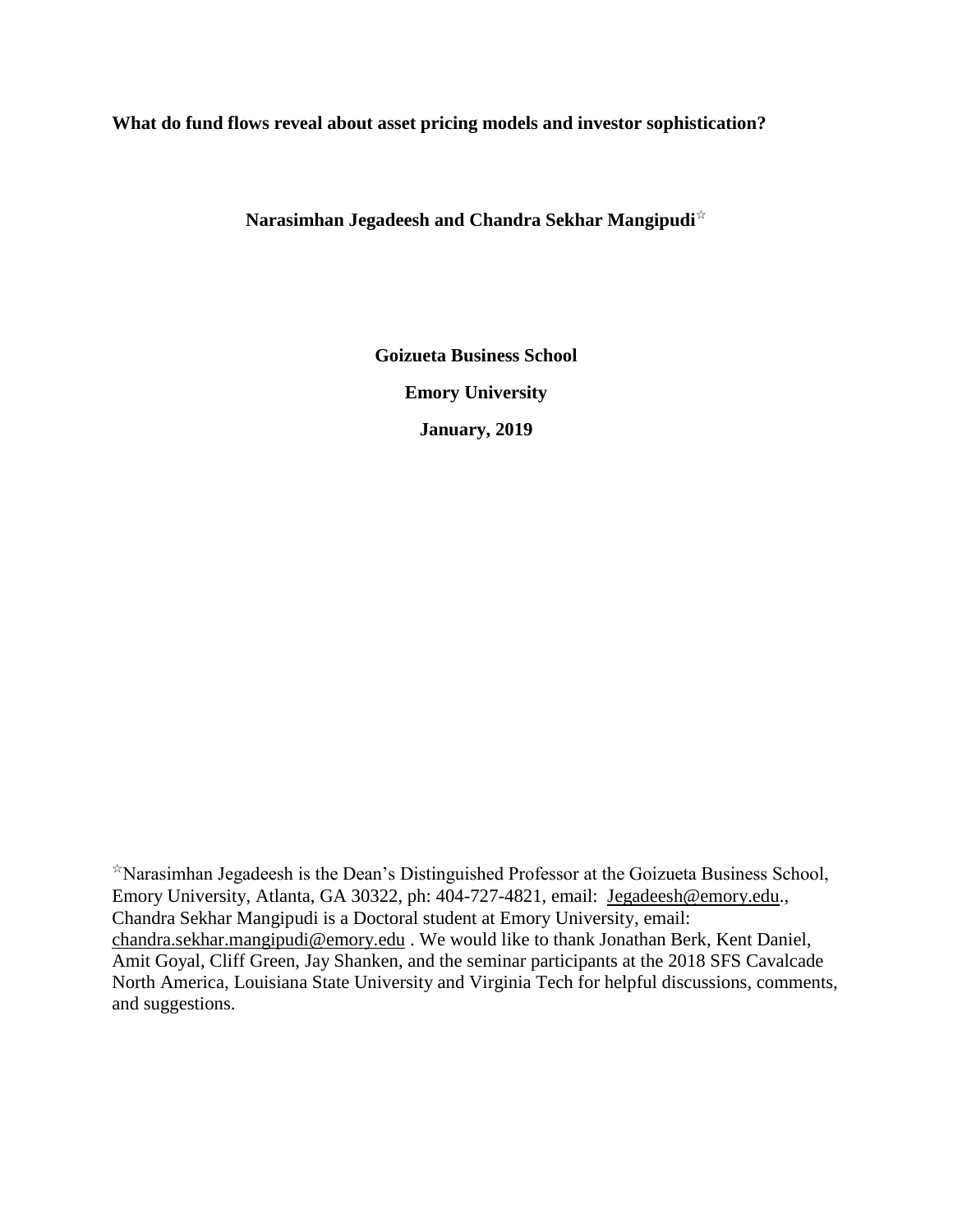#### **What do fund flows reveal about asset pricing models and investor sophistication?**

Recent literature uses the relative strength of the relation between fund flows and alphas with respect to various multifactor models to draw inferences about the best asset pricing model and about investor sophistication. This paper analytically shows that such inferences are tenable only under certain assumptions and we test their empirical validity. Our results indicate that any inference about the true asset pricing model based on alpha-flow relations is empirically untenable. The literature uses a multifactor model that includes all factors as the benchmark to assess investor sophistication. We show that the appropriate benchmark excludes some factors when their betas are estimated from the data, but even with this benchmark the rejection of investor sophistication in the literature is empirically tenable.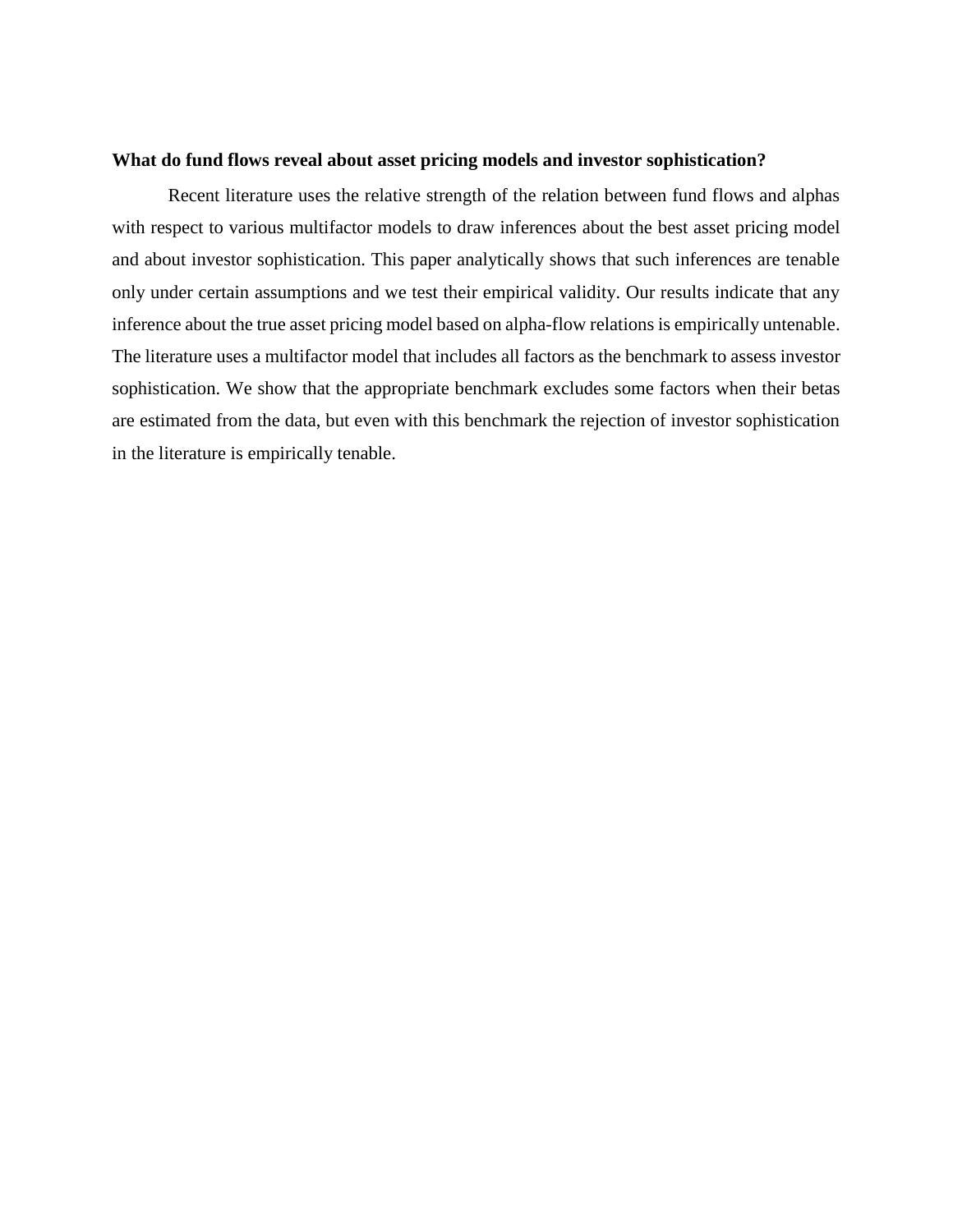An extensive literature documents that net fund flows into mutual funds are driven by funds' past performance. For example, Patel, Zeckhauser, and Hendricks (1994) document that equity mutual funds with bigger returns attract more cash inflows and they offer various behavioral explanations for this phenomenon. Other papers that document a positive relation between fund flows and past performance include Ippolito (1992), Chevalier and Ellison (1997), and Sirri and Tufano (1998).

Some papers in the early literature also examine whether abnormal performance (or alphas) measured with respect to some benchmarks better predict fund flows than others. For example, Gruber (1996) compares the mutual fund flow-performance relation for alphas measured with respect to one- and four-factor models, while Del Guercio and Tkac (2002) compares sensitivity of flows to raw returns vis-à-vis alphas from market model in mutual funds and pension funds. Fung et. al. (2008) makes similar comparisons with a different set of factor models for a sample of hedge funds.

While comparison of flow-alpha relations across models was not the primary focus of earlier papers, recent papers in this area have shown a renewed interest in such comparisons using a broader range of asset pricing and factor models. The primary driving force for this resurgence is the argument that these comparisons can potentially help us answer important economic questions that extend beyond a descriptive analysis of mutual fund flows. For example, Barber, Huang and Odean (2016) (hereafter "BHO") compare the relation between fund flows and alphas measured with respect to various models to evaluate mutual fund investors' sophistication. They argue that sophisticated investors should use all common factors to compute alphas and evaluate fund performance regardless of the underlying true asset pricing model. BHO find that fund flows are more highly correlated with market model alphas than with other alphas. Because investors do not seem to be using alphas with respect to a model that includes all common factors, BHO conclude that investors in aggregate are not sophisticated in how they use past returns to assess fund performance.

Berk and van Binsbergen (2016) (hereafter "BvB") argue that such comparisons serve as a new and fundamentally different test of asset pricing models and that the results can determine which asset pricing model is the closest to the true asset pricing model in the economy. Because of the asset pricing model implications, they include several versions of equilibrium consumption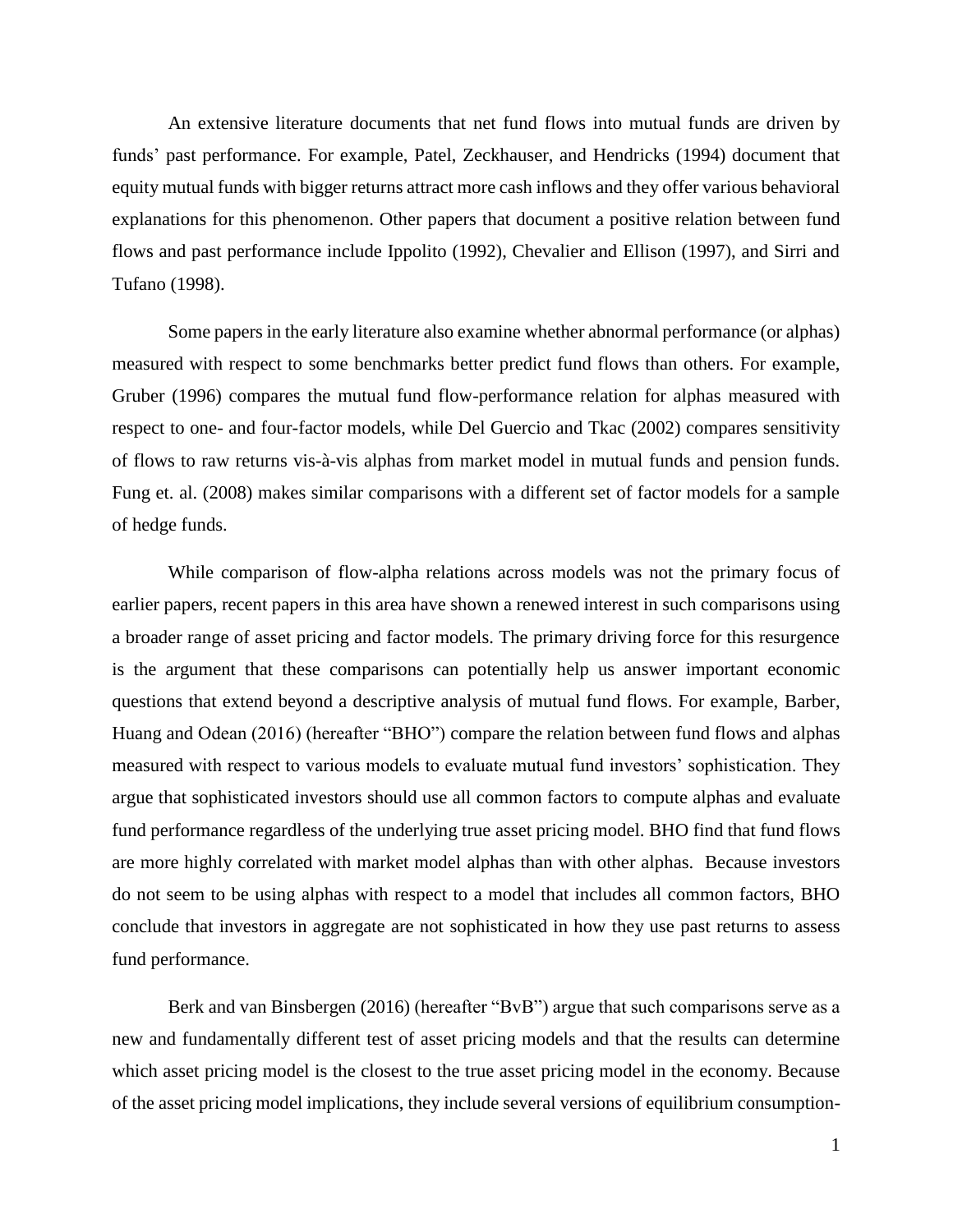CAPM as well in their comparisons. Agarwal, Green and Ren (2017) and Blocher and Molyboga (2017) carry out similar tests with samples of hedge funds.

BvB find that fund flows are most highly correlated with alphas computed with a market model in their tests as well. They conclude that therefore the CAPM "is still the best method to use to compute the cost of capital of an investment opportunity." Berk and van Binsbergen (2017) also prescribe that practitioners should use the CAPM to make capital budgeting decisions based on this evidence. The true asset pricing model has been a holy grail of the finance literature and BvB's conclusions potentially have broad implications that go well beyond just the mutual fund literature.

The far reaching inferences drawn in the recent literature based on comparisons of flowalpha relations stand in contrast with the much more limited inferences drawn in the early literature. A natural question that arises is, under what assumptions can one draw reliable inferences about asset pricing models or about investor sophistication based on these results? Are the inferences about asset pricing models and investor sophistication in the recent literature empirically tenable?

We address these questions in this paper. We analytically show that one can draw reliable inferences about the true asset pricing model based on flow-alpha relations only if certain critically important assumptions are valid, and their validity can only be empirically determined. For example, it is possible that in some situations CAPM may not be true but investors may still optimally use the market model to estimate alphas. Also, in some other situations, it is possible that CAPM may be true but investors may optimally use a multifactor model to estimate alphas. There are also situations where investors may optimally use the market model to estimate alpha when CAPM is true, which would justify inferences about asset pricing model. Therefore, one cannot identify the true asset pricing model solely based on flow-alpha comparison without further tests to determine which of these multiple possibilities are true in the data.

We find similar issues with drawing inferences about investor sophistication as well. Sophisticated investors would use the model that yields the most precise alpha estimates. We show that the optimal model depends on the following factors: the underlying true asset pricing model, the incremental explanatory power of each factor in a multifactor model, the dispersion of factor betas across funds and the potential error in estimating factor betas. Our results indicate that this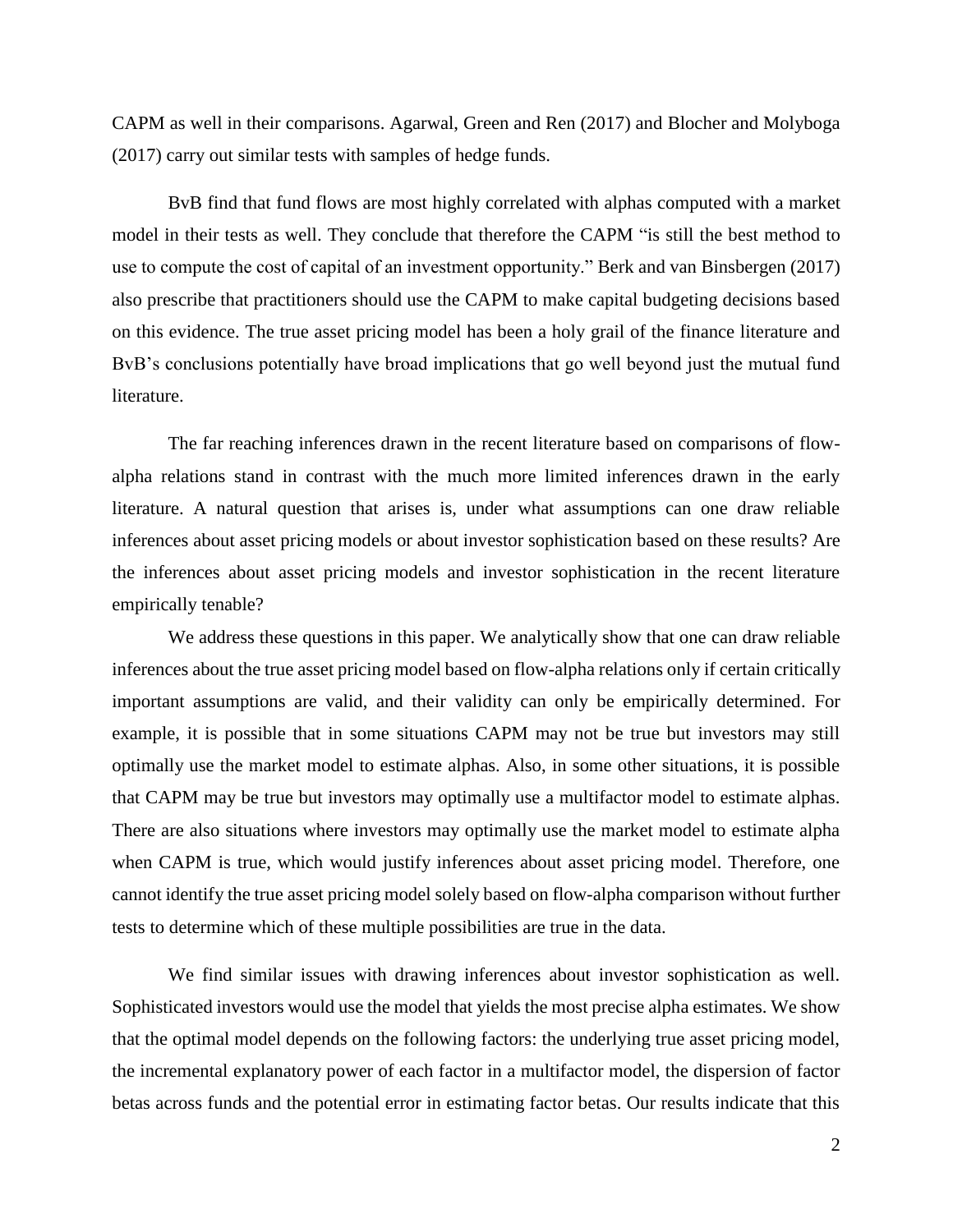optimal model need not be the true asset pricing model, nor does it need to use all common factors to estimate betas. Therefore, the optimal model can only be empirically identified and we need the identity of this model to draw reliable inferences about investor sophistication based on flow-alpha relations.

We empirically assess whether inferences about asset pricing models and investor sophistication based on flow-alpha relations are tenable. Our tests estimate the relevant parameters from the data and run simulation experiments under various "true" asset pricing models. These tests enable us to determine the multifactor model that provides the most precise estimator of alphas in the data and assess the tenability of the inferences about asset pricing and investor sophistication in the literature.

#### **1. Fund flows and alphas: Foundation for empirical tests and inferences**

This section presents a model that forms the basis for our analysis of the implications of flowalpha relations for asset pricing models and tests of investor sophistication. Broadly, we use the model to answer the following questions:

- (a) How do investors optimally update their priors about the skills of fund managers when they observe fund returns each period?
- (b) How are equilibrium fund flows related to the information investors use to update their priors?
- (c) What are the implications of the answers to the above questions for interpreting the results of an alpha-fund flow horse race with alphas computed using different multifactor models?

We answer these questions using the Berk and Green (2004) model augmented with a multifactor return generating process and an equilibrium asset pricing model that we describe in the next subsection.

#### **1.1 Return generating process and asset pricing model**

The following K-factor model is the true asset pricing model:

$$
E[r_i] = \sum_{k=1}^{K} \beta_{k,i} \gamma_k,
$$
\n(1)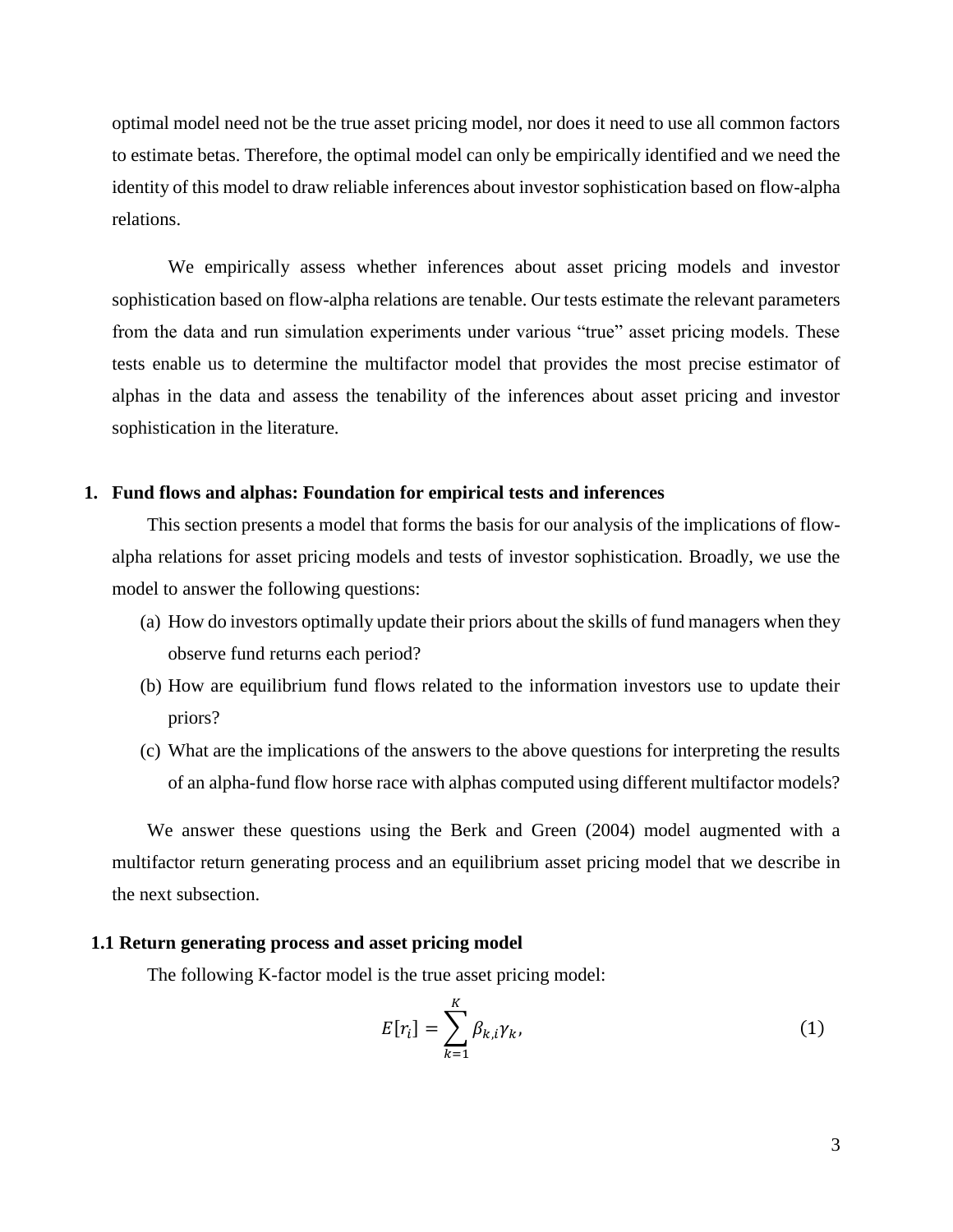where  $r_i$  is the return in excess of the risk-free rate, or excess returns,  $E[r_i]$  is the expected excess return on asset *i*,  $\beta_{k,i}$  is the beta of asset *i* with respect to factor *k*, and  $\gamma_k$  is the premium for a unit of factor risk. For the CAPM,  $K = 1$  and for Fama-French three-factor model, which we refer to as FF3,  $K = 3$ .

Asset returns follow the *J*-factor model below: 1

$$
r_{i,t} = E[r_i] + \sum_{k=1}^{J} \beta_{k,i} f_{k,t} + \xi_{i,t},
$$
 (2)

where  $f_{k,t}$  is the realization of the common factor k, and  $\xi_{i,t}$  asset specific return at time t. Factor realization  $f_{k,t}$  is the innovation or the unexpected component of factor *k*. For instance, let  $F_{k,t}$  be the total factor realization of the  $k^{\text{th}}$  factor, then  $f_{k,t} = F_{k,t} - E[F_{k,t}]$  and  $E[f_{k,t}] = 0$ . We define a "no-beta risk premium" (NBRP) model where  $E[r_i] = E[r_m]$ , and we identify this model with  $K = 0$ .

In general the  $\bar{I}$  factors in the multifactor model (3) include the  $\bar{K}$  priced factors from the asset pricing model as well as additional unpriced factors that describe realized returns but are excluded from the asset pricing model. For example, the  *factors could include industry factors* that are unpriced perhaps because they are not correlated with future investment opportunity set or to consumption. Therefore, in general  $J \geq K$ . Factor returns and asset specific returns are all normally distributed.

#### 1.2 **The Model**

l

This subsection presents a rational expectations model that identifies the alphas that investors use to make their mutual fund investment decision. The following are our assumptions:

- (a) **Rational Economy:** All agents in the rational expectations economy are symmetrically informed.
- (b) **Mutual funds and skill:** There are *N* mutual funds in the economy and  $N \rightarrow \infty$ . Manager of fund *p* is endowed with stock selection skills that allow them to generate gross returns

<sup>1</sup>Eq. 3 imposes the condition that the intercept of the return generating process for each asset equals its expected return.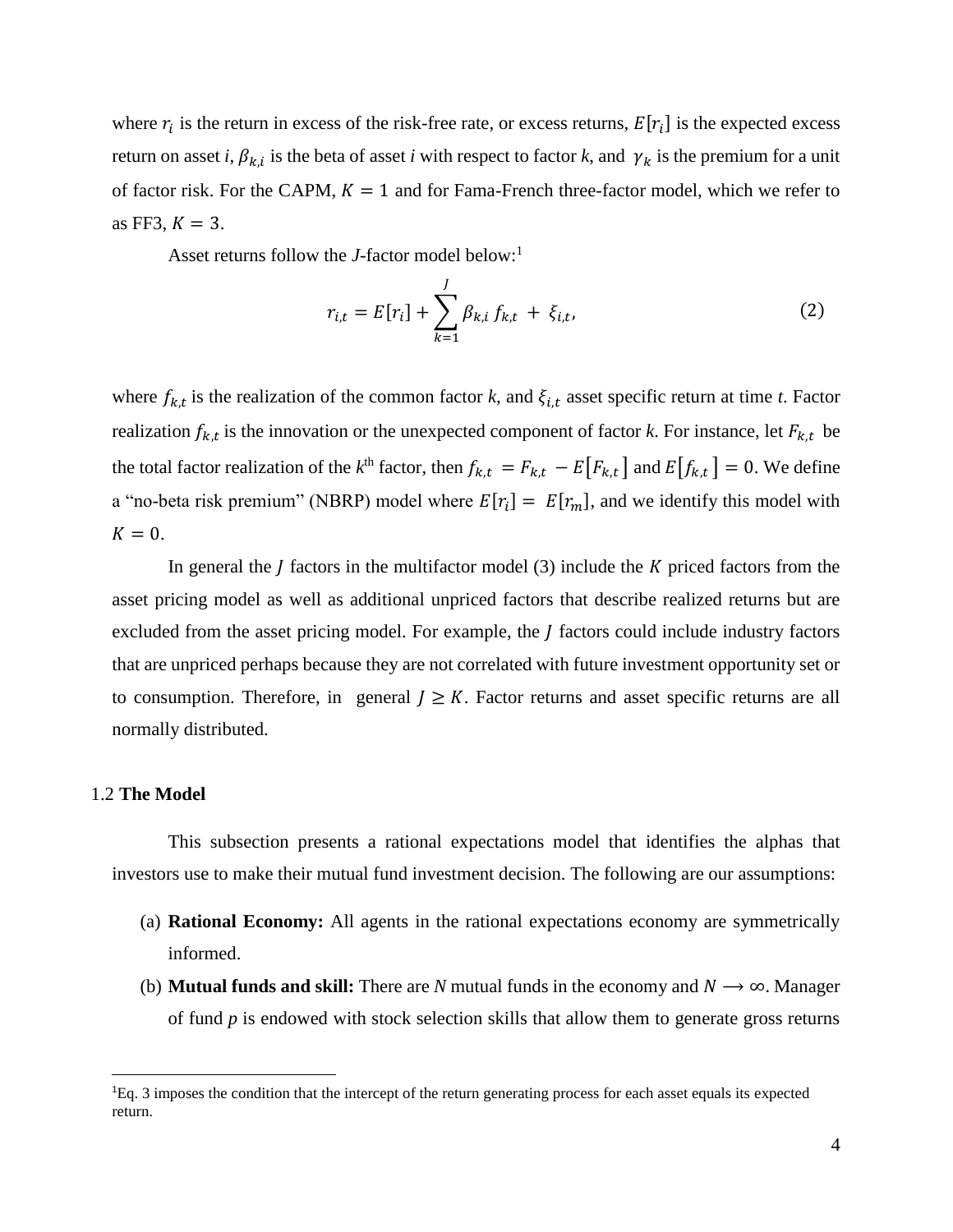of  $\phi_p$  in excess of the *K*-factor asset pricing benchmark. Investors know the true asset pricing model. Fund manager skill  $\phi_p \sim N(\phi_0, v)$ , where  $\phi_0$  is average skill and v is the precision of the distribution of skill at time 0.  $\phi_0$  and  $\nu$  are common knowledge.

- (c) **Costs of active management:** Funds incur certain costs for active management, which is a function of total assets under management, denoted as  $q$ , and  $c(q)$  is this cost per unit of assets. The cost  $c(q)$  includes both fund fees and the costs of administration and trading including administrative costs, brokerage costs and price impact. There are diseconomies of scale and hence  $c(q)$  is an increasing function of q. The only further assumption that we impose on  $c(q)$  is that  $\lim_{q\to\infty} c(q) = \infty$ , which ensures that the size of a mutual fund for any skill level is finite.
- (d) Gross and net returns: Let  $R_{p,t}$  and  $r_{p,t}$  be fund p's gross and net returns at time t, respectively.  $R_{p,t} = r_{p,t} + c(q_{p,t-1})$ . Funds' net returns are observable, both to investors in the model economy and to econometricians. Investors can also compute  $R_{p,t}$  since they know q and  $c(q)$  but econometricians observe only  $r_{p,t}$ .
- (e) **Expected return and return generating process:** Eqs. (1) and (2) specify the expected returns and the return generating process in this economy, which are both common knowledge. The net return at time *t* is:<sup>2</sup>

$$
r_{p,t} = \phi_p + \sum_{\substack{k=1 \ \text{Expected return Eq. (1)}}^{K} \beta_{k,p} \gamma_k}^{} + \sum_{\substack{k=1 \ \text{Expected return Eq. (2)}}^{J} \beta_{k,p} f_{k,t} + \xi_{p,t} - c(q_{p,t-1}),
$$
\n(3)

From Eq. (3), expected abnormal return based on the true asset pricing model is:

$$
E_t(r_{p,t+1}) - \sum_{k=1}^K \beta_{k,p} \gamma_k = E_t(\phi_p) - c(q_{p,t}),
$$
\n(4)

where  $E_t$  denotes expectation as of time  $t$ .

 $\overline{\phantom{a}}$ 

(f) **Competitive Market:** As in Berk and Green (2004), the mutual fund market is perfectly competitive. Therefore, expected alpha net of fees and costs for investing in any mutual fund equals zero in equilibrium:

<sup>&</sup>lt;sup>2</sup> Funds' gross returns follow the return generating process (2), plus  $\phi_p^K$ . Investors earn net returns in (3) after all costs.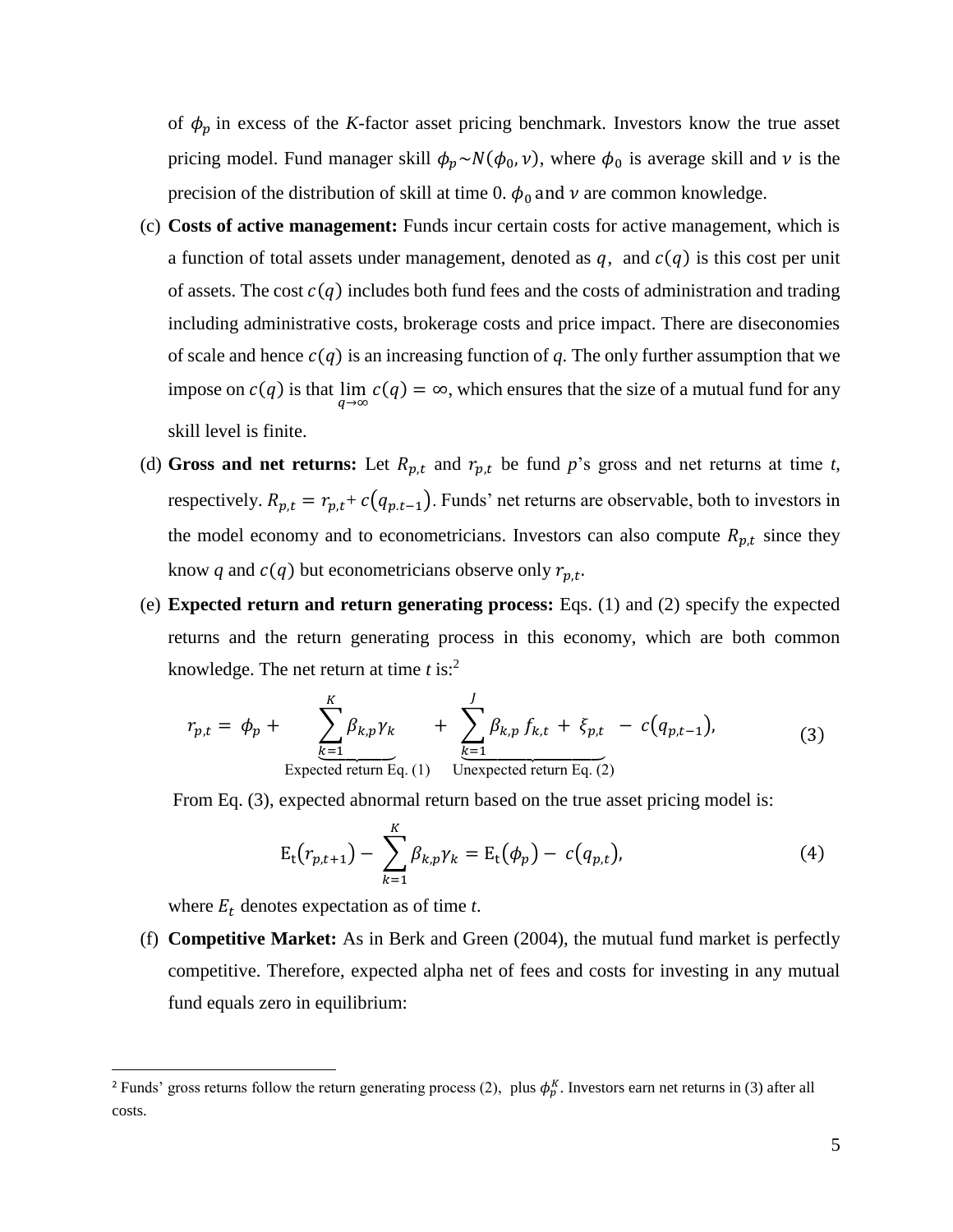$$
E_t(\phi_p) - c(q_{p,t}) = 0. \tag{5}
$$

Assumptions (a) through (d) and (f) are the same as in Berk and Green (2004). We add assumption (e) about expected asset returns and return generating factor model to allow investors the option of computing alphas using different models and then determine which of these alphas will win the alpha-flow horse race.

In our model, investors observe mutual fund returns and the realized returns on the *J* factors each period. For now, we assume  $\beta_{k,p}$  is common knowledge. Investors compute alphas,  $\hat{\alpha}_{p,\eta,t}$ , relative to an  $\eta$ -factor model, as:

$$
\hat{\alpha}_{p,\eta,t} = r_{p,t} - \sum_{k=1}^{\eta} \beta_{k,p} F_{k,t},
$$
\n(6)

where  $F_{k,t}$  is realized factor returns.

 $\overline{\phantom{a}}$ 

Investors could possibly use any  $\eta$ -factor model to compute alphas and update their priors about fund manager skills. Which particular model would they use? For analytic convenience, we further assume that the average factor betas of funds equal betas for the market portfolio. For the market,  $\beta_{k, market} = 1$  for  $k =$  market and  $\beta_{k, market} = 0$  for  $k \neq$  market. With this assumption, the average mutual fund alpha estimated with any  $\eta$  equals zero for any factor as we show in the following proposition.<sup>3</sup>

**Lemma 1**: Under the assumptions stated above the cross-sectional average of alphas estimated using any  $\eta$ -factor model equals zero for all factor realizations, i.e.

$$
\frac{1}{N} \sum_{p=1}^{N} (\hat{\alpha}_{p,\eta,t} | F_{k,t}, k = 1, ..., K) = 0 \,\forall \,\eta.
$$
 (7)

**Proof**: Substitute  $r_{p,t}$  from Eq. (3) to Eq. (6) and use the competitive market condition (5) to get (7).

<sup>&</sup>lt;sup>3</sup> If the average factor betas for funds are different from market portfolio betas, we could subtract the average of alpha for all funds from  $\hat{\alpha}_{p,\eta,t}$  and the average of this difference equals zero for any factor realization. Since investment decisions are made based on the relative values of alpha both approaches would yield the same result.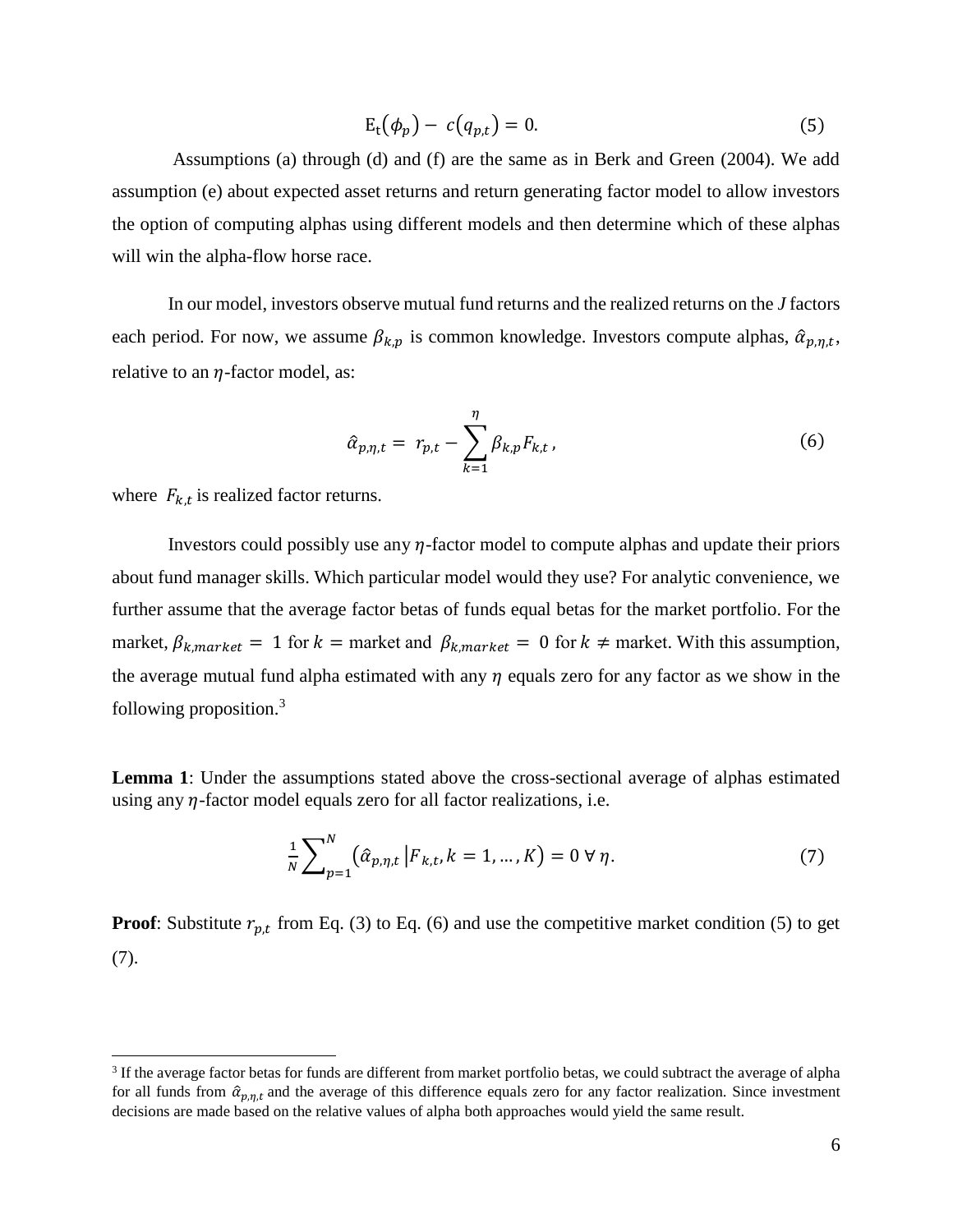The following proposition presents the distribution of investors' posterior each period conditional on using a particular  $\eta$ -factor model to compute alphas.

**Proposition 1**: Suppose investors use an  $\eta$ -factor model to compute alphas. Let  $\phi_{p,\eta,t}$  be the mean of investors' time *t* posterior of fund *k*'s skill conditional on the realization of  $X_{p,\eta,1}, X_{p,\eta,2}$ , ...  $X_{p,\eta,t}$ , where  $X_{p,\eta,t} = \hat{\alpha}_{p,\eta,t} + c(q_{p,t-1})$ , and let  $\bar{X}_{p,\eta,t}$  be the mean of these realizations. Investors' posterior of  $\phi_p$  is normally distributed with mean  $\phi_{p,\eta,t}$ , where:

$$
\phi_{p,\eta,t} = \frac{\nu \phi_0 + t \vartheta_{\hat{\alpha},\eta} \,\bar{X}_{p,\eta,t}}{\nu + t \vartheta_{\hat{\alpha},\eta}},\tag{8}
$$

and precision  $\nu + t \vartheta_{\hat{\alpha}, \eta}$ , where  $\vartheta_{\hat{\alpha}, \eta} = \frac{1}{\sigma^2}$  $\frac{1}{\sigma_{\alpha,\eta}^2}$ . Note that the precisions of  $X_{p,\eta,t}$  and  $\hat{\alpha}_{p,\eta,t}$  are equal conditional on information available at time  $t-1$  since  $c(q_{p,t-1})$  is known at that time.

**Proof**: See Theorem 1 in DeGroot (1970, p. 167).

Proposition 1 is a well-known theorem in Bayesian analysis. Investors know that the average skill of fund managers is  $\phi_0$  at time 0. After observing net returns for *t* periods, investors compute alphas for each period. As Lemma 1 shows, the mean of  $\hat{\alpha}_{p,\eta,t}$  is zero each period. Investors also know the cost  $c(q_{t-1})$  each period and therefore they can compute  $X_{p,\eta,t}$ . Because of the perfect competition assumption (5) the expected value of  $c(q)$  in  $\overline{X}$  across all funds equals  $\phi_0$ . But mean of both investors prior and posterior equal  $\phi_0$  as long as funds do not enter or exit the sample.

Proposition 1 shows that the precision of the posterior distribution of  $\phi_{p,\eta,t}^{K}$  increases monotonically with an increase in the precision of  $\hat{\alpha}_{p,\eta,t}$ . Because rational investors prefer a more precise estimator to a less precise estimator, investors would use the multi factor model that yields the most precise estimate of alphas.

**Corollary:** Rational investors would use the  $\eta$ -factor model with the smallest variance (or largest precision) to revise their priors about fund skills.

We denote the number of factors in the factor this optimal model as  $\eta^*$ .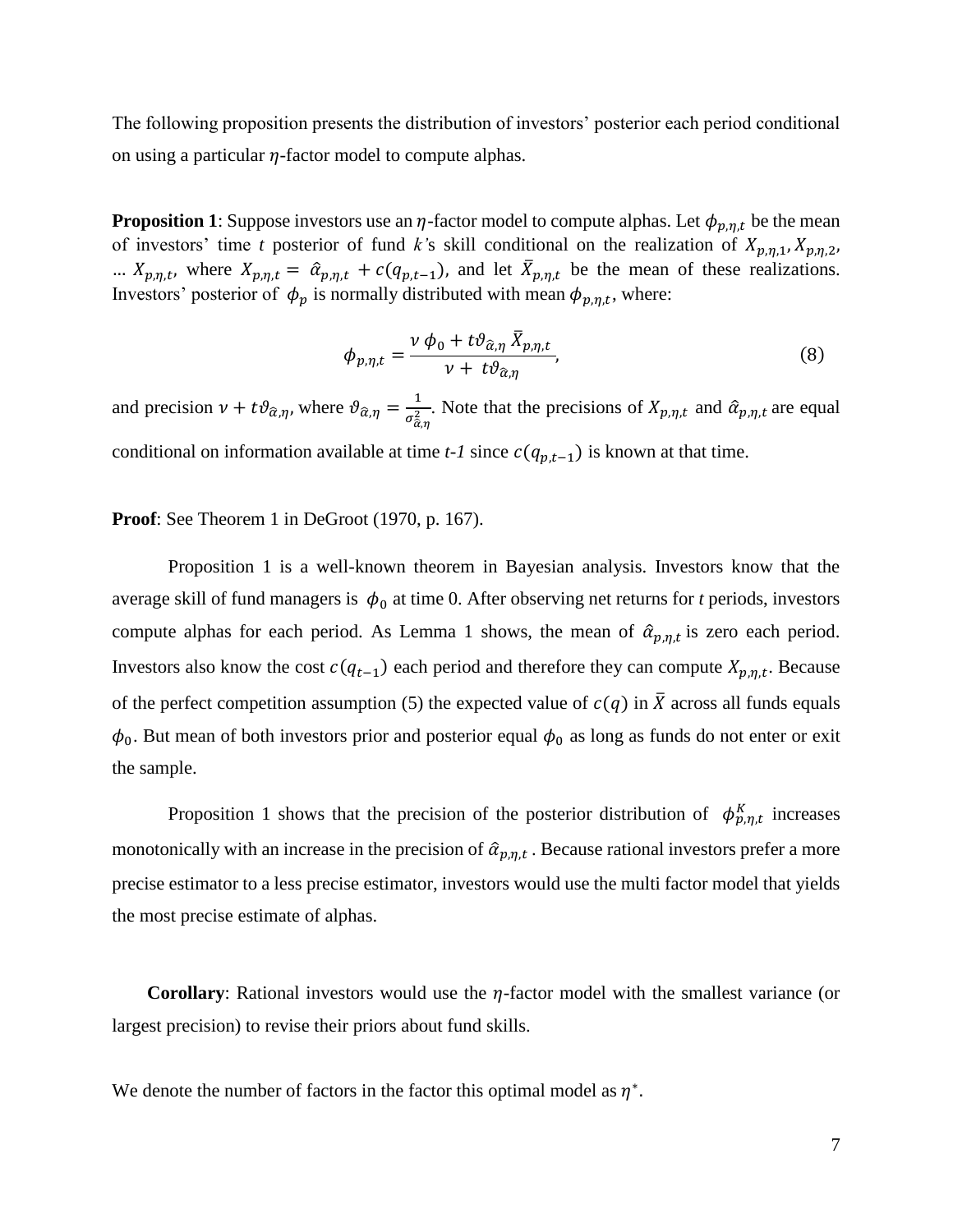#### **1.3 Alphas and fund flows**

 $\overline{\phantom{a}}$ 

The literature typically runs the following regression between alphas and fund flows to draw inferences about asset pricing model or investor sophistication:

$$
\Gamma_{p,t} = a_{\eta} + b_{\eta} \times \hat{\alpha}_{p,\eta,t} + \omega_{p,\eta,t},\tag{9}
$$

where  $\hat{\alpha}_{p,\eta,t}$  is computed under various  $\eta$ -factor models in Eq. (6) and  $\Gamma_{p,t}$  is the net flow of funds into mutual fund  $p$ , defined as:

$$
\Gamma_{p,t} = \frac{q_{p,t} - q_{p,t-1}(1 + r_{p,t})}{q_{p,t-1}} = \frac{q_{p,t} - q_{p,t-1}}{q_{p,t-1}} - r_{p,t}.
$$
\n(10)

BvB, BHO and others in related literature run a horse race with the slope coefficient  $b_n$  from (9) and draw inferences about the true asset pricing models and investors sophistication based on the winner.<sup>4</sup> This subsection derives fund flows in the model as a function of the alpha investors use to update their priors and examines the tenability of such inferences.

As we showed in the last subsection, investors update their priors each period using the most precise alpha estimator  $\hat{\alpha}_{p,\eta^*,t}$  and decide on which funds they would invest in or divest from each period. The competitive market condition in Eq. (5) implies that in a competitive equilibrium the flow results in  $q_{p,t}$  such that  $c(q_t)$  equals  $\phi_{p,\eta^*,t}$ . To determine the fund flow in this competitive equilibrium, we use the following recursive equation for  $c(q_t)$  that follows from Eq. (8) in Proposition  $1:5$ 

$$
c(q_t) = c(q_{t-1}) + \frac{\vartheta_{\hat{\alpha}, \eta^*}}{\nu + t\vartheta_{\hat{\alpha}, \eta^*}} \times \hat{\alpha}_{p, \eta^*, t}.
$$
\n(11)

<sup>&</sup>lt;sup>4</sup> BvB use a regression that uses only the signs of  $\Gamma_{p,t}$  and  $\hat{\alpha}_{p,\eta,t}$ . We show in a later section that BvB regression yields identical inference as the linear regression (9).

<sup>5</sup> Berk and Green (2004) derive this equation based on DeGroot's (1970) theorem. Appendix 3 presents a derivation for easy reference.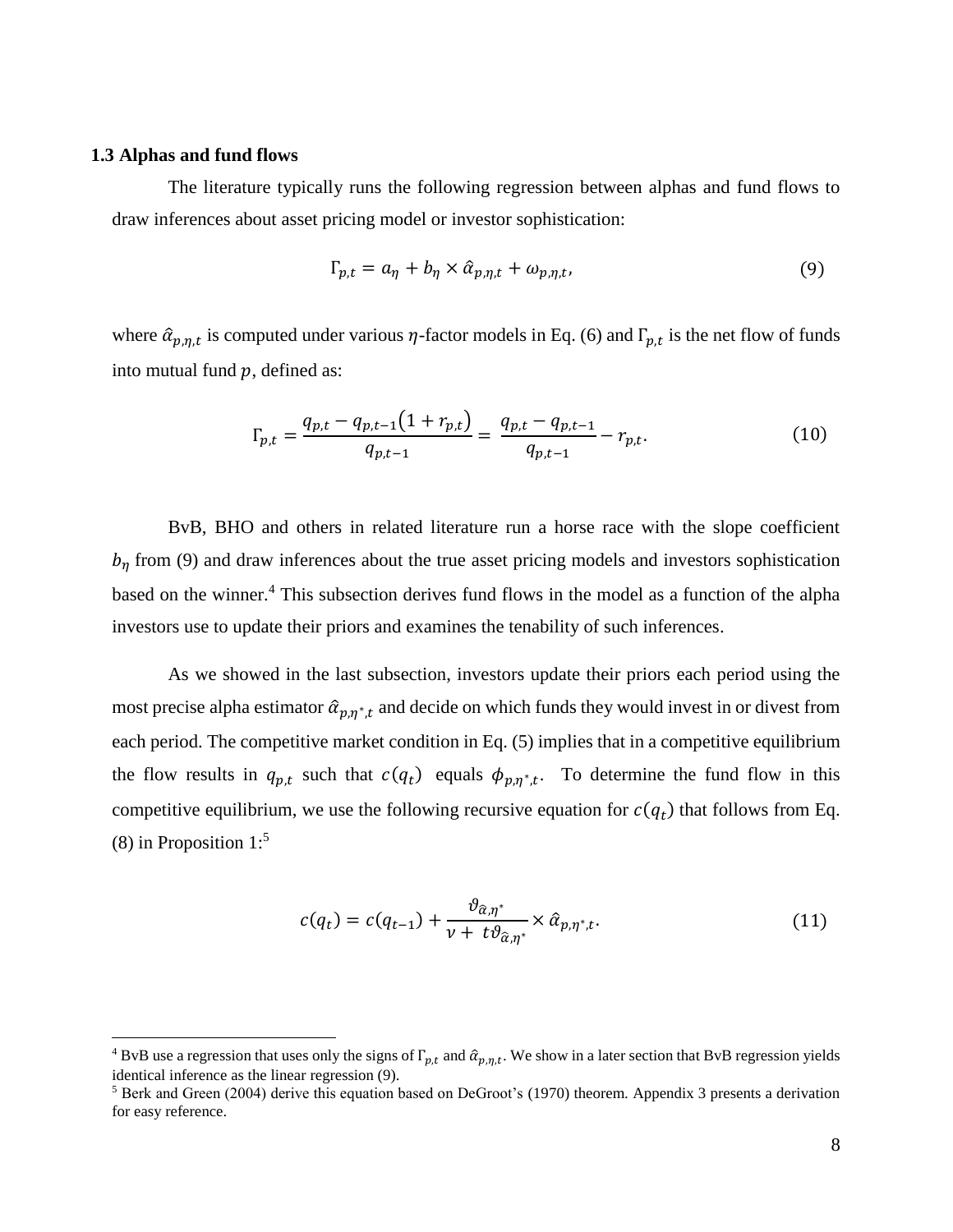To determine a functional relation between flow and alpha, we assume that the cost function is given by:

$$
c(q) = \delta \times q,\tag{12}
$$

where  $\delta$  is a constant that is common knowledge. Using this cost function, from (10) and (11) we get:

$$
\Gamma_{p,t} = \frac{1}{\delta \times q_{t-1}} \frac{\vartheta_{\hat{\alpha},\eta^*}}{\nu + t \vartheta_{\hat{\alpha},\eta^*}} \times \hat{\alpha}_{p,\eta^*,t} - r_{p,t}.
$$
\n(13)

Eq. (13) shows that flows are directly related to  $\hat{\alpha}_{p,\eta^*,t}$ , the most precise estimate. As we show later, the winner of the horse race also depends on the sign of the covariance between  $\Gamma_{p,t}$ and  $\hat{a}_{p,\eta^*,t}$ . Intuitively, we expect that Covariance $(\Gamma_{p,t}, \hat{a}_{p,\eta^*,t}) > 0$  but we need to show that it is indeed positive in our model. The first term on the right-hand side of Eq. (13) shows that  $\Gamma_{p,t}$ increases with  $\hat{\alpha}_{p,\eta^*,t}$  because its coefficient is positive. However, because the second term equals  $-\left(\hat{\alpha}_{p,\eta^*,t} + \sum_{k=1}^{\eta^*} \beta_{k,p} F_{k,t}\right)$  $\int_{k=1}^{\eta} \beta_{k,p} F_{k,t}$  from Eq. (6), there is a negative relation between this term and  $\Gamma_{p,t}$ . The reason is that  $\Gamma_{p,t}$  is the flow net of changes in assets under management due to raw returns and any change due to return has a negative impact on  $\Gamma_{p,t}$ . So it is mathematically possible that the net effect would be negative.

As a first step, we examine the relation between  $\Gamma_{p,t}$  and  $\hat{\alpha}_{p,\eta^*,t}$ . Differentiating (13), we get:<sup>6</sup>

$$
\frac{d\Gamma_{p,t}}{d\hat{\alpha}_{p,\eta^*,t}} = \frac{1}{\delta q_{t-1}} \times \frac{\vartheta_{\hat{\alpha},\eta^*}}{\nu + t\vartheta_{\hat{\alpha},\eta^*}} - 1.
$$
\n(14)

Eq. (14) indicates that the slope is negative if:

 $\overline{a}$ 

<sup>&</sup>lt;sup>6</sup> We use the result that  $\frac{dr_{p,t}}{r}$  $\frac{\partial^{2} \psi_{p,t}}{\partial \hat{\alpha}_{p,\eta^*,t}} = 1$  from (6).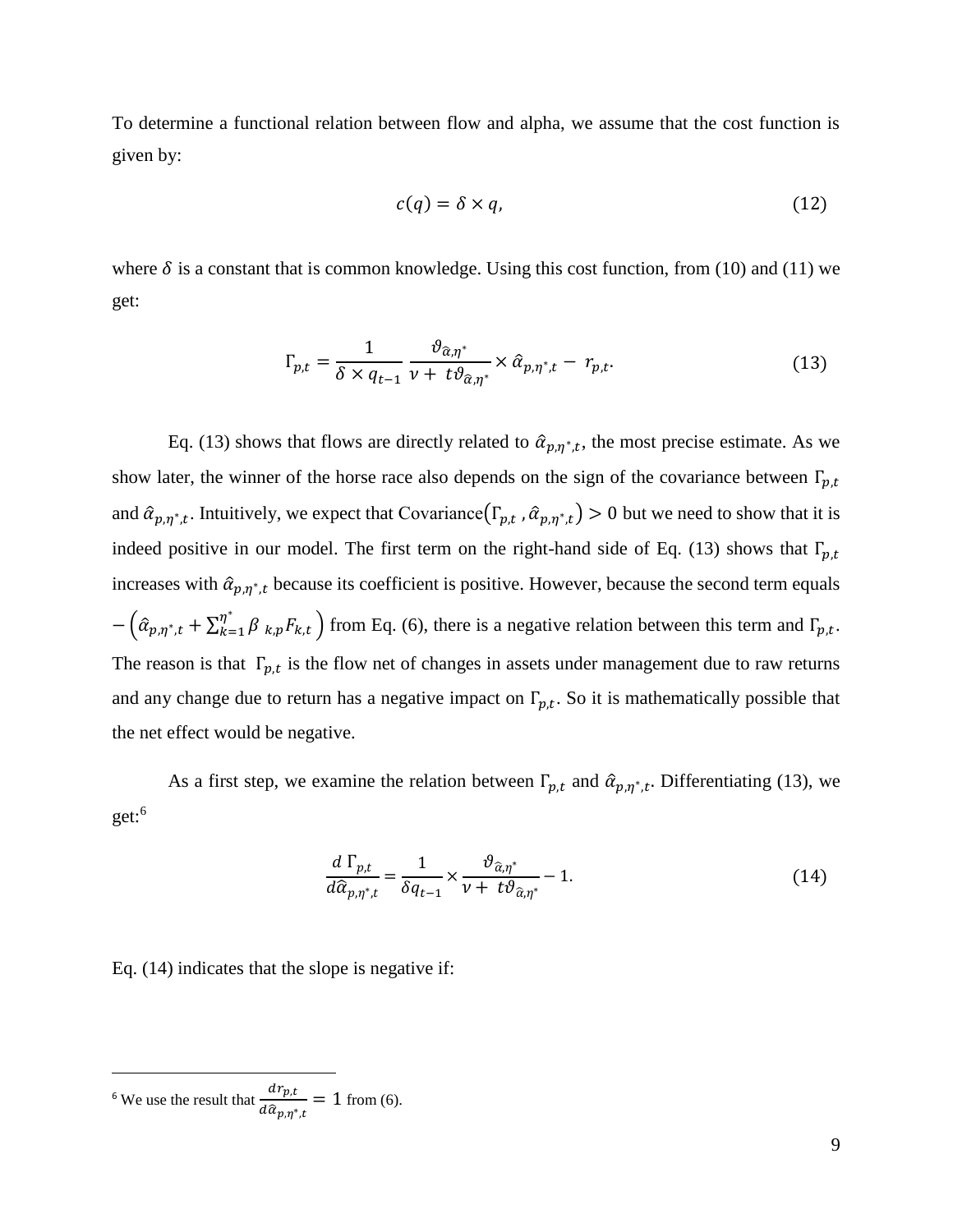$$
\frac{\vartheta_{\widehat{\alpha},\eta^*}}{\nu + t\vartheta_{\widehat{\alpha},\eta^*}} < \delta q_{t-1}.\tag{15}
$$

Eq. (11) shows that fund size would increase when  $\hat{\alpha}_{p,\eta^*,t} > 0$  because positive alpha leads to upward revision of priors. When  $\hat{\alpha}_{p,\eta^*,t} = 0$ , the fund size does not increase in equilibrium, which implies that  $\Gamma_{p,t} = 0$  for  $\hat{\alpha}_{p,\eta^*,t} = 0$ . So if  $\frac{d\Gamma_{p,t}}{d\hat{\alpha}}$  $rac{a_1 p_{\mu}}{d \hat{\alpha}_{p,\eta^*,t}}$  < 0, there would be negative flow in equilibrium when  $\hat{\alpha}_{p,\eta^*,t} > 0$ .

The right hand side of inequality (15) is the cost of active management per unit of fund. This condition indicates that if assets under management is sufficiently large, then because of the incremental cost of active management, investors would actually withdraw funds (or the mutual fund would voluntarily return funds) even if investors positively update their priors about fund manager skills. Therefore, funds in this economy cannot grow beyond the critical size defined by Eq. (15). Formally, from (15) the maximum size  $Q^{max}$  for a fund in this economy is:

$$
Q^{max} = \frac{1}{\delta} \frac{\vartheta_{\hat{\alpha}, \eta^*}}{\nu + t \vartheta_{\hat{\alpha}, \eta^*}},
$$
\n(16)

because beyond this point any increase in fund size, even if it is passively due to fund size, will result in outflow of funds.<sup>7</sup> Since the maximum fund size is given by (16), in this economy,

$$
\frac{d\Gamma_{p,t}}{d\hat{a}_{p,\eta^*,t}} > 0 \text{ for } q_t \le Q^{max}.\tag{17}
$$

Proposition 2 below formally states the results from our model that we will use to examine what we can learn from the horse race regressions.

**Proposition 2:** The net flow of funds  $\Gamma_{p,t}$  in any period is only a function of alpha from the most precise estimator and not from other estimators. Also, in equilibrium:

$$
Cov(\hat{\alpha}_{p,\eta^*,t},\Gamma_{p,t}) > 0 \tag{18}
$$

 $\overline{a}$ 

 $<sup>7</sup>$  Historically, a few mutual funds have been closed to new investors evidently because they hit against the maximum</sup> assets under management condition and were not willing to accept additional assets. Several successful hedge funds are also closed to new investors and a well-known example is Renaissance Technologies which returned all funds from its outside investors by 2005 (https://en.wikipedia.org/wiki/Renaissance\_Technologies#Monemetrics).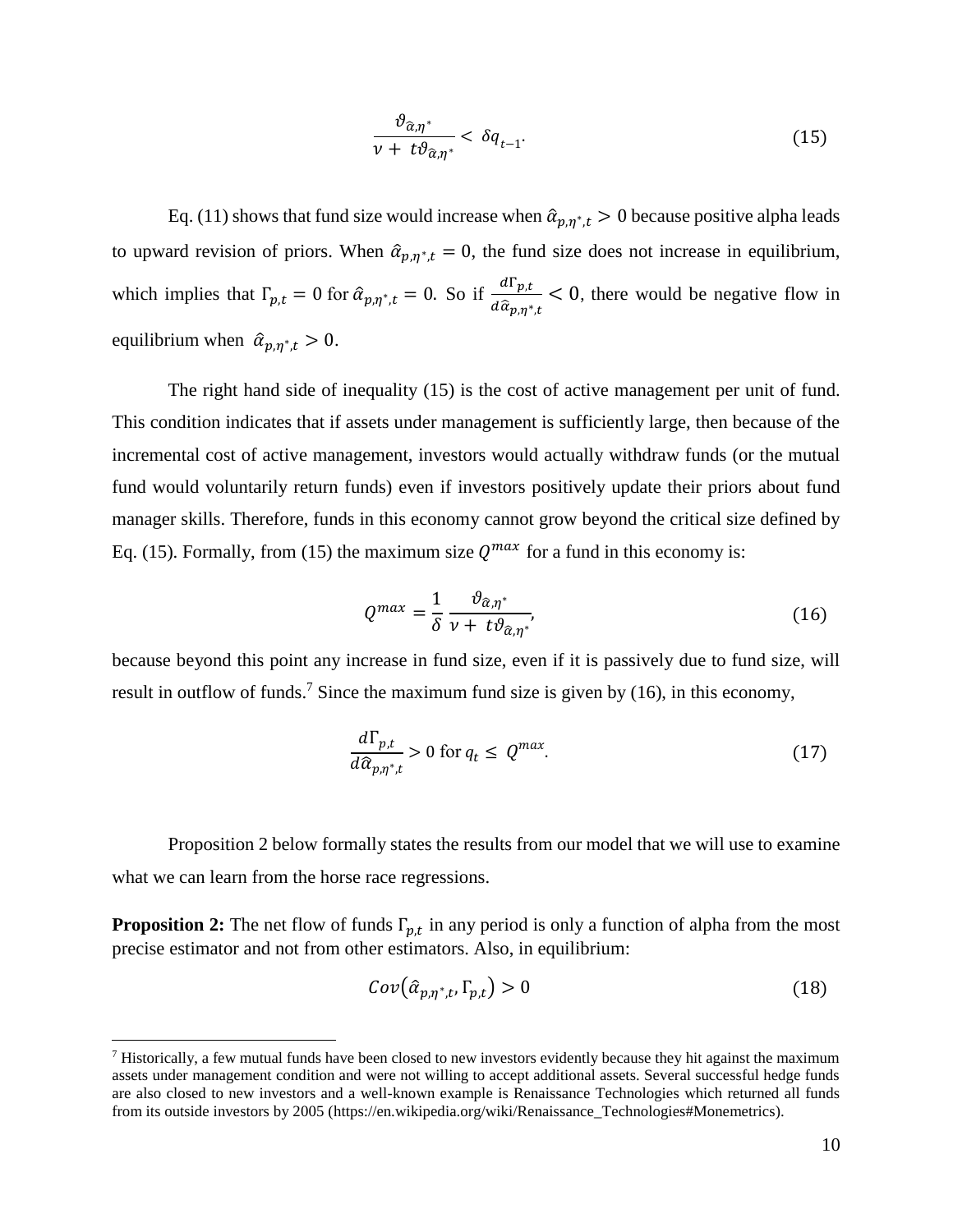**Proof:** Eq. (13) proves the first part of the proposition. See Appendix 5 for proof of the second part.

#### **1.4 Alpha-fund flows horse race**

The literature fits regression (9) using estimates of  $\hat{\alpha}_{p,\eta,t}$  from competing  $\eta$ -factor models and runs a horse race with the slope coefficient  $\hat{b}_{\eta}$ . What can we learn about the true asset pricing model or about investor sophistication based on this horse race?

The slope coefficient estimate is:

$$
plim b_{\eta} = \frac{Cov(\Gamma_p, \hat{\alpha}_{p,\eta,t})}{\sigma_{\hat{\alpha}_{p,\eta,t}}^2}
$$
\n(19)

where  $\sigma_{\hat{\alpha}_{p,\eta,t}}^2$  is cross-sectional variance of  $\hat{\alpha}_{p,\eta,t}$ . As Proposition 2 shows  $\Gamma_p$  is a function of  $\hat{a}_{p,\eta^*,t}$  and therefore any covariance of  $\Gamma_p$  with other alphas is through their relations with  $\hat{a}_{p,\eta^*,t}$ . Since the variance of alpha estimates from the less-than-optimal estimators are bigger than that from the optimal estimator, we can express other estimators as:

$$
\hat{\alpha}_{p,\eta,t} = \hat{\alpha}_{p,\eta^*,t} + \zeta_{p,\eta,t},\tag{20}
$$

where  $Var(\zeta_{p,\eta,t}) > 0$  for  $\eta \neq \eta^*$ , and  $Cov(\zeta_{p,\eta,t}, \hat{\alpha}_{p,\eta^*,t}) = 0$ . Because  $\Gamma_p$  is correlated with  $\hat{\alpha}_{p,\eta^*,t}$  through Eq. (13) and not with noise in the less efficient estimates,

$$
Cov(\Gamma_p, \hat{\alpha}_{p,\eta,t}) = Cov(\Gamma_p, \hat{\alpha}_{p,\eta^*,t})
$$
, and (21)

$$
plim b_{\eta} = \frac{Cov(\Gamma_p, \hat{\alpha}_{p,\eta^*,t})}{\sigma_{\hat{\alpha}_{p,\eta^*,t}}^2 + Var(\zeta_{p,\eta,t})}
$$
(22)

Since  $Var(\zeta_{p,\eta,t}) > 0$  for  $\eta \neq \eta^*$ , and  $b_{\eta^*}$  will win this horse race in a rational economy. Therefore, to determine what implications we can draw from this horse race about asset pricing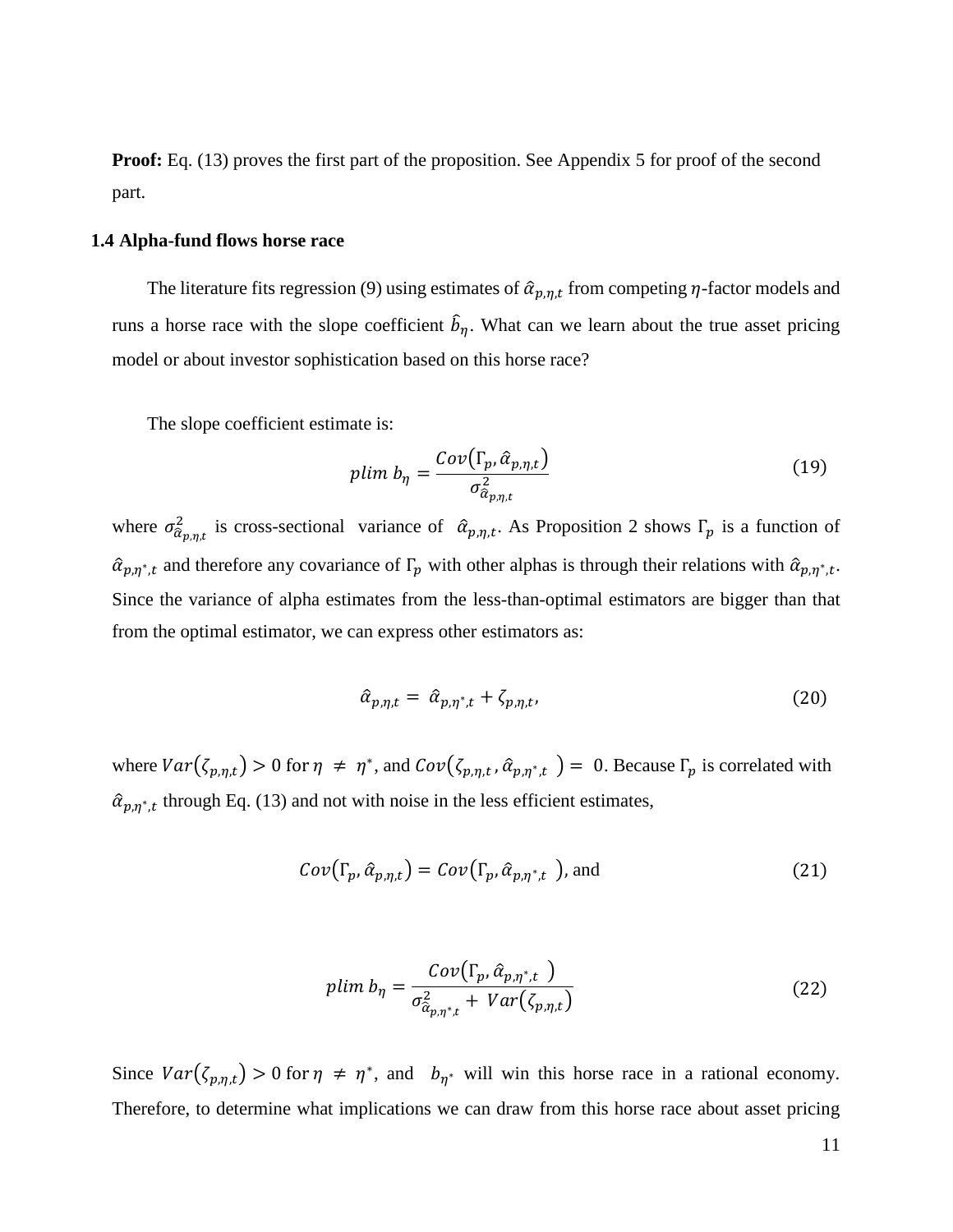models and investor sophistication, we need to identify  $\eta^*$  based on the parameters in the data.

#### **1.5 Precision of alpha estimate**

We first examine the sources of measurement error in alpha estimators to understand the determinants of precision. If investors know true betas they can use Eq. (6) to compute alphas, but we also examine a setting where investors estimate betas. For instance, investors may estimate betas using the following time series regression with *T* periods of data:

$$
r_{p,\tau} = a_{p,t} + \sum_{k=1}^{J} \beta_{k,p,t} F_{k,\tau} + e_{p,\tau}, \qquad \tau = t - T \text{ to } t - 1.
$$
 (23)

The  $\eta$ -factor model alpha estimator using beta estimates  $\hat{\beta}_{k,p,t}$  is:

$$
\hat{\alpha}_{p,\eta,t} = r_{p,t} - \sum_{k=1}^{\eta} \hat{\beta}_{k,p,t} F_{k,t}.
$$
 (24)

We can substitute the true asset pricing model in Eq. (1) and the return generating process (2) in  $(24)$  to get:

$$
\hat{\alpha}_{p,\eta,t} - \left(\phi_p - c(q_{t-1})\right) = \n\begin{cases}\n-\sum_{k=K+1}^{\eta} \beta_{k,p} E(F_k) + \sum_{k=1}^{J} \beta_{k,p} f_{k,t} + \sum_{k=1}^{\eta} \left(\hat{\beta}_{k,p,t} - \beta_{k,p}\right) F_{k,t} + \xi_{p,t} & \text{for } \eta \ge K, \\
\text{Model Misspecification error} & \text{Estimation error} \\
\sum_{k=\eta+1}^{K} \beta_{k,p} E(F_k) + \sum_{k=1}^{J} \beta_{k,p} f_{k,t} + \sum_{k=1}^{\eta} \left(\hat{\beta}_{k,p,t} - \beta_{k,p}\right) F_{k,t} + \xi_{p,t} & \text{for } \eta < K\n\end{cases}\n\tag{25}
$$

 $\phi_p$  and  $c(q_{t-1})$  in this expression are unobservable but known to investors prior to time t. Therefore, these terms do not contribute to the variance of  $\hat{a}_{p,\eta,t}$ , which is what is of interest now. Appendix 4 presents the details. The first part of the equation is model misspecification error, which we will denote by  $\theta_{\eta,p}$ . Model misspecification error  $\theta_{\eta,p}$  is zero if  $\eta = K$ . If  $\eta > K$ , we mistakenly attribute premium for risks that are not truly priced in the economy and therefore we add noise to our alpha estimate. For example, if CAPM were the true model but we use FF3 to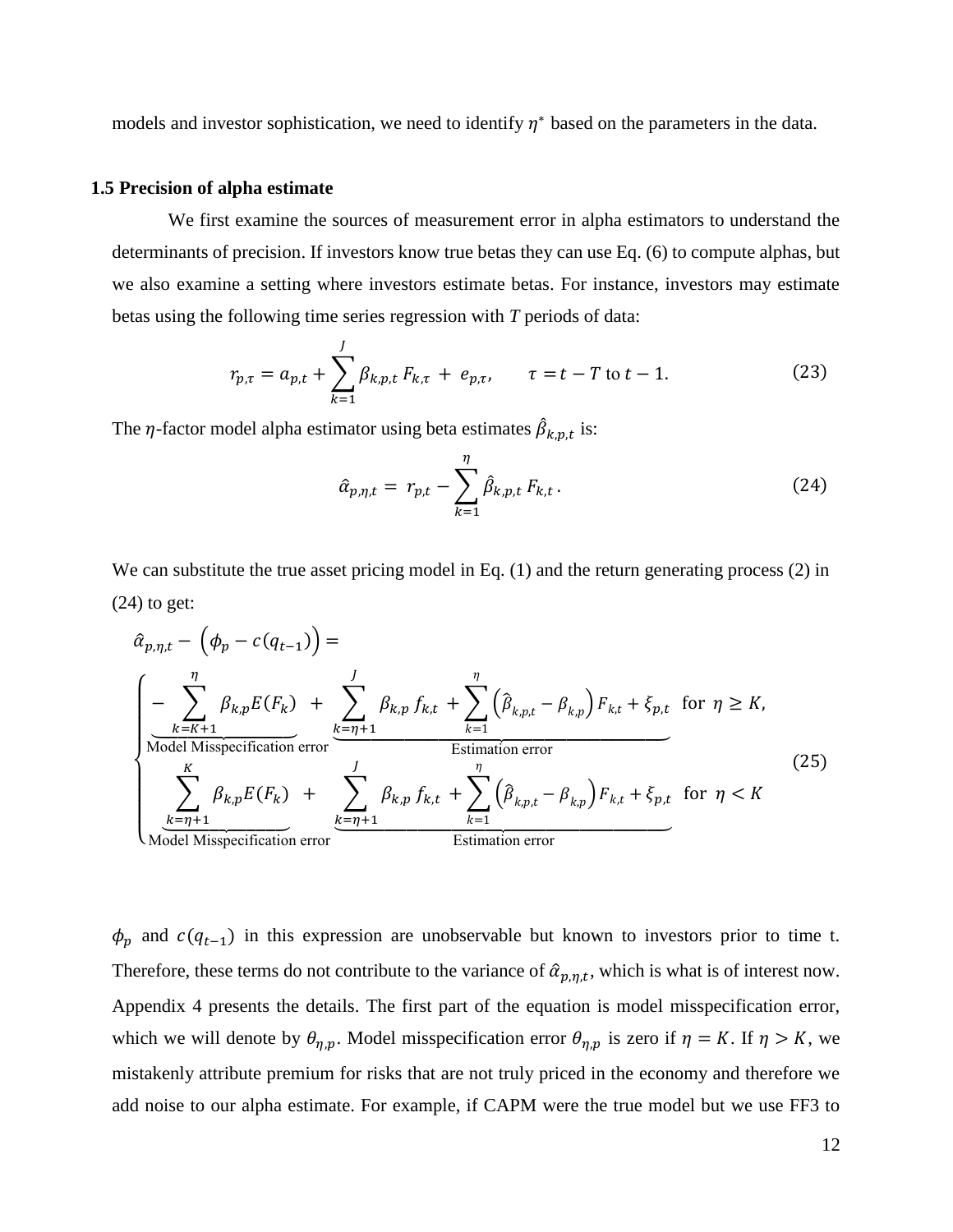compute alphas, we mistakenly assume that funds with positive HML or SMB command bigger expected returns than their true expected returns. This misspecification adds to alpha estimation error.

For priced factors in an asset pricing model, stocks with bigger betas with respect to those factors earn a risk premium relative to stocks with smaller betas. But stocks' expected returns are not related to their betas with respect to unpriced factors. It is possible that  $E(F_k) > 0$  for some unpriced factors. For example, Fama and French (1992) show that the cross-section of stock returns is not related to market betas and conclude that CAPM does not hold because market risk is not priced. But empirically the mean of market excess return is positive. Fama and French evidence illustrates the empirical possibility that  $E(F_k)$  may be bigger than zero even if  $F_k$  is unpriced and we allow for such possibilities.<sup>8</sup>

The second part of the equation (25) is statistical estimation error which we denote by  $\varepsilon_{\eta,p}$ . Ignoring beta measurement error for now,  $\varepsilon_{\eta,p} = \sum_{k=\eta+1}^{J} \beta_{k,p} f_{k,t} + \xi_{p,t}$  $\int_{k=\eta+1}^{J} \beta_{k,p} f_{k,t} + \xi_{p,t}$ . Therefore,

$$
\sigma_{\varepsilon_{\eta,p}}^2 = \sigma_{r_p}^2 \left( 1 - R_{adj,\eta,p}^2 \right) \tag{26}
$$

where  $\sigma_{r_p}^2$  is the variance of fund returns and  $R_{adj,\eta,p}^2$  the fraction of fund return variance that is explained by  $\eta$  factors with appropriate adjustment for degrees of freedom. Suppose  $\varepsilon_{\eta,p}$  is uncorrelated across funds. Then statistical estimation error is the average of  $\sigma_{\epsilon_{\eta,p}}^2$  across funds. Therefore, Eq. (26) indicates that any common factor that increases  $R_{adj}^2$ , whether that factor is priced or unpriced, would reduce estimation error in  $\hat{\alpha}_{p,\eta,t}$ .

Measurement errors in betas would also add to statistical estimation error and affect the choice of factors that one would include in computing alphas. For instance, a factor that may marginally increase  $R_{adj}^2$  may still not be desirable if the measurement error in beta with respect to that factor increases the alpha estimation error. This issue is particularly important if that factor is correlated with other factors in the regression because the addition of that factor would increase the measurement errors of other factor betas as well.

 $\overline{\phantom{a}}$ 

<sup>&</sup>lt;sup>8</sup> We do not take a view on whether CAPM holds based on Fama-French evidence and we use the evidence only for illustration.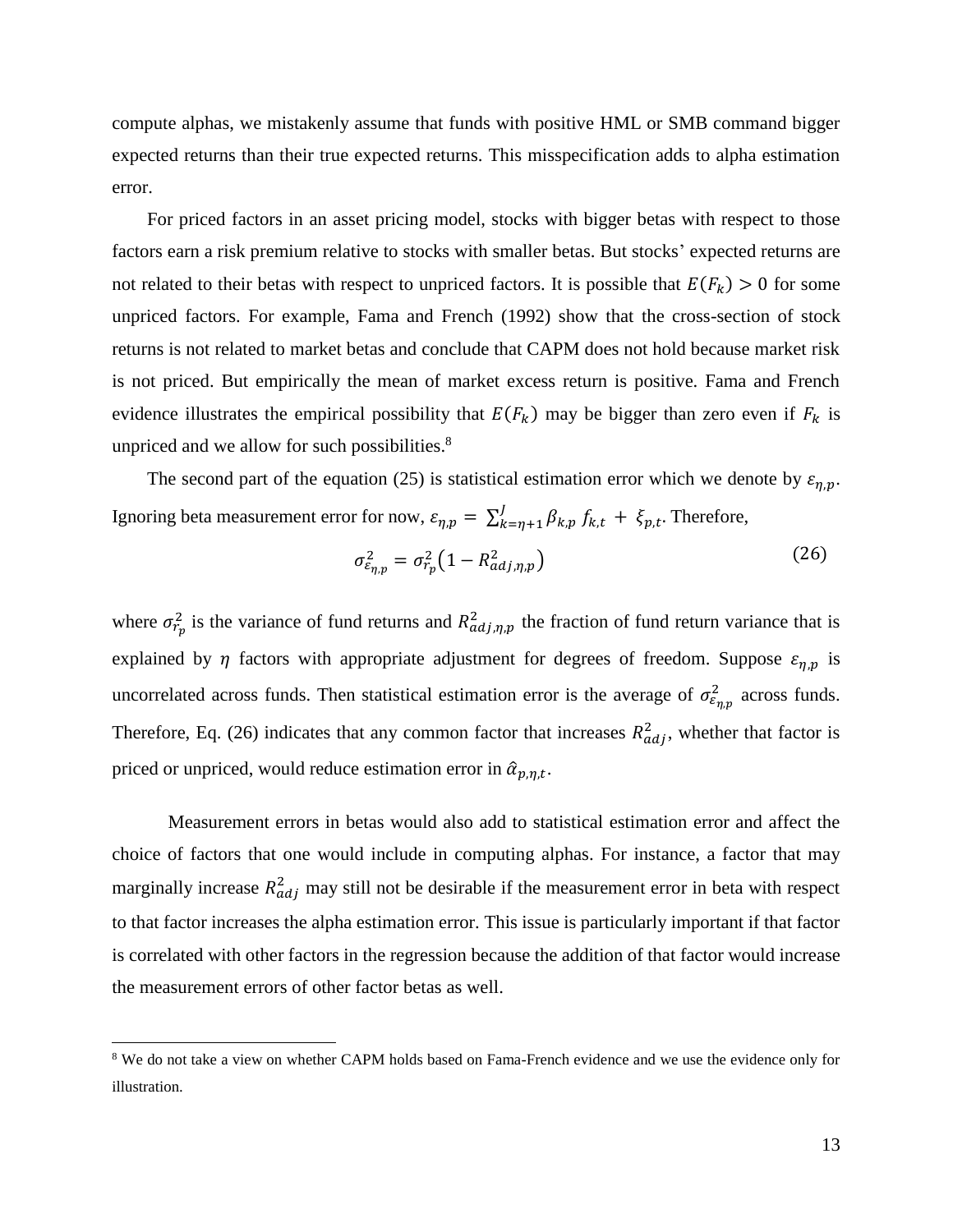There are two potential sources of measurement error in betas. Even if true betas were constant, beta estimates using a time-series would contain statistical estimation errors. Additionally, fund betas would vary over time because individual stock betas may be time-varying and active funds typically revise their portfolios over time. Therefore, the difference between the true betas at time *t+1* and the average beta during the estimation period would add to the measurement error in betas.

Eq. (25) indicates that if  $\eta < K$ , each factor that we omit from K adds to both misspecification error and to estimation error. Therefore, if betas with respect to a priced factor are known without error then inclusion of that factor would reduce measurement error. However, if  $\eta > K$ , each additional factor would reduce the estimation error, but add to misspecification error. Therefore, whether investors would optimally include these additional factors depends on the relative contribution to these components in the data, which can only be empirically determined.

#### **1.6 CAPM vs. No-beta risk premium model: An illustrative example**

This subsection considers an example that illustrates the contribution of  $\sigma_{\epsilon_{\eta}}^2$  and  $\sigma_{\theta_{\eta}}^2$  to precision of the alpha estimates. Suppose asset returns are generated by the following single factor model:

$$
r_{p,t} = E[r_p] + \beta_p \times f_t + \xi_{p,t}.
$$
\n(27)

Expected returns are determined by one of the following two models:

i. NBRP model: The expected returns on all stocks are equal, i.e.

$$
E[r_p] = E[r_m] \ \forall \ p \tag{28}
$$

where  $E[r_m]$  is the expected return on the market portfolio.

ii. CAPM:

$$
E[r_p] = r_f + \beta_p \left( E[r_m] - r_f \right) \tag{29}
$$

Consider the following two Estimators of alpha: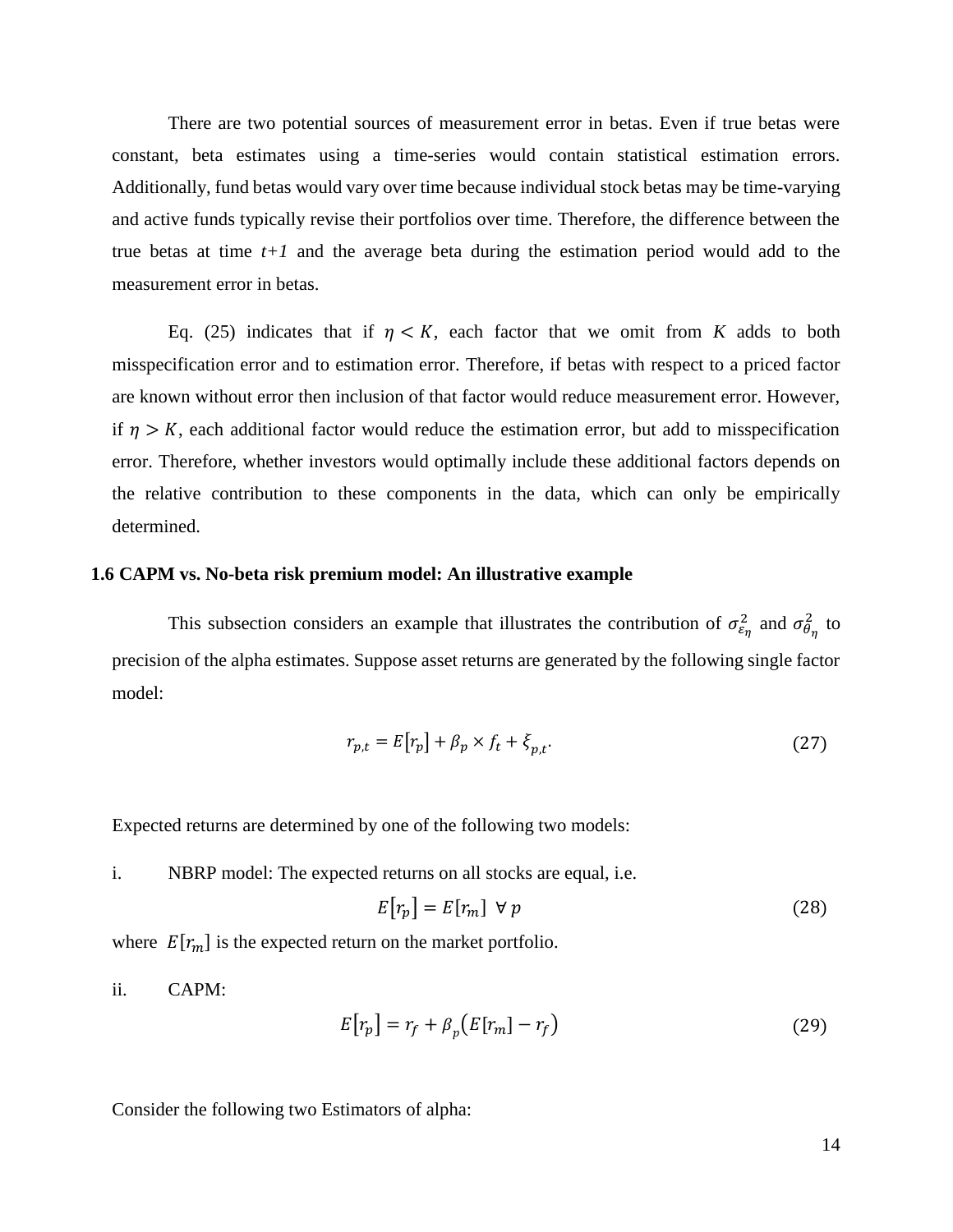Market adjustment (No-beta risk model):

$$
\hat{\alpha}_{p,0} = r_{p,t} - r_{m,t} \tag{30}
$$

Market model adjustment (CAPM):

$$
\hat{\alpha}_{p,1} = r_{p,t} - [r_f + \hat{\beta}_p (r_{m,t} - r_f)] \tag{31}
$$

where  $\hat{\beta}_p$  is computed using market model regression.

The variance of measurement errors of  $\hat{\alpha}_{p,0}$  and  $\hat{\alpha}_{p,1}$ , which include both model misspecification error and statistical estimation error are tabulated below (Appendix 1 presents the derivations):

|                                          | Alpha Estimator                                                                       |                                                                                                                      |  |  |  |  |  |  |  |  |  |
|------------------------------------------|---------------------------------------------------------------------------------------|----------------------------------------------------------------------------------------------------------------------|--|--|--|--|--|--|--|--|--|
|                                          | a. Estimated with Mkt Adj. (Eq. 30)                                                   | b. CAPM $(Eq. 31)$                                                                                                   |  |  |  |  |  |  |  |  |  |
| True model:                              |                                                                                       |                                                                                                                      |  |  |  |  |  |  |  |  |  |
| <i>i</i> . No-beta risk<br>premium model | $\sigma_u^2   r_{m,t} = \sigma_\beta^2 (r_{m,t} - E[r_m])^2 + \sigma_\xi^2   r_{m,t}$ | $\sigma_u^2   r_{m,t} = \sigma_\beta^2 E(r_m)^2 + \sigma_{\hat{\beta}-\beta}^2 r_{m,t}^2 + \sigma_{\xi}^2   r_{m,t}$ |  |  |  |  |  |  |  |  |  |
| ii. CAPM                                 | $\sigma_u^2   r_{m,t} = \sigma_{\beta}^2 r_{m,t}^2 + \sigma_{\xi}^2   r_{m,t}$        | $\sigma_u^2   r_{m,t} = \sigma_{\hat{\beta}-\beta}^2 r_{m,t}^2 + \sigma_{\xi}^2   r_{m,t}$                           |  |  |  |  |  |  |  |  |  |

The variables in the table above are:

| Variables                          | Definition                                                                          |
|------------------------------------|-------------------------------------------------------------------------------------|
|                                    |                                                                                     |
| $\sigma_u^2   r_{m,t}$             | Variance of total measurement error conditional on the realization of market return |
|                                    | i.e. $\sigma_u^2   r_{m,t} = \sigma_{\hat{\alpha}-\alpha}^2   r_{m,t}$              |
|                                    |                                                                                     |
| $\sigma_{\beta}^2$                 | Variance of true beta across funds.                                                 |
| $\sigma^2_{\widehat{\beta}-\beta}$ | Variance of measurement error across funds both due to the standard error of        |
|                                    | regression estimates and also due to time-variation in beta.                        |
|                                    |                                                                                     |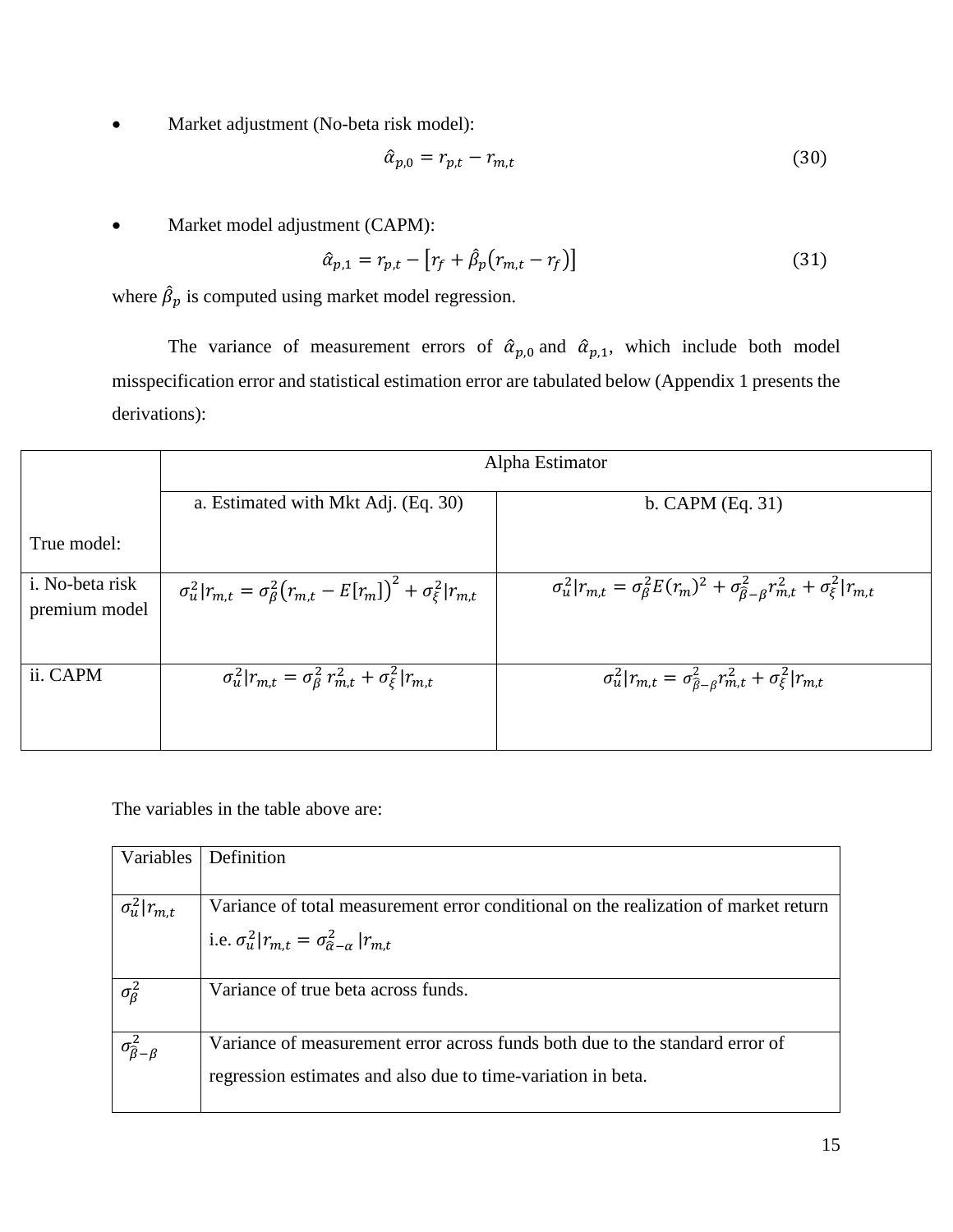| $\sigma_{\widehat{B}}^2$   | Variance of $\hat{\beta}_p$ across funds = $(\sigma_{\beta}^2 + \sigma_{\hat{\beta}-\beta}^2)$ |
|----------------------------|------------------------------------------------------------------------------------------------|
| $\sigma_{\xi}^2   r_{m,t}$ | Variance of fund specific returns (assumed to be the same for all funds for                    |
|                            | expositional convenience) conditional on the realization of market return                      |

The results in the above table illustrate the factors that contribute to total measurement error and the inherent trade-offs. For example, the term in cell  $(i)(b)$  can be grouped as:

$$
\sigma_u^2 |r_{m,t} = \underbrace{\sigma_\beta^2 E[r_m]^2}_{\text{Model Missouri}} + \underbrace{\sigma_{\beta-\beta}^2 r_{m,t}^2 + \sigma_\xi^2 |r_{m,t}}_{\text{Estimation Error}}
$$
(32)

The first term in this expression is variance of model misspecification error, which arises because of using market model adjustment in equation (31) when 'no-beta risk' model is true. The last two terms are due to statistical estimation error.

To consider the trade-offs between model misspecification error and estimation error, consider the last row where CAPM is true. The variances of estimation errors in alpha using Equations (30) and (31) are given in the last row of the table, and they both contain the term  $\sigma_{\xi}^2$ . The variance of alpha estimated with Equation (30) contains the additional term  $\sigma_{\beta}^2 r_{m,t}^2$ , which is the cross-sectional variation of true fund beta, and that with Equation (31) contains the term  $\sigma_{\beta-\beta}^2$ , which is the variance of measurement error in beta. If the beta estimates are sufficiently noisy (i.e. big  $\sigma_{\hat{\beta}-\beta}^2$ ) or if differences in betas across funds are small, then the variance of measurement error with Eq. (30) could be smaller than with estimator (31). In this case, we can infer from equation (22) that the slope coefficient  $b_n$  in equation (9) would be bigger for the market adjusted  $\hat{\alpha}$  from estimator (30) compared to the market model  $\hat{\alpha}$  from estimator (31). In other words, estimate of alpha using Eq. (30) would win out in a horse race of slope coefficients against alpha estimated with Eq. (31) even when CAPM is true (a counterexample to the underlying assumption in BvB), and even if investors were truly sophisticated (a counterexample to the underlying assumption in BHO because investors optimally do not use all factors in the return generating process). Of course,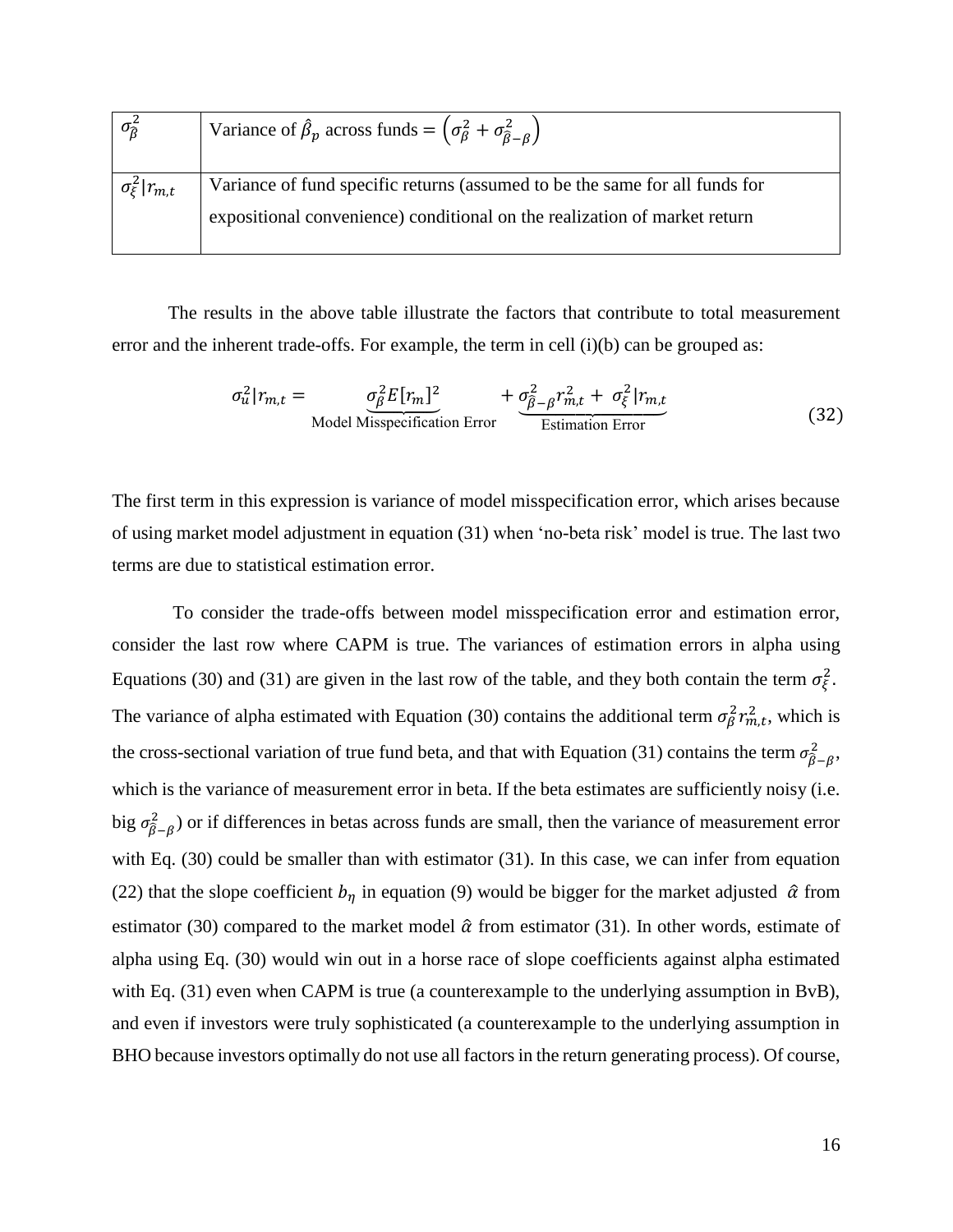this is only an illustrative example, and we should empirically examine the true parameters to understand what we can learn from the horse races.

#### **2. Simulation Experiment**

BvB hypothesize that the winner of the alpha-fund flow horse race is the true asset pricing model, but BHO hypothesize that the winner would be the model that includes all priced and unpriced factors if investors are sophisticated. We can formally state their hypotheses as follows:

*Suppose the true asset pricing model is a K-factor asset pricing model and returns are generated by a J-factor model. When we fit regression* (9) *with alpha computed with each η-factor model*  $\omega$  where  $0 \le \eta \le J$ , the biggest slope coefficient obtains when  $\eta = \eta^*$  *i.e.* when  $\hat{\alpha}_{p,\eta^*}$  is computed with *respect to an*  ∗ *-factor model.* 

*A1. Asset Pricing test hypothesis: The model that yields the biggest correlation is the true asset pricing model, i.e.*  $η<sup>∗</sup> = K$ .

*A2. Investor Sophistication hypothesis (BHO): The most accurate model is the J-factor model that generates asset returns, i.e.*  <sup>∗</sup>*=J.*

However we show in Section 1 the winner need not necessarily be a *K* or *J* factor model because the winner broadly depends on the following factors: (i) extent to which various factor models explain fund returns (i.e. model  $R_{adj}^2$ ), (ii) beta estimation error  $(\sigma_{\hat{\beta}-\beta}^2)$ , (iii) variation of betas across funds  $(\sigma_{\beta}^2)$  and (iv) the "true" asset pricing model. Therefore, the winner would depend on the characteristics of the data, and we can only empirically identify  $\eta^*$ .

To do so, we can estimate the first three of the four items we list above from the data but we do not know the "true" asset pricing model. Therefore, we estimate the first three items and use these parameters to generate simulated returns under each asset pricing model. We then run the horse race with regressions (9) in the simulation to determine which factor model would win the race in a rational expectations economy, which in turn would inform us the implications we can draw from the horse race.

#### **2.1 Data and Simulation parameters**

We estimate the parameters for the simulation with the sample of funds in the CRSP survivor-bias free mutual fund database. Our sample includes all actively managed domestic equity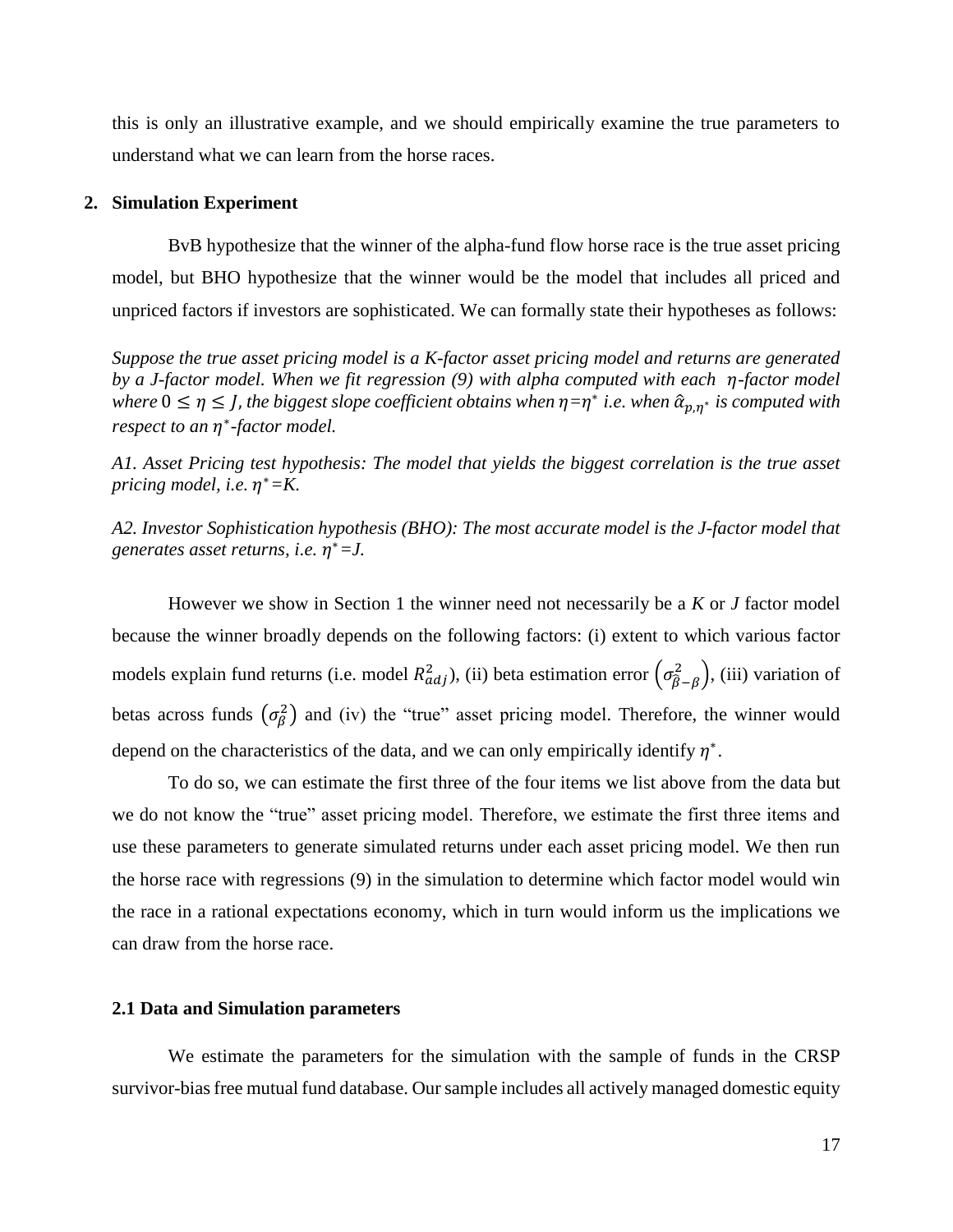funds in the January 1990 to June 2017 sample period. Our sample is comprised of all actively managed domestic equity funds. CRSP identifies these funds with objective codes 'EDC' and 'EDY.' When a fund has multiple share classes, we add assets in all share classes to compute its TNA and we compute fund level return as the weighted average of returns of individual share classes with lagged TNA as weights. The sample for month *t* includes all funds with at least \$10 million assets under management as of the end of month *t-1*. We follow BHO and exclude funds that had flows smaller than -90% or greater than 1000% in any month from the sample to avoid the effect of outliers. The sample for month *t* includes only funds that have returns data in all months from  $t-61$  to  $t-1$  to estimate betas.<sup>9</sup>

Table 1 presents the summary statistics for the funds in our sample. The sample is comprised of 1224 funds per month on average. The average monthly fund flow into a fund is 0.25% of its TNA the previous month. Around half of the funds in the sample have either an entry or exit load.

# $2.2$   $R_{adj}^2$  and beta measurement error: A first look

 $\overline{a}$ 

We use the seven factor model from BHO as the *J*-factor model that generates returns. The seven factors are the three Fama-French factors (market  $(mkt - r_f)$ , *SMB* and *HML*), Carhart (1996) momentum factor (UMD), and three industry factors  $(IND_1, IND_2)$  and  $IND_3$ ). Following BHO, we construct the three industry factors as the first three principal components of residuals from regressing Fama-French 17 equal weighted industry portfolios on FFC4 factors.

Before we proceed with the simulation, we take a first look at some of the determinants of the accuracy of alpha estimates. One important determinant is the incremental explanatory power of each additional factor. We fit the following time series regression with  $\eta$  factors each month  $t$ using data for each fund from months t-60 to t-1 and compute average  $R_{adj}^2$  for each model:

$$
r_{p,\tau} = a_{p,\eta,t} + \sum_{k=1}^{\eta} \beta_{k,p,t} F_{k,\tau} + e_{p,\eta,\tau}, \qquad \tau = t - 60 \text{ to } t - 1. \tag{33}
$$

<sup>9</sup> This sample selection criterion excludes funds from the sample during the first 60 months of their existence. Therefore, our sample is not exposed to potential incubation bias that Evans (2010) and Elton, Gruber and Blake (2001) document.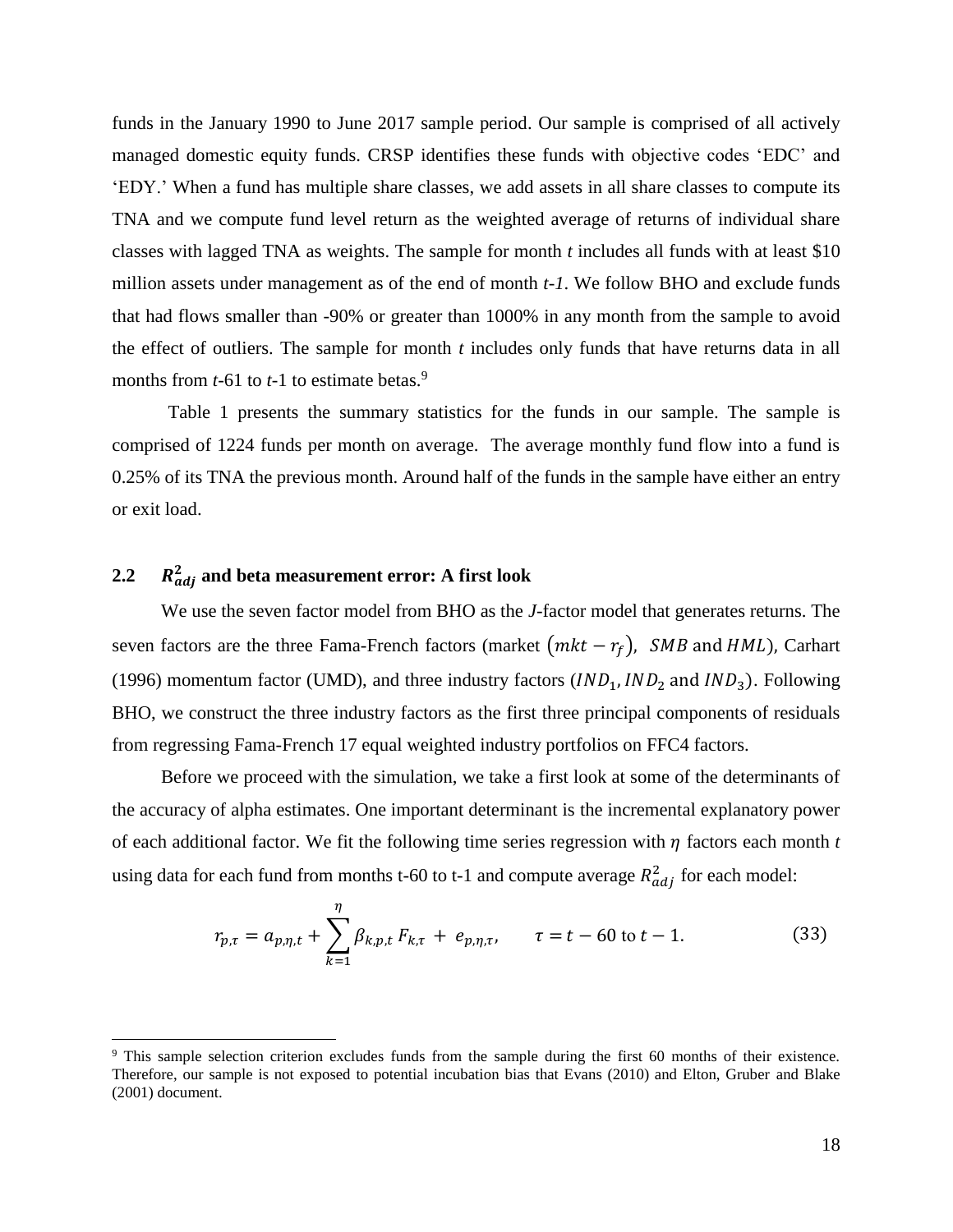Table 2 reports the time-series averages. For the market model, we compute  $R_{adj}^2$  as 1 –  $\left(\sum (r_{p,t} - r_{mkt})^2 / \sum (r_{p,t} - \bar{r}_p)^2\right).$ 

Market-adjusted returns have the lowest  $R_{adj}^2$  of .774. The  $R_{adj}^2$  for the single factor market model is bigger at .820.  $R_{adj}^2$  increase to .892 for the Fama-French three-factor model, but the increase is fairly gradual as we go from the Fama-French three-factor model to the seven factor model.

Another important component in the measurement error of  $\hat{\alpha}$  is the variance of measurement error in betas across funds  $(\sigma_{\beta-\beta}^2)$ . The term  $\sigma_{\beta-\beta}^2$  would differ from the time series variance of OLS estimation error in regression (9) for two reasons. First, if the fund-specific returns are correlated across funds, then the average variance of time-series errors will not equal  $\sigma_{\hat{\beta}-\beta}^2$ . Secondly, as we discussed earlier the OLS estimates are unbiased estimates of mean betas during the estimation periods and any difference between this average and the realized beta in month *t+1* is an additional source of measurement error.

To estimate the magnitude of this error we first estimate the following regressions for each fund for each month:

$$
\left(r_{p,\tau} - r_{f,\tau}\right) = \alpha_{p,k,t}^{past} + \beta_{p,k,t}^{past} F_{k,\tau} + e_{p,k,\tau} \qquad \tau = t - 60 \text{ to } t - 1,
$$
\n
$$
\left(r_{p,\tau} - r_{f,\tau}\right) = \alpha_{p,k,t}^{future} + \beta_{p,k,t}^{future} F_{k,\tau} + e_{p,k,\tau} \qquad \tau = t \text{ to } t + 11
$$
\n
$$
(34)
$$

where  $F_{k,\tau}$  is the factor with respect to which betas are estimated. Suppose betas for a particular fund are constant over time.

$$
\hat{\beta}_{p,k,t}^{past} = \beta_{p,k} + u_{p,k,t}^{past}, \text{ and}
$$
\n
$$
\hat{\beta}_{p,k,t}^{future} = \beta_{p,k} + u_{p,k,t}^{future}
$$
\n(35)

where  $\beta_{p,k}$  is fund *p*'s true beta with respect to factor *k*. Consider the following cross-sectional regression for month *t*:

$$
\hat{\beta}_{p,k,t}^{future} = a_t + b_t \times \hat{\beta}_{p,k,t}^{past} + e_{p,t}
$$
\n(36)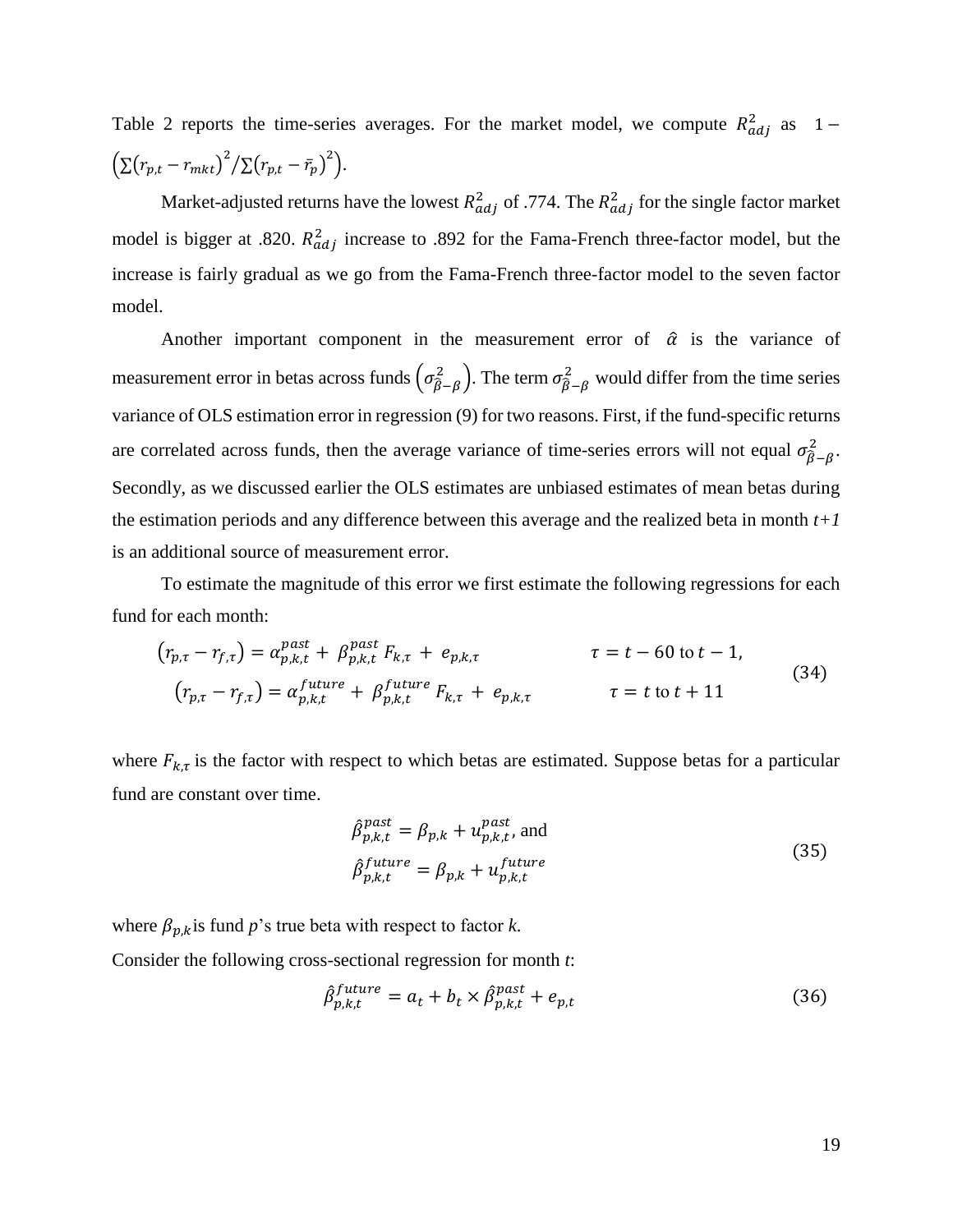Since we use non-overlapping sample periods to estimate  $\beta_{p,k,t}^{past}$  and  $\beta_{p,k,t}^{future}$ ,  $u_{p,k,t}^{past}$  and  $u_{p,k,t}^{future}$ are uncorrelated. With a sufficiently large number of funds, the probability limit of the slope coefficient is:

$$
\text{plim}\,b_t = \frac{var(\beta_{p,k})}{var(\beta_{p,k}) + var\left(u_{p,k,t}^{past}\right)}\tag{37}
$$

Therefore, the slope coefficient of regression (35) is the ratio of the cross-sectional variance of the factor betas divided by the sum of this variance plus the variance of the measurement error. If this slope coefficient is smaller than 0.5 then the variance of true beta is smaller than the variance of measurement error.

We fit regression (35) each month for each of the betas. All betas are estimated using univariate regressions as per equation (34). Table 3 reports the time-series averages of the slope coefficients for each beta. The slope coefficients are all greater than .75 for betas with respect to the three Fama-French factors, but they are less than .5 for UMD and industry factors. Therefore, the variance of measurement error is bigger than the variance of true betas for the latter set of factors.

#### **2.3 Simulation: Experimental design**

To understand how the true asset pricing model and estimation error in alphas impact the outcome of the alpha-flow horse race regressions, we simulate a mutual fund economy with parameters that match the actual sample of domestic equity funds described in section 2.1. and we match the entry and exit of funds in the simulation to that in the actual data. In this simulated economy, the fund size evolves over time with flows, net returns generated from managerial skill and net returns from passive factor exposures. And fund size affects net returns through its effect on costs.

The sample of mutual funds and their TNA evolve as follows in the simulation:

- a. **Fund origin:** We start the simulation with the number of funds equal to that in the sample on January 1985.
- b. **Skill:** The average four factor alpha in our actual sample of domestic equity funds, gross of fund fees  $F_p$ , is around 5 bps per month. To account for unobservable costs  $C(q)/q$ , we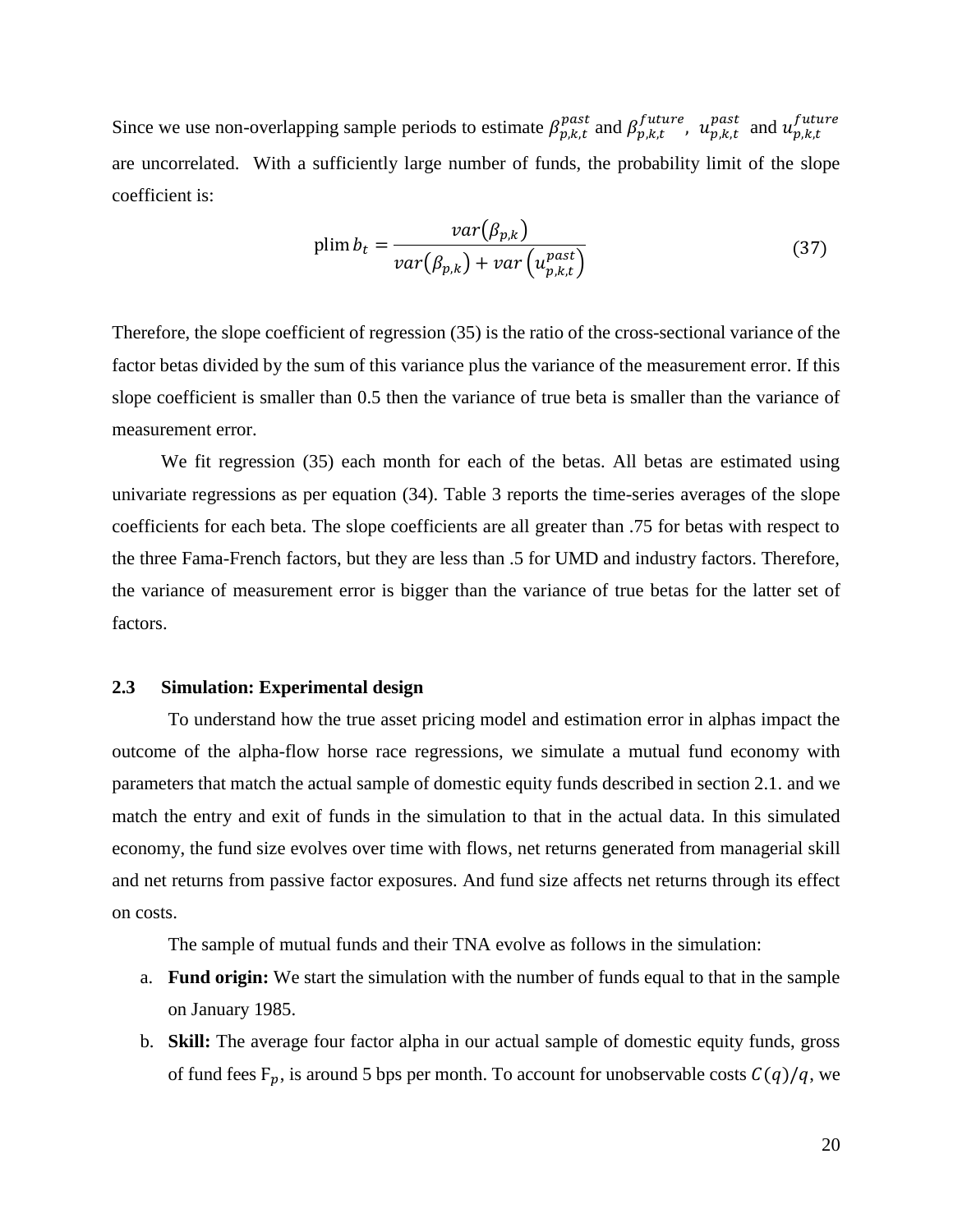add 10 bps per month to this estimate to account for average transaction costs<sup>10</sup>. In the first month when a fund enters the sample, we randomly draw  $\phi_p$  for each fund from a normal distribution with mean equal to 0.15% and standard deviation of 0.2% per month.<sup>11</sup>

- c. **Betas**: We randomly generate the seven factor betas for each fund from a normal distribution with means and standard deviations equal to the parameters tabulated in Table 4.<sup>12</sup> Each factor beta is drawn independently and is constant over the entire sample period.
- d. **Fund specific return**: We generate monthly fund specific return  $\epsilon_{p,t}$  for each fund from a normal distribution with mean zero and standard deviation equal to 2.5%.
- e. **Asset pricing model and expected returns**: Steps (b) through (d) describe the return generating process for the funds and this process does not vary with the asset pricing model. However, different common factors that are priced vary across asset pricing models and hence different asset pricing models imply different expected return for each fund. The term  $E^{model}(r_p - r_f)$  is the "true" expected excess return and it depends on the model. We conduct simulations under three asset pricing models and expected excess returns under each model are computed as follows:
	- **•** NBRP risk model:  $E^{NR}(r_p r_f) = 0.699\%$ ,

 $\overline{\phantom{a}}$ 

■ CAPM: 
$$
E^{CAPM}(r_p - r_f) = \beta_{p,m} \times (\overline{mkt - r_f}),
$$

■ Fama-French three factor model (FF3):  $E^{FF3}(r_p - r_f) = -0.016\% +$  $\beta_{p,m} \times (\overline{mkt - r_f}) + \beta_{p,smb} \times (\overline{SMB}) + \beta_{p,hml} \times (\overline{HML})$ (38)

The overbars above common factor returns indicate sample means. The constant in the equation for each model is chosen so that the average fund returns equal sample average of market excess returns.

f. **Gross returns:** We generate fund returns using the following seven-factor model:

 $10$  Elton et. al. (2012) report that the transaction costs are of the same order of magnitude as expense ratios which average to around 10 bps per month.

<sup>&</sup>lt;sup>11</sup> The monthly cross-sectional variance of  $\hat{\alpha}$ s in the real data is the variance of true alphas plus the measurement error of alphas. The measurement error variance in  $\hat{\alpha}$ s is the squared OLS standard errors from the time-series regressions used to estimate alphas. The average standard deviation of the difference across models is roughly 0.2% per month.  $12$  As Eq. (37) shows, the standard deviation of true beta distribution in the data is the standard deviation of estimated beta multiplied by the square root of the respective slope coefficients in Table 3.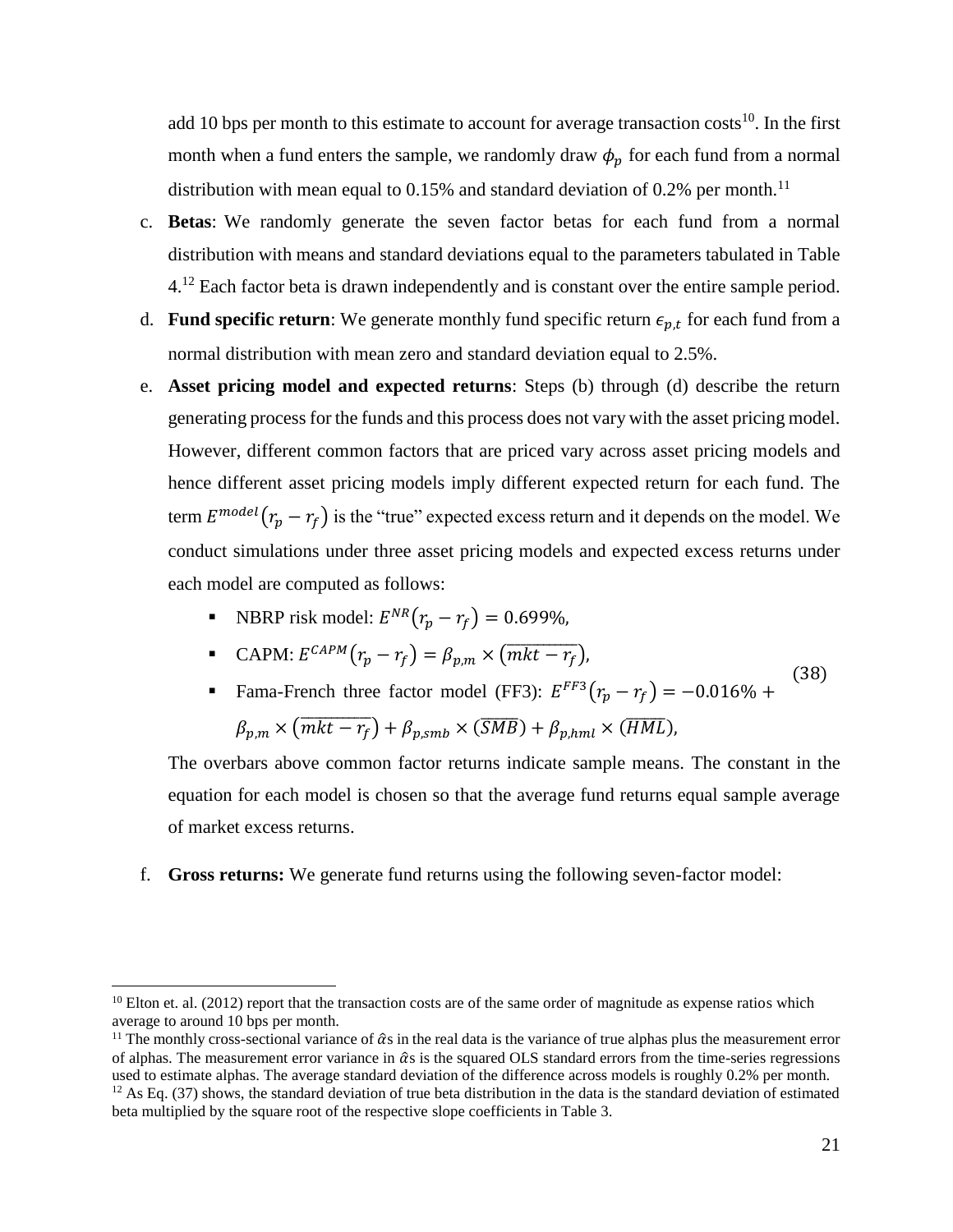$$
R_{p,t} = \phi_p + E^{model}(r_p) + \beta_{p,m} \times (m\widetilde{kt - r_f})_t + \beta_{p,smb} \times \widetilde{SMB}_t + \beta_{p,hml} \times \widetilde{HML}_t
$$
  
+  $\beta_{p,umd} \times \widetilde{UMD}_t + \beta_{p,ind1} \times \widetilde{IND1}_t + \beta_{p,ind2} \times \widetilde{IND2}_t + \beta_{p,ind3}$  (39)  
 $\times \widetilde{IND3}_t + \epsilon_{p,t}$ 

- g. **Net returns**: Net returns are given as  $r_{p,t} = R_{p,t} c(q_{t-1})$ . Using the competitive equilibrium condition which requires  $c(q_{t-1}) = \phi_{p,\eta,t-1}$ , we compute net returns as  $r_{p,t} = R_{p,t} - \phi_{p,\eta,t-1}$  where  $\phi_{p,\eta,t-1}$  is the mean of investors' posterior estimate of skill  $\phi_n$  for the period t.
- h. **Mean of investors' posterior:** As the fund's age evolves, we use the following recursion to generate the mean of investors' posterior estimate of skill, which is a variant of Eq. (8) and is derived in Appendix 3:

$$
\phi_{p,\eta,\tau} = \phi_{p,\eta,\tau-1} + \frac{\vartheta_{\hat{\alpha},\eta^*}}{\nu + \tau \vartheta_{\hat{\alpha},\eta^*}} \hat{\alpha}_{p,\eta^*,t},
$$
\n(40)

where  $\tau$  indicates the age of the fund as of time t. At  $\tau = 0$ , we the mean of investors' prior on skill as 0.15% as mentioned in step (b) above.  $\nu$  is the reciprocal of the variance of  $\phi_p$ and  $\vartheta_{\hat{\alpha},\eta^*}$  is the reciprocal of the variance of  $\hat{\alpha}_{p,\eta^*,t}$  which is equal to the variance of fund specific returns specified in step (d) above when  $\eta^* = 7$ .

i. **Fund flow**: For each month, we compute flows using the flowing equation:

$$
flow_{p,t} = a + b \times \hat{\alpha}_{p,\eta^*,t} + \psi_{p,t}.
$$
\n<sup>(41)</sup>

We estimate *a* and *b* from the data, and our estimates are  $a = -0.00225$  and  $b = 0.2$ , using  $\eta^* = 7$ . In the simulation, we draw  $\psi_{p,t}$  from a normal distribution with mean zero and standard deviation of 0.09 (9%). All these parameters match the corresponding parameters in the data. $13$ 

j. **Fund exit and entry:** If the number of funds in the data in month *t* is smaller than the number of funds in month *t-1*, the appropriate number of funds exit the simulation sample

 $\overline{\phantom{a}}$ 

<sup>&</sup>lt;sup>13</sup> In principle, we can use Eq. (13) to determine flows according to the model. The linear regression specification (14) is consistent with the model derived flow equation in Eq. (13) where  $b$  is determined by the average model covariance. However, the variance of  $\psi_{p,t}$  from the data in (41) is smaller than the model-implied variance of the noise term. Since the winner of the horse race does not depend on the variance of this noise, we use the variance from the data.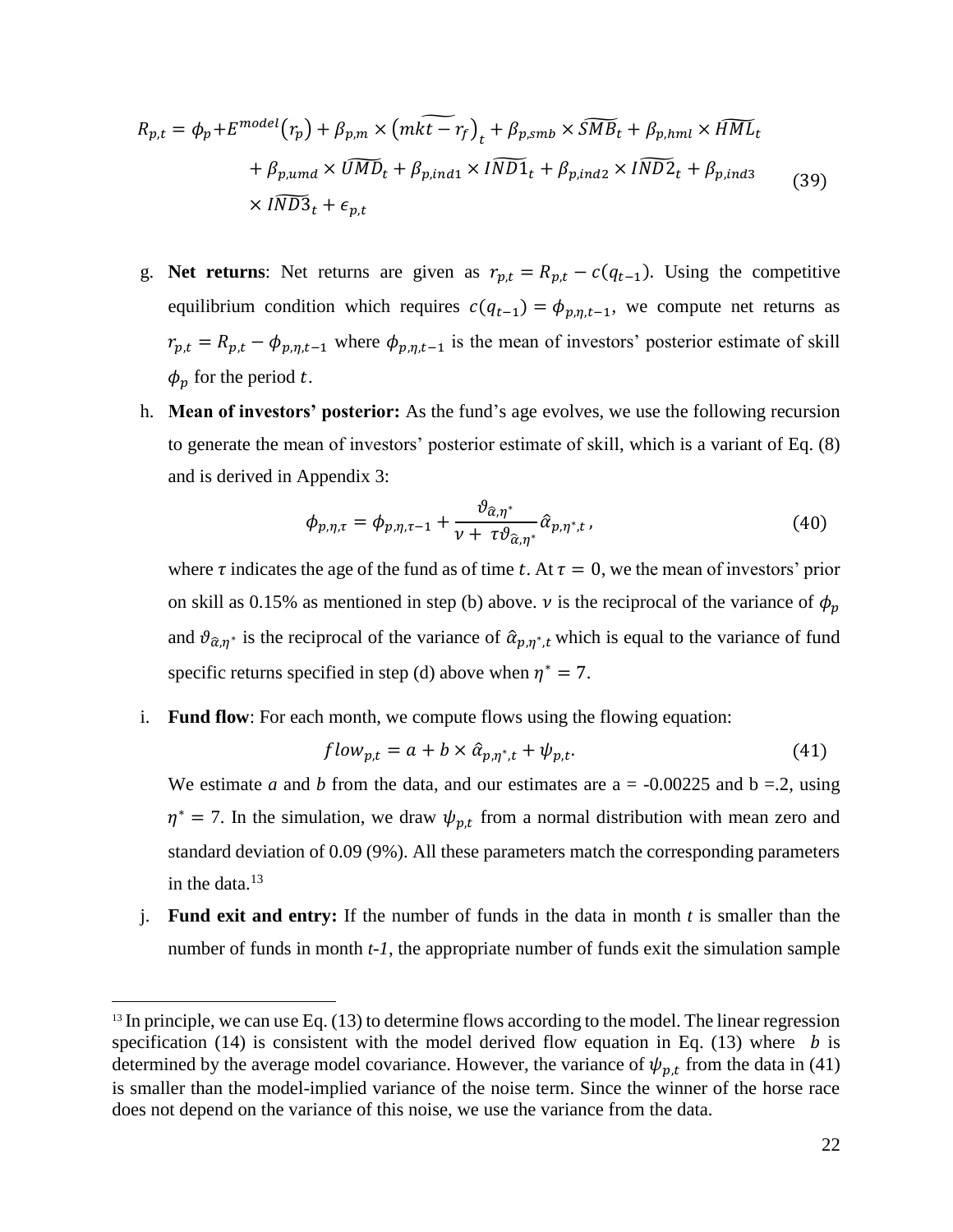as well. We sort funds in the simulated sample based on  $\phi_{p,\eta,t}$  and drop the bottom most funds equal in number to the actual exits for that month. If the number of funds in the data in month *t* is bigger than the number of funds in month *t-1*, the appropriate number of funds enter the sample.

We repeat the simulation 100 times.

#### **2.4 Simulation: Tests and results**

We first examine the relation between alphas and fund flows under various models. We conduct two sets of tests. In the first set of tests, we use true betas and compute  $\hat{\alpha}_{p,n,t}$  using Eq. (6). In the other set of tests, we estimate betas using the time-series regression (23) with 60 months of past data and compute alphas using Eq. (24).

We first examine the components of measurement error in compute  $\hat{\alpha}_{p,n,t}$  using the decomposition in Eq. (25). Since  $\hat{\alpha}_{\eta} \equiv \theta_{\eta} + \varepsilon_{\eta}$  where  $\theta_{\eta}$  is the model misspecification error and  $\varepsilon_{\eta}$  is the statistical estimation error,

$$
Var(\hat{\alpha}_{p,\eta}) = Var(\theta_{\eta}) + Var(\varepsilon_{\eta}) + Cov(\theta_{\eta}, \varepsilon_{\eta}).
$$
\n(42)

To estimate the variances in Eq. (42), we first compute the values of  $\theta_n$ ,  $\epsilon_n$  for different  $\eta$ factors models in our simulated sample. Using these values, we compute the monthly crosssectional variances of  $\theta$ ,  $\epsilon$  as well as their covariance. We then average these values across time to get the required estimates.

Table 5 presents the components of alpha estimation error variance for each asset pricing model and  $\eta$ -factor model. Consider the results when true betas are known. Estimation error variance decreases monotonically as we increase  $\eta$  from zero to seven for all asset pricing models. For example, under the CAPM, estimation error variance is 875 for  $\eta = 0$ , which reduces to 625 for  $\eta = 0$ .

The model misspecification error variance increases monotonically as we move away from the true asset pricing model. However, model misspecification error variance is an order of magnitude smaller than estimation error variance. For instance, the smallest estimation error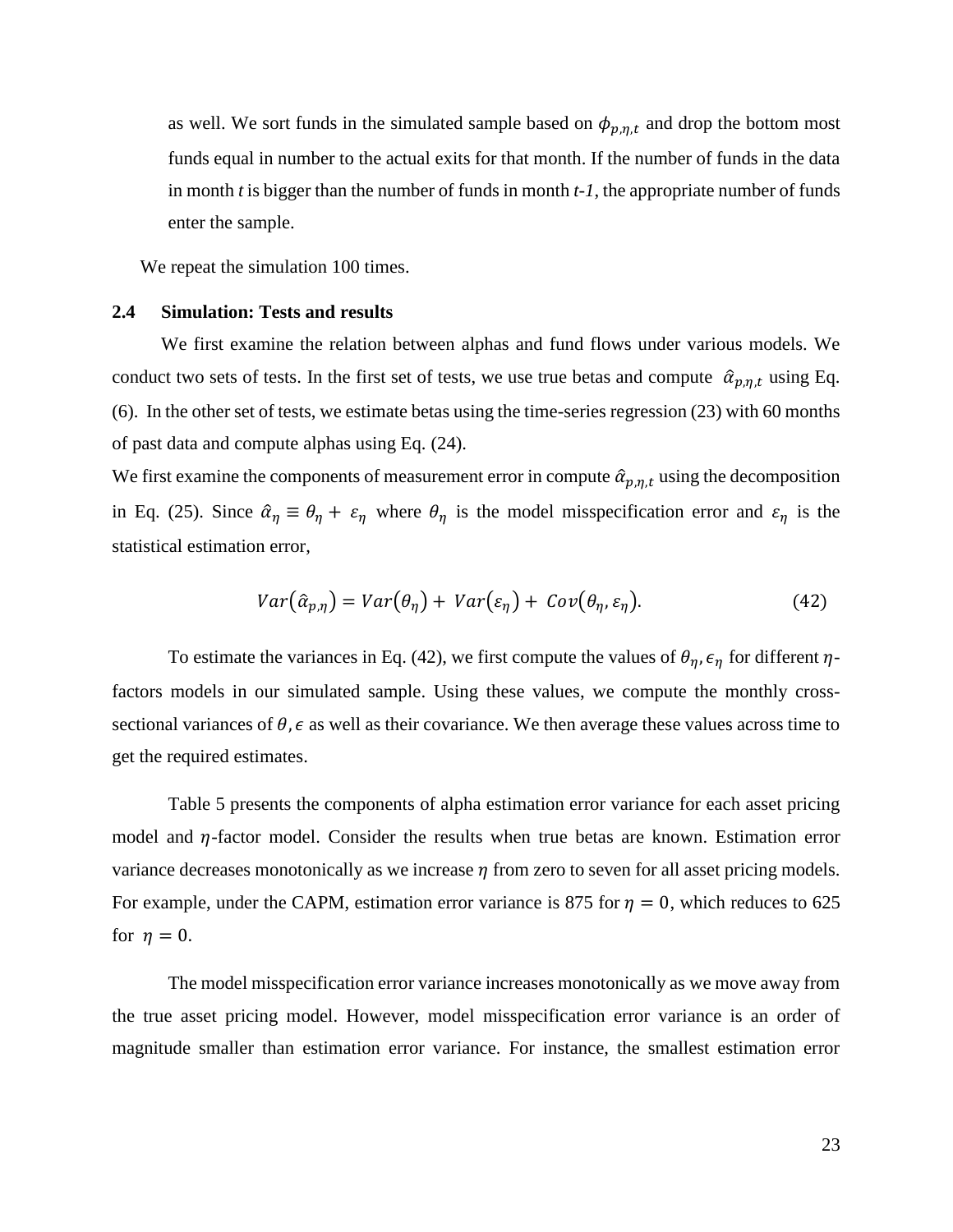variance is 625 and in comparison the largest model misspecification error variance is 1.75, which is about 2.8% of 625.

The total error variance also monotonically declines as we increase the number of factors, which is similar to the pattern we see for the estimation error. Model misspecification error is so small in all instances that it hardly moves the needle. Therefore, if we can observe betas without error then the *J*-factor model is the optimal model, as long as each factor increases the  $R_{adj}^2$ .

When betas are not known and we estimate betas using data for 60 months, estimation error variance exhibits a U-shaped pattern. It decreases as we go from  $\eta = 0$  to FF3 and then increases monotonically as we add more factors. For example, under the CAPM, estimation error variance decreases from 874.5 for  $\eta = 0$  to 702.4 for  $\eta = 3$ , but then increases to 760.4 for  $\eta = 7$ . As we saw in Table 3, beta measurement error is relatively large for UMD and the three factor industry factors. Consequently, accounting for these factors to compute alpha increases estimation error variance. As before, model misspecification error is so small that it does not make difference when we compare total estimation error across models.

We next fit Regression (9) each month and estimate the coefficients and standard errors using OLS with month fixed effects. Table 6 reports the results. As we showed analytically, the magnitude of the slope coefficients across models would be negatively related to the precision of alpha estimates, and we see this pattern in Table 6. Without beta measurement error, the slope coefficient increases monotonically as we add factors. For example, under the CAPM, the slope increases from 13.93 for  $\eta = 0$  to 19.97 for  $\eta = 7$ . The average regression R<sup>2</sup> also increases from .29 to .39.

The ordering of the slope coefficients across models when we estimate betas from the data is exactly the opposite of the ordering of estimation error variance in Table 5. For all asset pricing models, we find the biggest slope coefficients for  $\eta = 4$ . The slope coefficients for  $\eta = 7$  are comparatively smaller, and the difference is statistically significant. For example, with CAPM, the slope coefficient is 17.81 for  $\eta = 4$  and 16.96 for  $\eta = 7$  with a statistically significant difference of 0.85.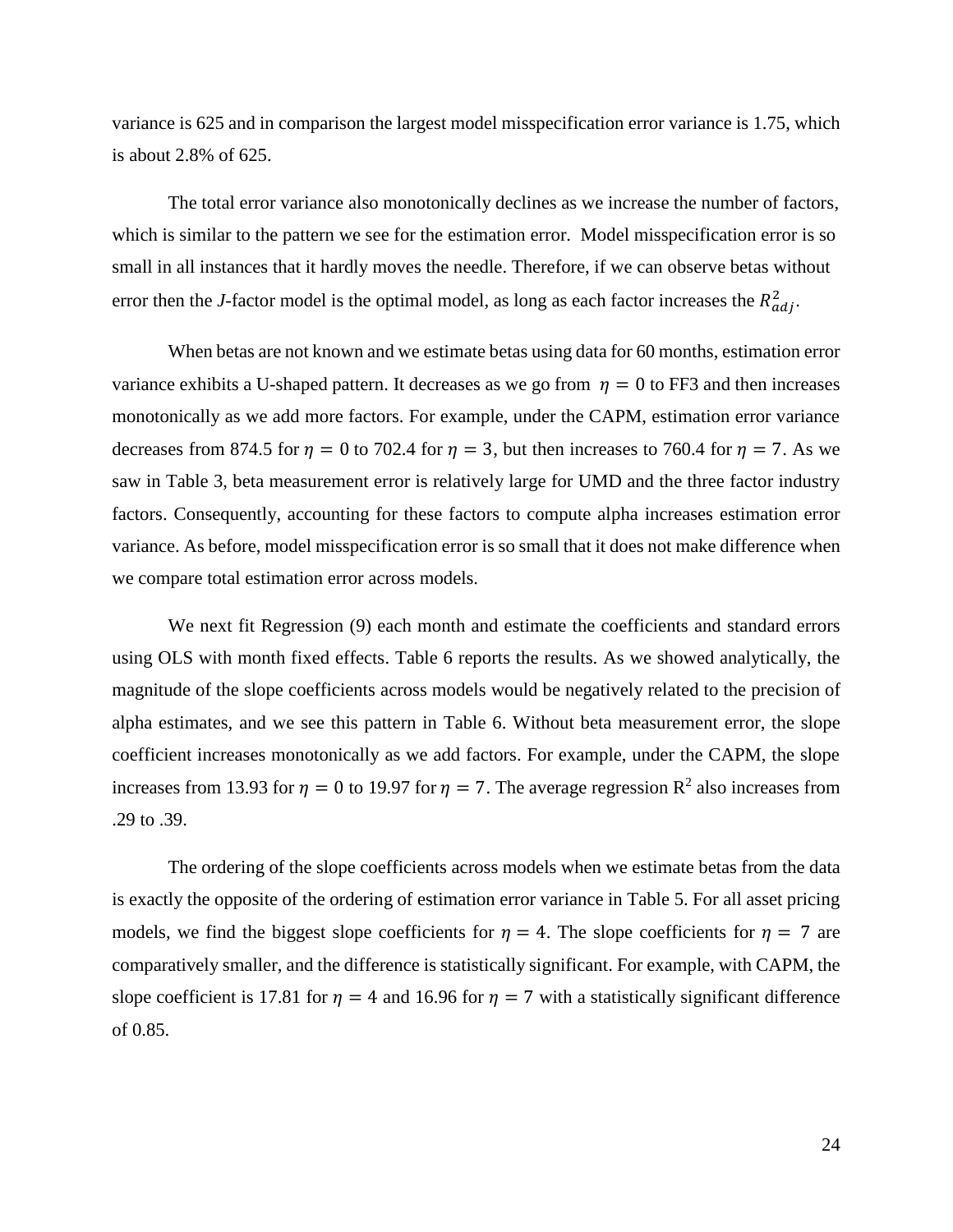The slope coefficients are almost identical under different true asset pricing models both when we know the true beta and when we estimate beta from the data. These results indicate that the relation between alpha and flow is not particularly sensitive to the true asset pricing model. Therefore, one cannot identify the true asset pricing model using the alpha-flow horse race.

#### **3. Binary variable regression**

Our analysis in the last section uses a linear regression for the alpha-fund flow horse race. However, Berk and Green (2004) show that the equilibrium relation between alpha and fund flows is nonlinear. Because of the non-linearity, BvB transform flows and alpha estimates to binary variables and run the horse race with these transformed variables. Specifically, the transformed binary variables are defined as follows:

$$
Q_x = \begin{cases} 1 & \text{if } x \ge 0 \\ -1 & \text{if } x < 0 \end{cases} \tag{43}
$$

where  $x$  is any random variable. BvB run the following OLS regression:

$$
Q_{\Gamma_p} = A_\eta + B_\eta \times Q_{\hat{\alpha}_{p,\eta}} + o_{p,\eta},\tag{44}
$$

and compare  $\hat{B}_{\eta}$ . To relate our analysis based on Regression (9) to that based on Regression (44), we first establish the following propositions:

**Proposition 3:** Let  $\hat{\alpha}_{p,\eta_1}$  and  $\hat{\alpha}_{p,\eta_2}$  be the alphas computed with respect to  $\eta_1$ - and  $\eta_2$ -factor models using Equation (6).  $\hat{b}_{\eta_1}$  and  $\hat{b}_{\eta_2}$  are the corresponding Regression (9) slope coefficients and  $\hat{B}_{\eta_1}$  and  $\hat{B}_{\eta_2}$  are the corresponding Regression (44) slope coefficients. Under the augmented Berk and Green model,

If  $\hat{b}_{\eta_1} > \hat{b}_{\eta_2}$  then  $\hat{B}_{\eta_1} > \hat{B}_{\eta_2}$ , when the number of funds in the sample is sufficiently large.

Proof: See Appendix 2.

**Corollary:** The ordering of the slope coefficients of Regressions (9) and (44) are identical.

Proposition 3 and its corollary show that our analysis of the horse race based on Regression (9) applies exactly to that of the horse race based on Regression (44).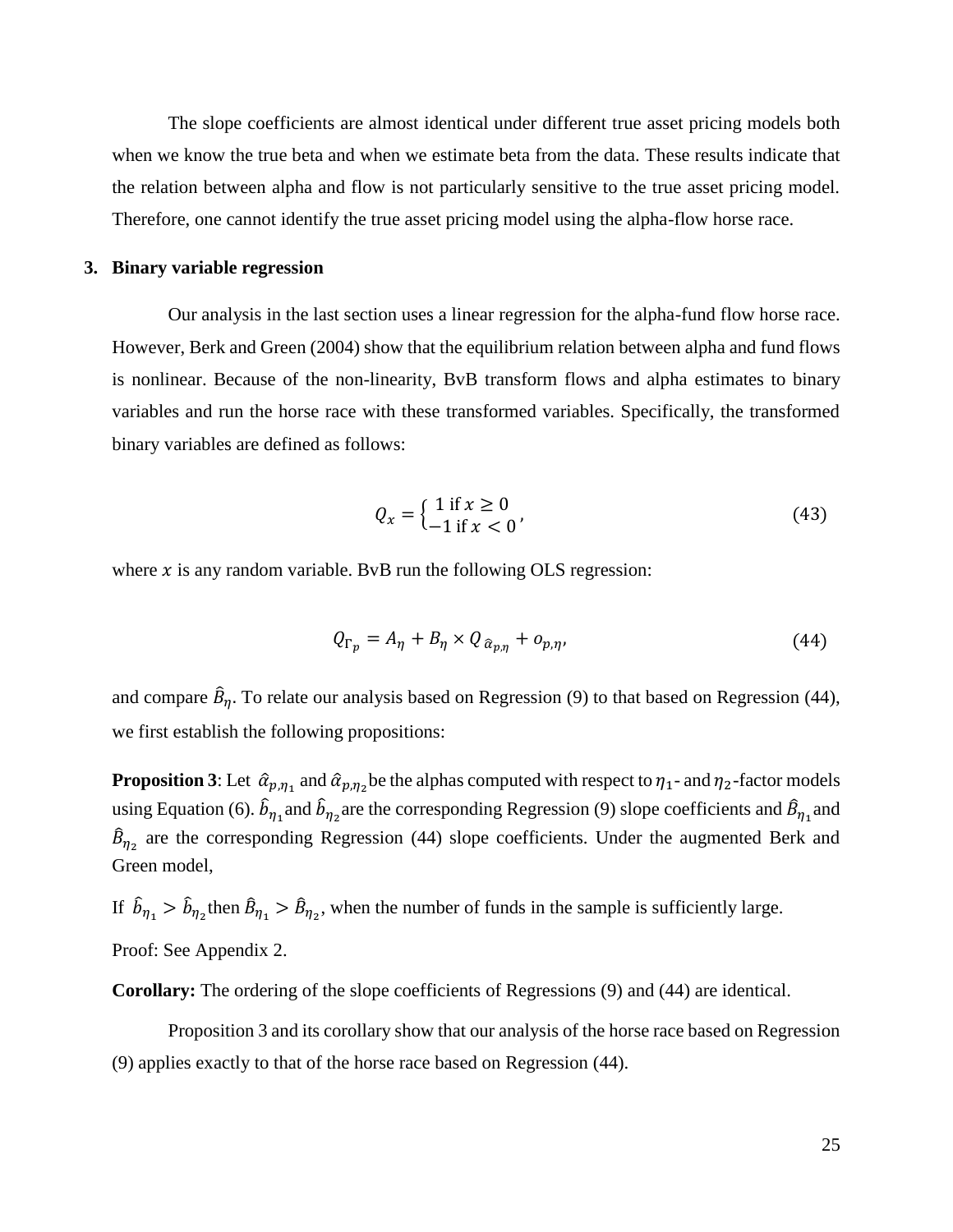#### **4. Results in Perspective**

BvB, BHO, Agarwal, Green and Ren (2017) and Blocher and Molyboga (2017) report that single factor alpha is most highly correlated with fund flows into mutual funds and hedge funds among alphas computed with respect to many multifactor models. BvB and some other papers conclude that these results indicate that the CAPM is the true asset pricing model. However, BHO conclude that these results indicate that investors lack the sophistication to use the most precise model to estimate alphas for their investment decision. What are the assumptions that are necessary to draw these inferences? Are these assumptions satisfied in the data?

Our analysis shows that any inference about the true asset pricing model is tenable only if inclusion of any of the unpriced factors to compute alphas in Eq. (6) increases alpha estimate variance due to model misspecification error more than it reduces statistical estimation error. BvB effectively make such an assumption when they assume "if a true risk model exists, any false risk model cannot have additional explanatory power." BvB note that this assumption "rules out the possibility that  $\varepsilon_{it}^c$  contains information about managerial ability that is not also contained in  $\varepsilon_{it}$ " where their notations  $\varepsilon_{it}$  and  $\varepsilon_{it}^c$  denote alpha estimation errors with the true asset pricing model (i.e.  $\hat{\alpha}_{n,k}$  estimated using the *K*-factor model) and with any other multifactor model (i. e.  $\hat{\alpha}_{p,n} \forall \eta \neq K$ ), respectively.

Is this assumption empirically tenable? Our simulation shows for the parameters in the data, the precision of alpha estimate is insensitive to the true asset pricing model. For example, if CAPM were the true model but we estimate alphas using the seven-factor model, the increase in model misspecification error is an order of magnitude smaller than the decrease in estimation error compared with the error in  $\hat{\alpha}_{p,K}$ . In fact, the winner of the horse race does not depend on the true asset pricing model both if we know the true betas and if we estimated betas from the data. Therefore, any inference about the true asset pricing model based on alpha-fund flow horse race is empirically untenable.

Regarding inferences about investor sophistication, an important question is, what is the appropriate benchmark that sophisticated investors would use? BHO hypothesize that sophisticated investors would use the *J*-factor model, a model that includes all priced and unpriced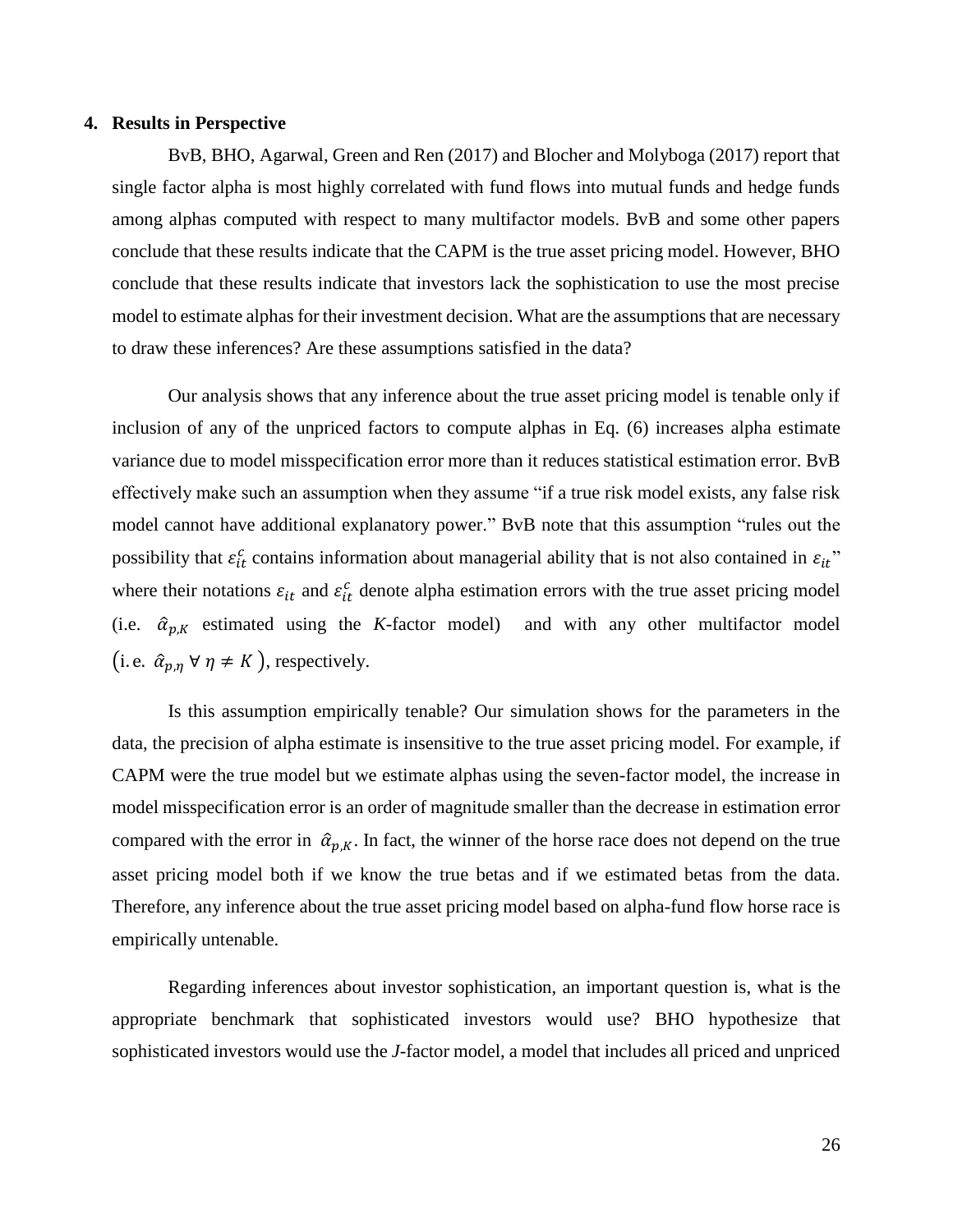common factors. Our analysis shows that this hypothesis ignores the potential contribution of model misspecification error and the effect of measurement error in factor betas.

Our simulation results indicate that *J*-factor model indeed wins out horse race regardless of the true asset pricing model if betas are known. However, when we estimate betas with 60 months of data, alphas are estimated more precisely with the three factor model than with the seven factor model. Therefore, in this case the appropriate benchmark for assessing investor sophistication is the four factor model rather than the seven factor model. The evidence in BHO that market model alphas win the horse race indicates that investors use this alpha to inform their investment decision rather than the most precise three factor alpha. Therefore, their conclusion that investors are not sophisticated enough to use the most precise estimate of alpha to inform their mutual fund investment decisions is empirically tenable.

## 5. **Conclusion**

Investors reveal their preferences for mutual funds through investments in or withdrawals from them. Since non-satiated investors prefer more abnormal returns to less, investors' fund flows reveal their views on abnormal returns that they can earn from their investments. Because flows reveal investors' perceptions, the recent literature has proposed that a comparison of relations between fund flows and alphas measured with respect to a number of models can be used to identify the best asset pricing model and also to assess investor sophistication.

We show analytically that the empirical tenability of any inferences we draw based on such flow-alpha horse race critically depend on the sources of measurement error in alphas estimated under various models. For instance, we show that we can draw reliable inferences about asset pricing models only if the dominant source of error in alphas is due to the misspecification of the true asset pricing model. However, we find that the true asset pricing model has no effect on the ordering of the flow-alpha relations in our simulations with parameters estimated form the data. These findings indicate that asset pricing model misspecification error is a trivial of alpha estimation error in the data. Therefore, any inference about the true asset pricing model based on the flow-alpha horse race is empirically untenable.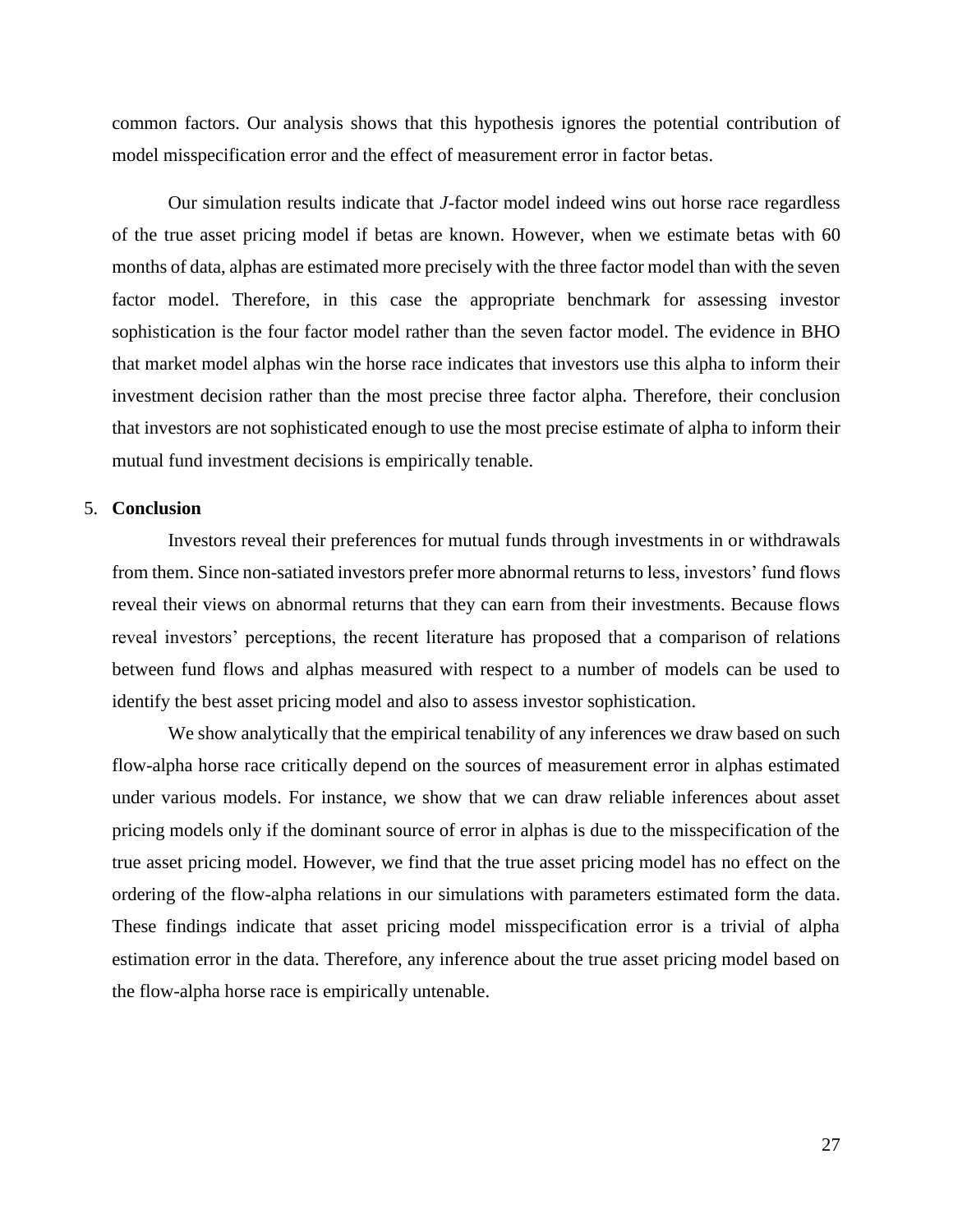#### **References**

Agarwal, V., Green, T. C., & Ren, H. (2017). Alpha or beta in the eye of the beholder: What drives hedge fund flows?. *Journal of Financial Economics,* Forthcoming*.*

Barber, B. M., Huang, X., & Odean, T. (2016). Which factors matter to investors? Evidence from mutual fund flows. *The Review of Financial Studies*, *29*(10), 2600-2642.

Berk, J. B., & Green, R. C. (2004). Mutual fund flows and performance in rational markets. *Journal of Political Economy*, *112*(6), 1269-1295.

Berk, J. B., & van Binsbergen, J. H. (2016). Assessing asset pricing models using revealed preference. *Journal of Financial Economics*, *119*(1), 1-23.

Berk, J. B., & van Binsbergen, J. H. (2017). How Do Investors Compute the Discount Rate? They Use the CAPM. *Financial Analysts Journal*, *73*(2), 25-32.

Blocher, J., & Molyboga, M. (2017). The revealed preference of sophisticated investors. *European Financial Management*, *23*(5), 839-872.

Busse, J. A., Goyal, A., & Wahal, S. (2010). Performance and persistence in institutional investment management. *The Journal of Finance*, *65*(2), 765-790.

Carhart, M. M. (1997). On persistence in mutual fund performance. *The Journal of finance*, *52*(1), 57-82.

Chevalier, J., & Ellison, G. (1997). Risk taking by mutual funds as a response to incentives. *Journal of Political Economy*, *105*(6), 1167-1200.

Cremers, K. M., & Petajisto, A. (2009). How active is your fund manager? A new measure that predicts performance. *The Review of Financial Studies*, *22*(9), 3329-3365.

DeGroot, Morris H. (1970). *Optimal Statistical Decisions*. New York: McGraw-Hill.

Del Guercio, D., & Tkac, P. A. (2002). The determinants of the flow of funds of managed portfolios: Mutual funds vs. pension funds. *Journal of Financial and Quantitative Analysis*, *37*(4), 523-557.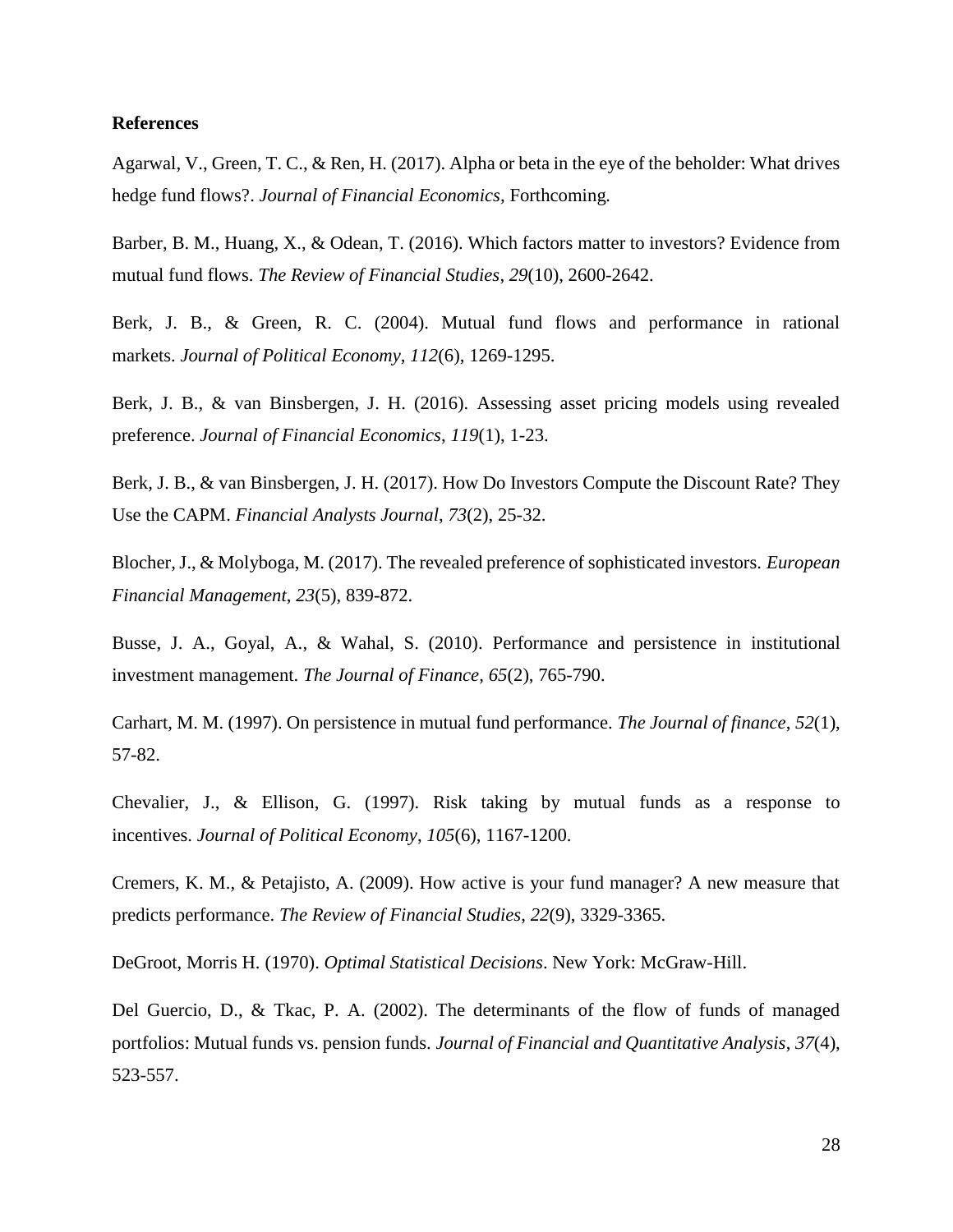Elton, E. J., Gruber, M. J., & Blake, C. R. (2001). A first look at the accuracy of the CRSP mutual fund database and a comparison of the CRSP and Morningstar mutual fund databases. *The Journal of Finance*, *56*(6), 2415-2430.

Elton, E. J., Gruber, M. J., & Blake, C. R. (2012). Does mutual fund size matter? The relationship between size and performance. *The Review of Asset Pricing Studies*, *2*(1), 31-55.

Evans, R. B. (2010). Mutual fund incubation. *The Journal of Finance*, *65*(4), 1581-1611.

Fama, E. F., & French, K. R. (1992). The cross‐section of expected stock returns. *The Journal of Finance*, *47*(2), 427-465.

Fung, W., Hsieh, D. A., Naik, N. Y., & Ramadorai, T. (2008). Hedge funds: Performance, risk, and capital formation. *The Journal of Finance*, *63*(4), 1777-1803.

Gruber, M. J. (1996). Another puzzle: The growth in actively managed mutual funds. *The Journal of Finance*, *51*(3), 783-810.

Hendricks, D., Patel, J., & Zeckhauser, R. (1993). Hot Hands in Mutual Funds: Short-Run Persistence of Relative Performance, 1974-1988. *The Journal of Finance, 48*(1), 93-130.

Ippolito, R. A. (1992). Consumer reaction to measures of poor quality: Evidence from the mutual fund industry. *The Journal of Law and Economics*, *35*(1), 45-70.

Pástor, Ľ., Stambaugh, R. F., & Taylor, L. A. (2015). Scale and skill in active management. *Journal of Financial Economics*, *116*(1), 23-45.

Patel, J., Zeckhauser, R., & Hendricks, D. (1994). Investment flows and performance: Evidence from mutual funds, cross-border investments and new issues. *Japan, Europe and the international financial markets: Analytical and empirical perspectives*, 51-72.

Sirri, E. R., & Tufano, P. (1998). Costly Search and Mutual Fund Flows*, Journal of Finance, LIII (5), October*, 1589-622.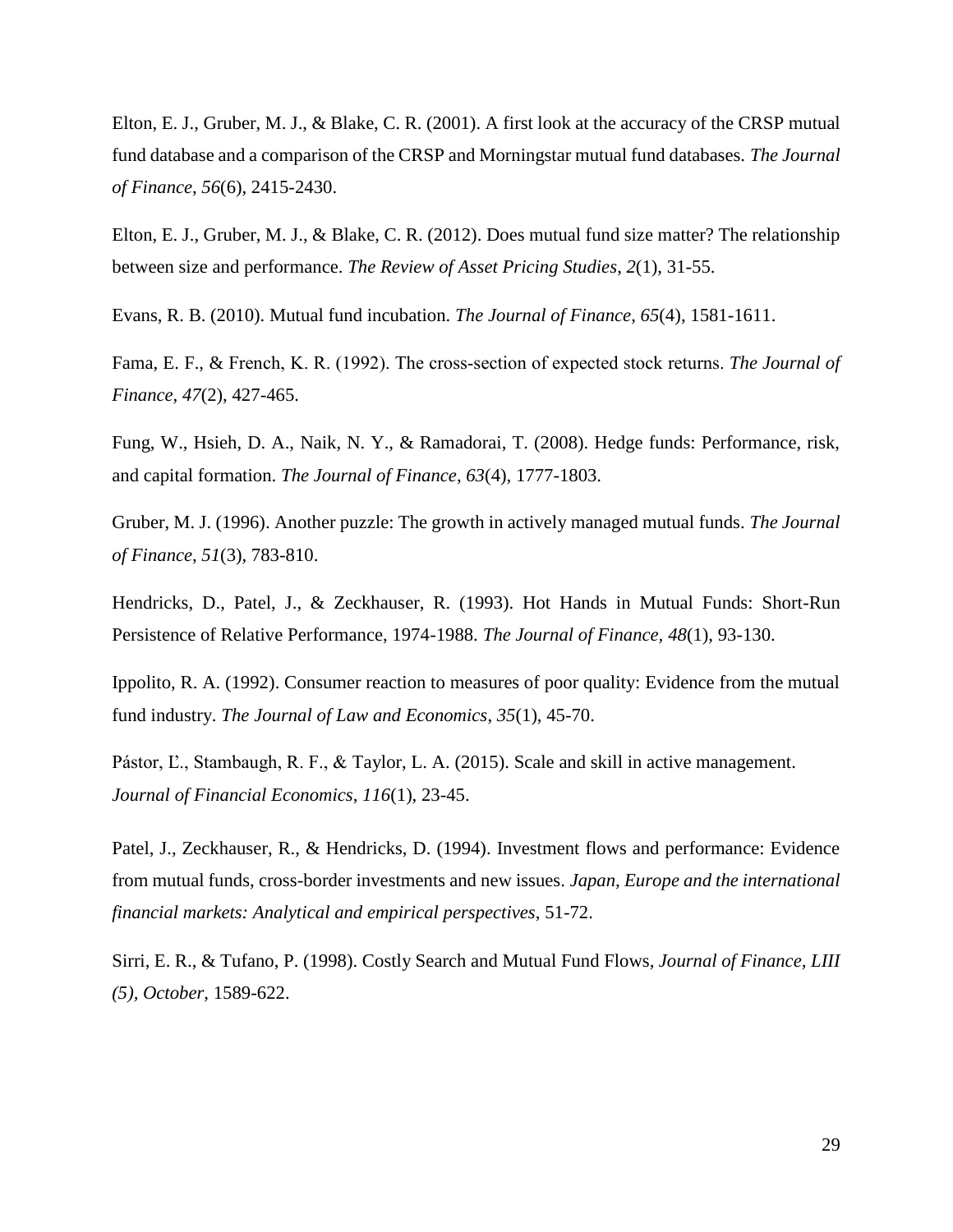# **Table 1: Summary statistics**

This table presents the summary statistics for the sample of funds included in the sample. The number of fund-month observations is 404,042. The table first computes the respective statistics across funds each month and reports the averages over the entire sample period. The sample period is from January, 1990 to June, 2017.

|                              | Mean   | Std. Dev. | Median   |
|------------------------------|--------|-----------|----------|
| Number of funds each month   | 1224   |           |          |
| Flow $(\%)$                  | 0.25   | 10.8      | $-0.42$  |
| $TNA$ ( $$mn)$ )             | 1120.4 | 4507.4    | 223.6    |
| Age (months)                 | 376.8  | 306.6     | 299.2    |
| Expense Ratio (%)            | 1.22   | 0.45      | 1.19     |
| <b>Load Dummy</b>            | 0.49   | 0.50      | $\theta$ |
| Ret. Volatility $(t-1,t-12)$ | 4.7    | 2.3       | 42       |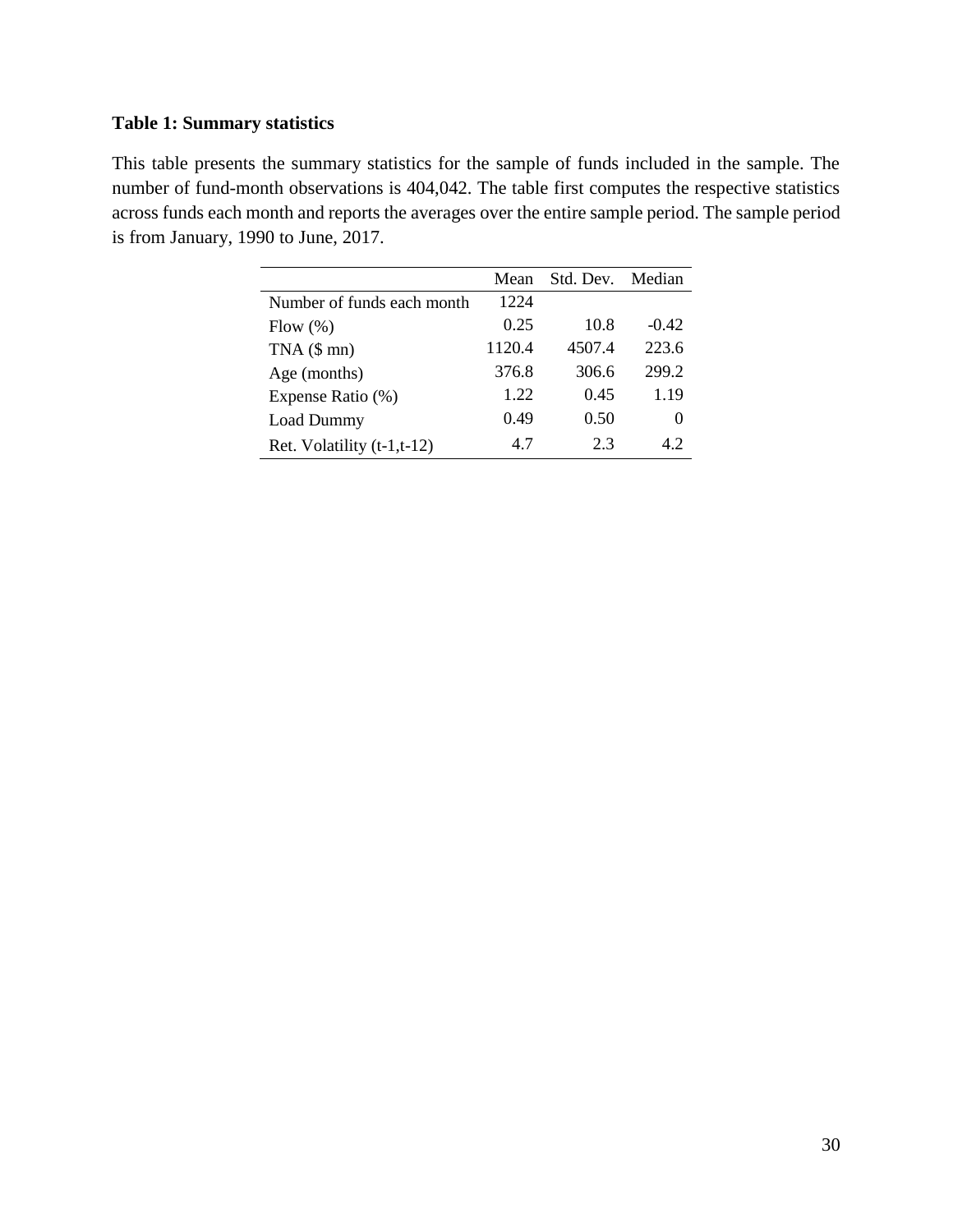### **Table 2: Factor model R<sup>2</sup>**

This table fits the following regression:

$$
(r_{p,t} - r_{f,t}) = \alpha_{p,\eta} + \sum_{k=1}^{\eta} \beta_{k,p} F_{k,t} + e_{p,\eta,t}.
$$

Where  $r_{p,t}$ ,  $r_{f,t}$  and  $F_{k,t}$  are fund return, risk-free rate and realization of factor k in month t, respectively. For each month t, the regression is fitted from  $t - 60$  to  $t - 1$ . The table reports the cross-sectional averages of time-series means of adjusted  $R^2$  of the OLS regressions under each model. For market-adjusted and benchmark-adjusted returns we compute this metric as 1 −  $(\sum (r_{it} - r_{mkt})^2 / \sum (r_{it} - \bar{r}_i)^2)$ ,  $1 - (\sum (r_{it} - r_{b/m})^2 / \sum (r_{it} - \bar{r}_i)^2)$  using full sample of returns for each. Benchmark is the fund benchmark identified by Cremers and Petajisto (2009). The sample period is January, 1990 to June, 2017.

|                       | Adj. $R^2$        |                                    |  |  |  |  |  |
|-----------------------|-------------------|------------------------------------|--|--|--|--|--|
| Model                 | Regression $ 1 -$ | $Var(\alpha_{p,\eta})\Big _{Var'}$ |  |  |  |  |  |
| Market Adj. Return    | 0.774             | 0.761                              |  |  |  |  |  |
| Benchmark Adj. Return | 0.870             | 0.824                              |  |  |  |  |  |
| Market Model          | 0.820             | 0.829                              |  |  |  |  |  |
| FF3                   | 0.892             | 0.883                              |  |  |  |  |  |
| FFC4                  | 0.901             | 0.883                              |  |  |  |  |  |
| $FFC4 + 3 IND$        | 0.910             | 0.884                              |  |  |  |  |  |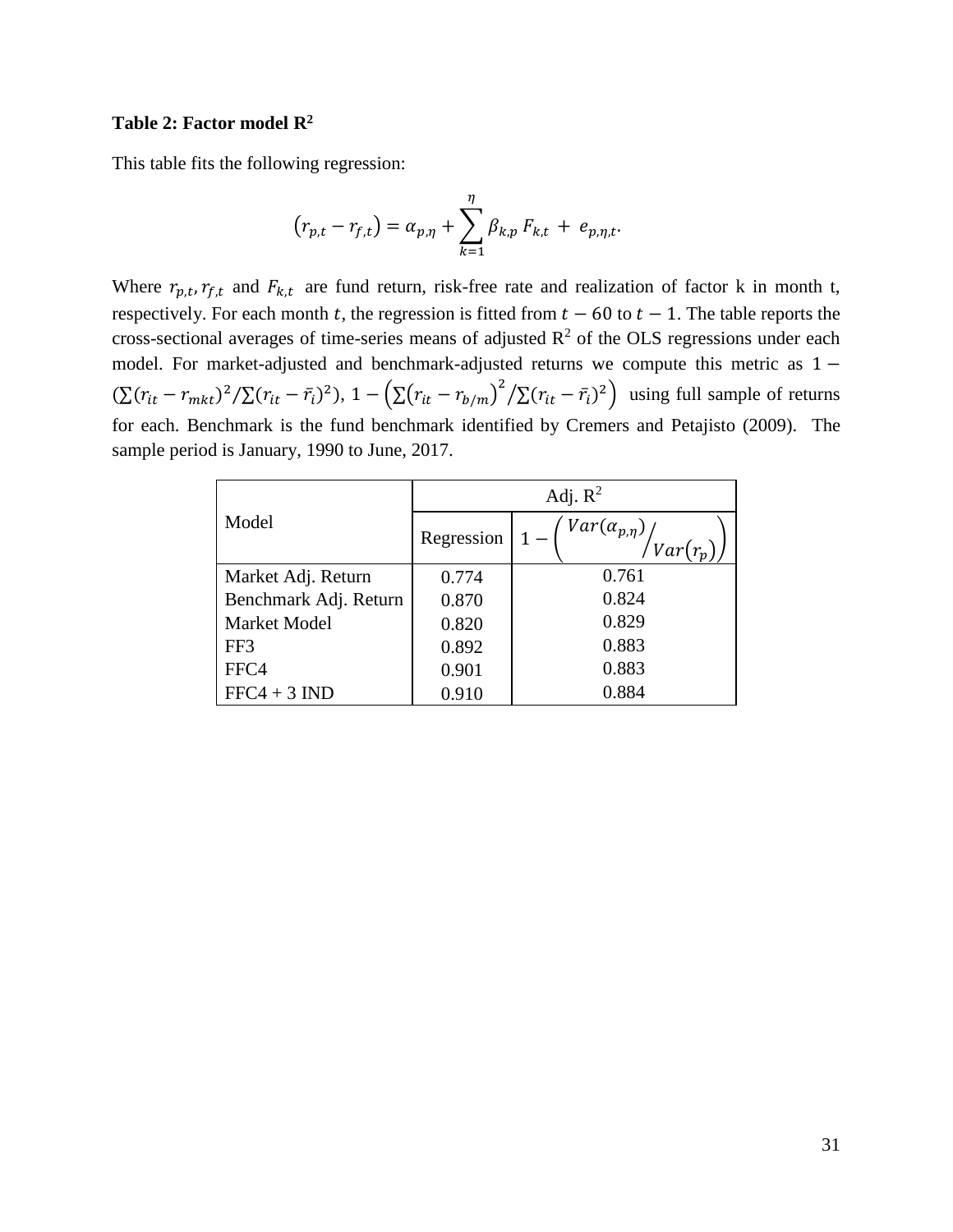#### **Table 3: Measurement Errors in betas**

This table reports the slope coefficients from the following cross-sectional regressions:

$$
\hat{\beta}_{p,k,t}^{future} = a_t + b_t \times \hat{\beta}_{p,k,t}^{past} + e_{p,t},
$$

where for each fund *f,*  $\hat{\beta}_{p,k,t}^{future}$  and  $\hat{\beta}_{p,k,t}^{past}$  are estimated using time-series regressions with data from t to t+11, and t-1 to t-60, respectively. All betas are estimated with univariate time-series regressions. The above regression is fitted each month for betas with respect to each factor and the table reports time-series averages of the slope coefficients. Standard errors from the second stage of Fama-MacBeth regressions are adjusted for serial correlation using Newey-West correction with lag length of 11 months. Sample period for these regressions is Jan-1990 to Jul-2016. \*\*\*, \*\*, \* indicate statistical significance at the 1%, 5%, and 10% levels respectively.

| <b>Betas</b>     | Average $b_t$ | Std. Err. |
|------------------|---------------|-----------|
| Market           | $0.821***$    | 0.07      |
| <b>SMB</b>       | $0.876***$    | 0.03      |
| <b>HML</b>       | $0.765***$    | 0.05      |
| <b>UMD</b>       | $0.409***$    | 0.08      |
| IND1             | $0.356***$    | 0.09      |
| IND <sub>2</sub> | $0.362***$    | 0.09      |
| IND <sub>3</sub> | 0.090         | 0.10      |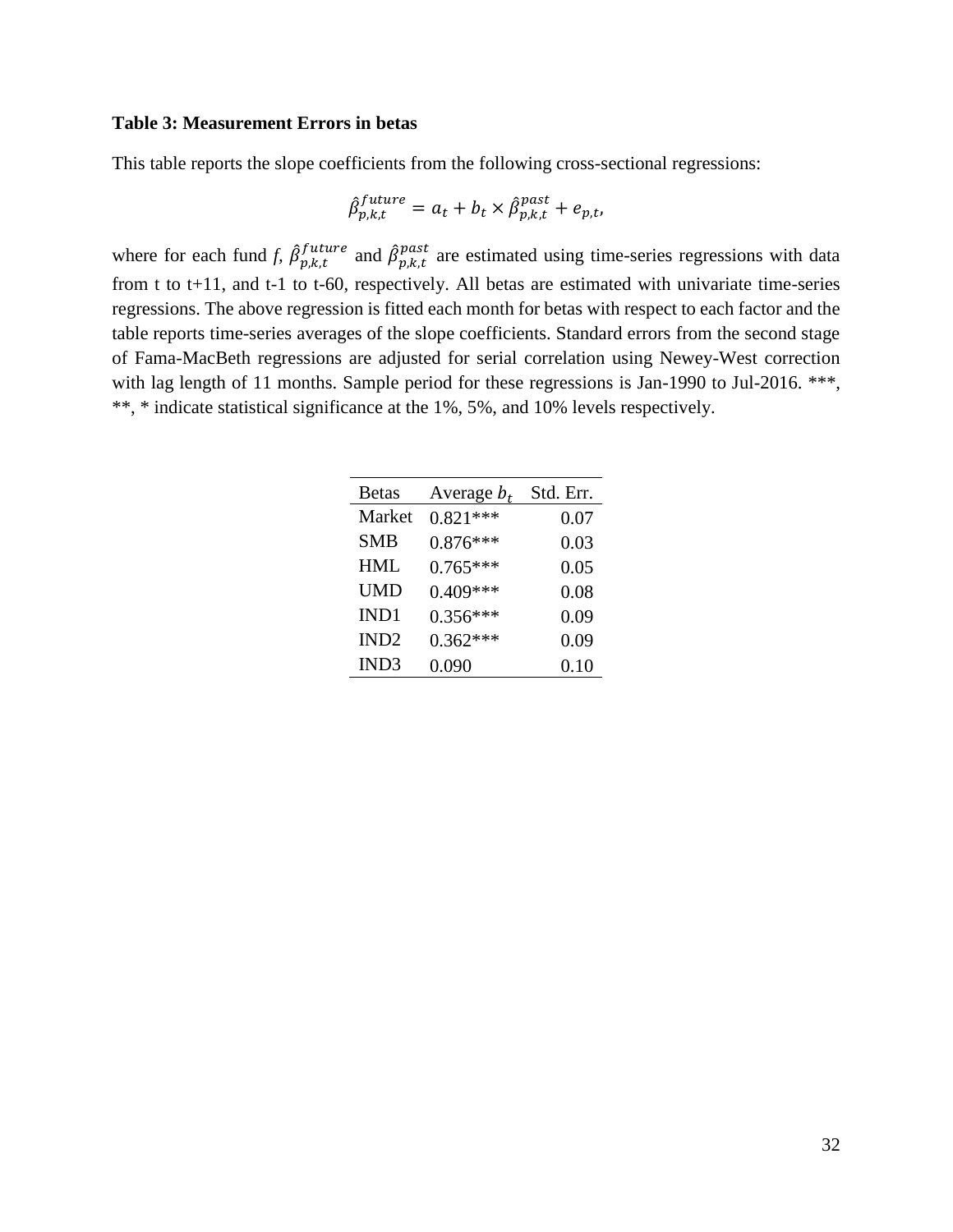#### **Table 4: Simulation Parameters**

This table shows the parameters used in generating simulated returns and flows during 1990-2017. We generate net returns each month using the following seven-factor model:

$$
r_{p,t} = \phi_p - \phi_{p,\eta,t-1} + E^{model}(r_p) + \beta_{p,m} \times (mk\widetilde{t-rf})_t + \beta_{p,smb} \times \widetilde{SMB}_t + \beta_{p,hml} \times \widetilde{HML}_t
$$
  
+  $\beta_{p,umd} \times \widetilde{UMD}_t + \beta_{p,ind1} \times \widetilde{IND1}_t + \beta_{p,ind2} \times \widetilde{IND2}_t + \beta_{p,ind3} \times \widetilde{IND3}_t$   
+  $\epsilon_{p,t}$ 

where  $\phi_p$  is the fund manager skill,  $\phi_{p,n,t-1}$  is the mean of investors' posterior estimate of skill  $\phi_p$  for the period t. Based on a fund's age  $\tau$  as of time period t, we use the recursion  $\phi_{p,\eta,\tau}$  =  $\phi_{p,\eta,\tau-1} + \hat{\alpha}_{p,\eta^*,t} (\vartheta_{\hat{\alpha},\eta^*}/(\nu + \tau \vartheta_{\hat{\alpha},\eta^*}))$  to update investors' posterior mean of skill. At  $\tau = 0$ , we set the mean of investors' prior on skill  $\phi_0$  to be same as the mean of  $\phi_p$ . The variables under tilde are demeaned realizations of the following factors: market, SMB, HML, UMD, and three industry factors and  $\beta$ s are the corresponding factor sensitivities. We generate monthly flow as:

$$
flow_{p,t} = a + b \times \hat{\alpha}_{p,\eta^*,t} + \psi_{p,t},
$$

where  $\hat{a}_{p,\eta^*,t}$  is computed using the above seven factors as  $r_{p,t} - \sum_{k=1}^{7} \beta_{p,k} \times F_{k,t}$ . All randomly drawn parameters are generated from a Normal distribution with means and standard deviations shown in the table.

| Panel A: Randomly drawn parameters |                   |                                                    |  |  |  |  |  |  |
|------------------------------------|-------------------|----------------------------------------------------|--|--|--|--|--|--|
| Parameter                          | Mean              | <b>Standard Deviation</b>                          |  |  |  |  |  |  |
| $\phi_p$                           | $\phi_0 = 0.15\%$ | $1/\sqrt{\nu} = 0.2\%$                             |  |  |  |  |  |  |
| $\beta_{mkt}$                      | 1                 | 0.154                                              |  |  |  |  |  |  |
| $\beta_{smb}$                      | 0.25              | 0.328                                              |  |  |  |  |  |  |
| $\beta_{hml}$                      | 0                 | 0.262                                              |  |  |  |  |  |  |
| $\beta_{und}$                      | 0                 | 0.096                                              |  |  |  |  |  |  |
| $\beta_{IND1}$                     | 0                 | 0.036                                              |  |  |  |  |  |  |
| $\beta_{IND2}$                     | 0                 | 0.036                                              |  |  |  |  |  |  |
| $\beta_{IND3}$                     | 0                 | 0.024                                              |  |  |  |  |  |  |
| $\epsilon$                         | 0                 | $1/\sqrt{\theta_{\hat{\alpha},n^*}}$ =0.025 (2.5%) |  |  |  |  |  |  |
| ψ                                  | 0                 | 0.09(9%)                                           |  |  |  |  |  |  |
|                                    |                   | Panel B: Fixed parameters                          |  |  |  |  |  |  |
| Parameter                          |                   | Value                                              |  |  |  |  |  |  |
| a                                  |                   | $-0.00225$                                         |  |  |  |  |  |  |
| b                                  |                   | 0.2                                                |  |  |  |  |  |  |
| $\eta^*$                           |                   | 7 factor model                                     |  |  |  |  |  |  |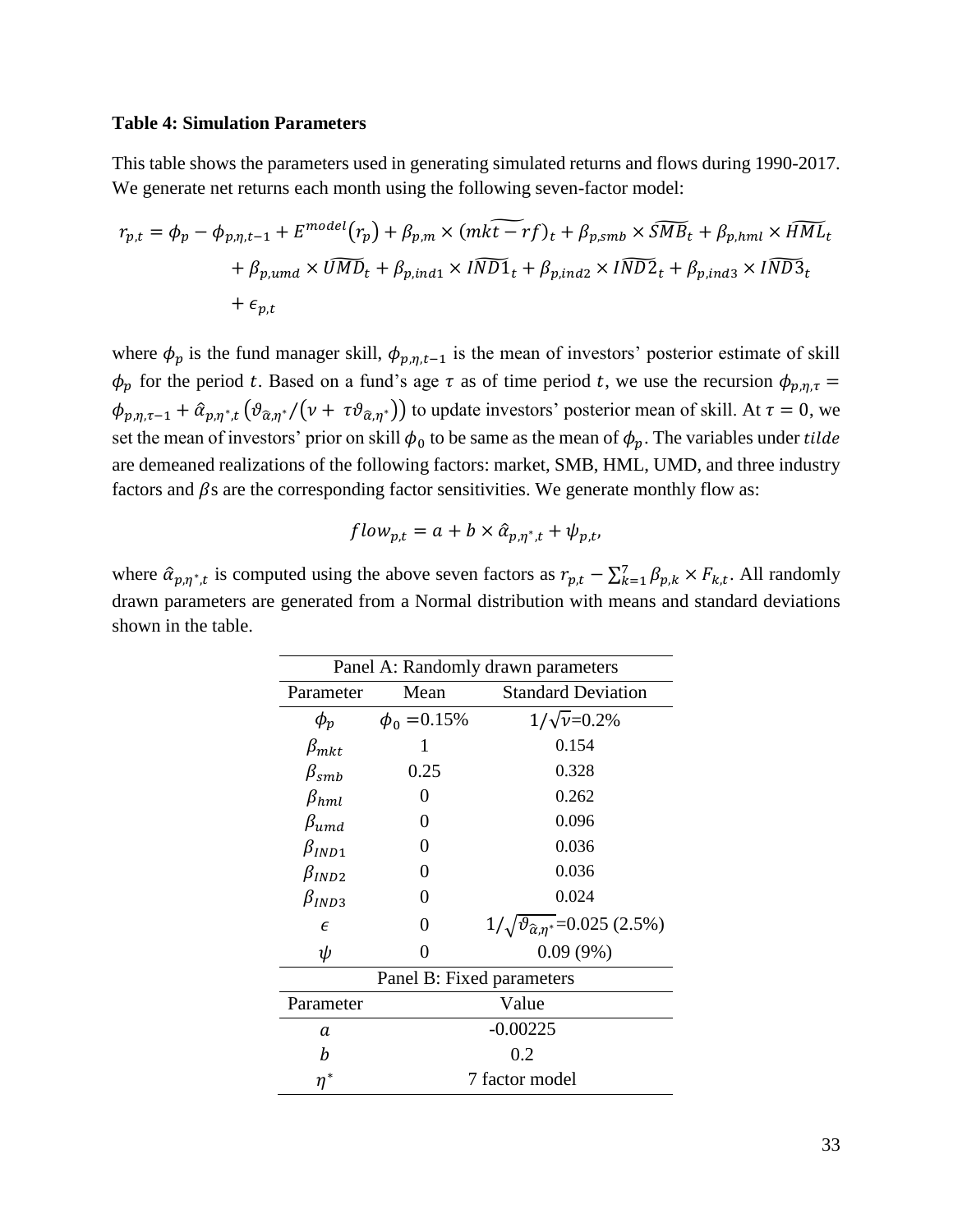### **Table 5: Measurement error components in simulated sample**

This table shows the empirical estimates of various components in the variance decomposition of measurement error in  $\hat{\alpha}$  from Eq (32). Each month, in the simulated sample, we compute the model misspecification error ( $\theta$ ) and statistical estimation error ( $\epsilon$ ) for various combinations of true asset pricing models  $(K=0, 1, 3)$  and estimation models  $(\eta=0, 1, 3, 4, 7)$  using the analytical expressions from Eq. (31). From these values, we compute the monthly cross-sectional variances and covariance and then average them across time and across 50 simulation samples and report the values scaled by 10<sup>-6</sup>. Columns (1), (2), (3) of each Panel in the table below show the variances of estimation error, misspecification error and the covariance of the two respectively. Panel A shows the variance estimates when we use true betas of the funds to compute  $\hat{\alpha}_n$  in which case the beta measurement error part drops in the estimation error component. And panel B shows the variance estimates where we use 60 month rolling window estimates of  $\hat{\beta}$  to compute  $\hat{\alpha}_n$  in which case the measurement error in betas shows up as part of column (1). The expressions we use to compute  $\theta$ ,  $\epsilon$  are:

| Betas used to estimate alphas are:    |                                  |                       |                     | Panel A: True Betas     |               | Panel B: $\hat{\beta}$ s from 60 month rolling regressions |                     |                         |               |  |
|---------------------------------------|----------------------------------|-----------------------|---------------------|-------------------------|---------------|------------------------------------------------------------|---------------------|-------------------------|---------------|--|
|                                       |                                  | $\sigma_{\epsilon}^2$ | $\sigma_{\theta}^2$ | $Cov(\theta, \epsilon)$ | $(1)+(2)+(3)$ | $\sigma_{\epsilon}^2$                                      | $\sigma_{\theta}^2$ | $Cov(\theta, \epsilon)$ | $(1)+(2)+(3)$ |  |
|                                       |                                  | (1)                   | (2)                 | (3)                     |               | (1)                                                        | (2)                 | (3)                     |               |  |
| True asset pricing Model $(K)$ :      | Alpha Estimated Using $(\eta)$ : |                       |                     |                         |               |                                                            |                     |                         |               |  |
|                                       | Mkt adj. ret.                    | 875.2                 | $\overline{0}$      | $\mathbf{0}$            | 875.2         | 874.5                                                      | $\Omega$            | $\overline{0}$          | 874.5         |  |
|                                       | Market model                     | 832.3                 | 1.151               | 0.005                   | 833.5         | 833.3                                                      | 1.148               | 0.005                   | 834.5         |  |
| No-beta risk premium model<br>$(K=0)$ | FF3                              | 661.4                 | 1.494               | 0.003                   | 662.9         | 702.4                                                      | 1.49                | 0.005                   | 703.9         |  |
|                                       | FFC4                             | 640.2                 | 1.743               | $-0.001$                | 642.0         | 717.0                                                      | 1.739               | $-0.001$                | 718.7         |  |
|                                       | $FFC4+3$ IND                     | 625.0                 | 1.755               | $-0.001$                | 626.7         | 760.9                                                      | 1.751               | 0.007                   | 762.7         |  |
|                                       | Mkt adj. ret.                    | 875.2                 | 1.151               | $-0.110$                | 876.3         | 874.5                                                      | 1.148               | $-0.103$                | 875.6         |  |
| <b>CAPM</b><br>$(K=1)$                | Market model                     | 832.3                 | $\overline{0}$      | $\overline{0}$          | 832.3         | 833.3                                                      | $\overline{0}$      | $\overline{0}$          | 833.3         |  |
|                                       | FF3                              | 661.4                 | 0.350               | $-0.002$                | 661.8         | 702.4                                                      | 0.35                | $-0.006$                | 702.8         |  |
|                                       | FFC4                             | 640.2                 | 0.602               | $-0.005$                | 640.8         | 717.0                                                      | 0.601               | $-0.010$                | 717.6         |  |

|  | $\theta = -\sum_{k=K+1}^{N} \beta_{k,p} E(F_k)$ if $\eta \ge K$ , $\theta = \sum_{k=\eta+1}^{K} \beta_{k,p} E(F_k)$ if $\eta < K$ and $\epsilon = \sum_{k=\eta+1}^{J} \beta_{k,p} f_{k,t} + \sum_{k=1}^{N} (\hat{\beta}_{k,p,t} - \beta_{k,p}) F_{k,t} + \xi_{p,t}$ |
|--|---------------------------------------------------------------------------------------------------------------------------------------------------------------------------------------------------------------------------------------------------------------------|
|--|---------------------------------------------------------------------------------------------------------------------------------------------------------------------------------------------------------------------------------------------------------------------|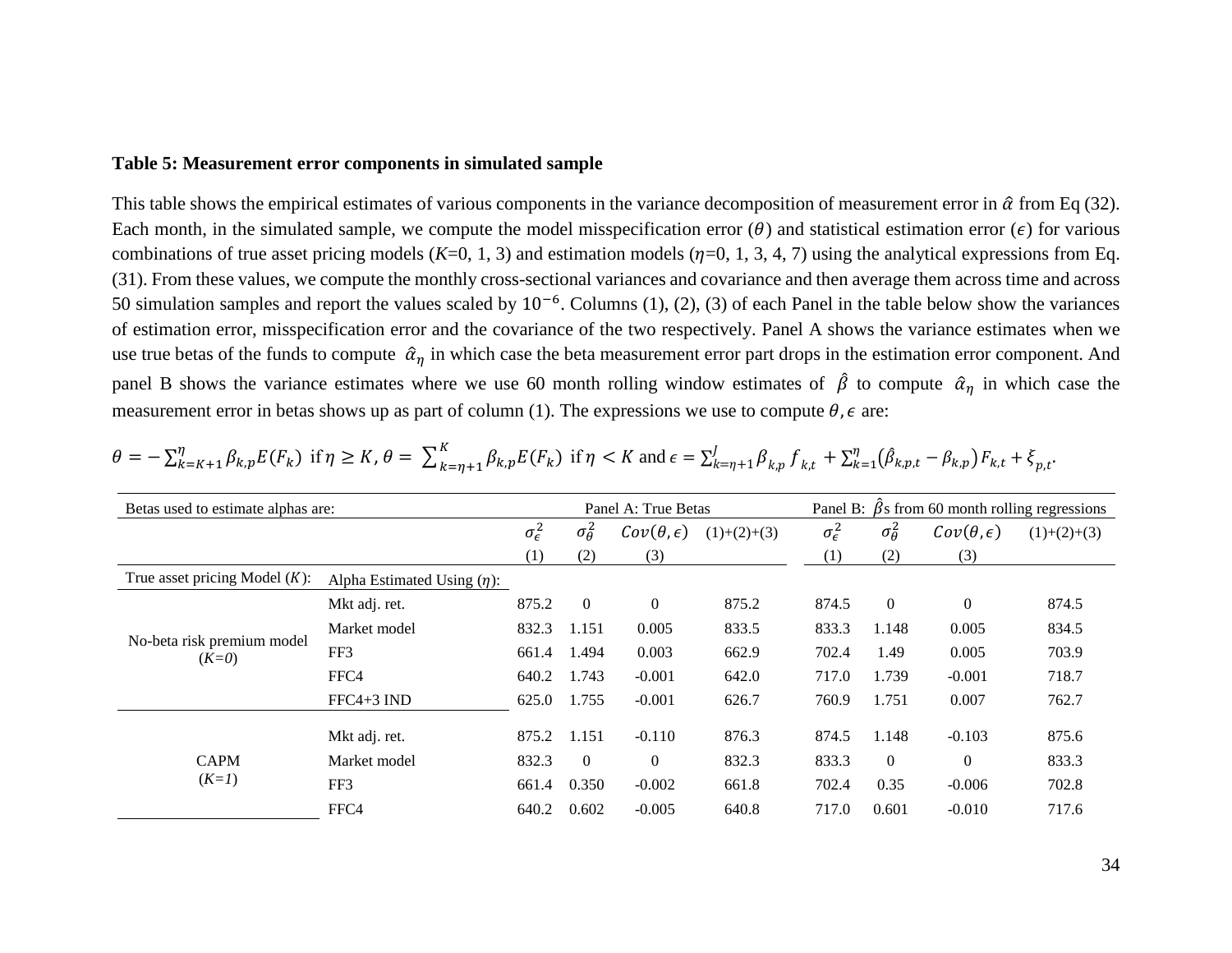|                | $FFC4+3$ IND  | 625.0 | 0.614    | $-0.004$ | 625.6 | 760.9 | 0.613    | $-0.008$ | 761.6 |
|----------------|---------------|-------|----------|----------|-------|-------|----------|----------|-------|
| FF3<br>$(K=3)$ | Mkt adj. ret. | 875.2 | .494     | $-0.052$ | 876.7 | 874.5 | .49      | $-0.039$ | 876.0 |
|                | Market model  | 832.3 | 0.350    | 0.058    | 832.7 | 833.3 | 0.35     | $-0.004$ | 833.7 |
|                | FF3           | 661.4 | $\theta$ |          | 661.4 | 702.4 | $\theta$ |          | 702.4 |
|                | FFC4          | 640.2 | 0.252    | $-0.004$ | 640.5 | 717.0 | 0.252    | $-0.005$ | 717.2 |
|                | $FFC4+3$ IND  | 625.0 | 0.264    | $-0.002$ | 625.3 | 760.9 | 0.263    | $-0.002$ | 761.2 |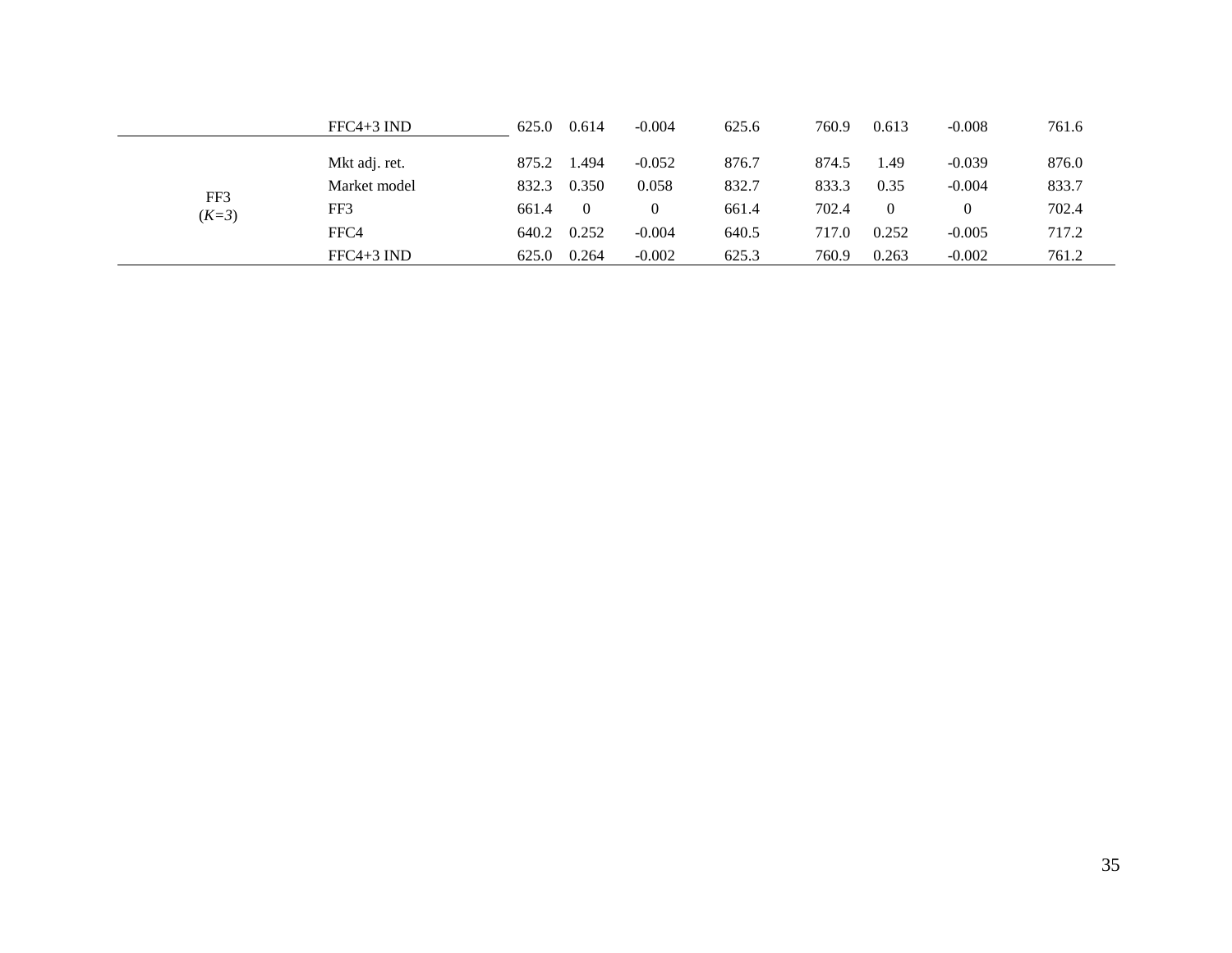# **Table 6: Flow-Performance relation in simulated sample**

This table presents univariate flow-performance regression results in the simulated sample. Columns (1), (2) and (3) in each of panels A and B report the results with true expected returns generated under No-beta risk premium (NBRP), CAPM, and FF3 models. The alphas which are the independent variables are computed with respect to the models indicated in the first column. Panel A shows the results using true betas to compute these alphas while panel B shows the results with  $\hat{\beta}$ s estimated using the prior month returns. Monthly flow is simulated in the sample as  $flow_{p,t} = -0.00225 + 0.2 * \hat{a}_{p,\eta^*=7,t} + \psi_{p,t}$  which is the dependent variable. The table presents the average value of slope coefficients multiplied by 100 with flows as the dependent variable and alphas as independent variables across 50 simulated samples.

|                                    | Panel A: True betas used to estimate alphas |                |             |                |             |                |            | Panel B: 60 month rolling window $\beta$ s used to estimate alphas |             |                |            |                |  |
|------------------------------------|---------------------------------------------|----------------|-------------|----------------|-------------|----------------|------------|--------------------------------------------------------------------|-------------|----------------|------------|----------------|--|
|                                    | (1)                                         | (2)            |             | (3)            |             | (1)            |            | (2)                                                                |             | (3)            |            |                |  |
| True asset pricing model $(K)$ :   | NBRP model                                  |                | <b>CAPM</b> |                |             | FF3            |            | NBRP model                                                         | <b>CAPM</b> |                | FF3        |                |  |
|                                    | Coef/SE                                     | $\mathbb{R}^2$ | Coef/SE     | $\mathbb{R}^2$ | Coef/SE     | $\mathbb{R}^2$ | Coef/SE    | $\mathbb{R}^2$                                                     | Coef/SE     | $\mathbb{R}^2$ | Coef/SE    | $\mathbb{R}^2$ |  |
| Alpha Estimated Using $(\eta)$ :   |                                             |                |             |                |             |                |            |                                                                    |             |                |            |                |  |
| Market Adjusted Ret                | 13.949***                                   | 0.294          | 13.935***   | 0.293          | 13.929***   | 0.293          | 14.517***  | 0.339                                                              | 14.499***   | 0.339          | 14.494***  | 0.339          |  |
|                                    | (0.445)                                     |                | (0.442)     |                | (0.440)     |                | (0.624)    |                                                                    | (0.623)     |                | (0.622)    |                |  |
| Market model                       | 14.691***                                   | 0.305          | 14.686***   | 0.305          | 14.679***   | 0.305          | 15.258***  | 0.352                                                              | 15.252***   | 0.351          | 15.249***  | 0.351          |  |
|                                    | (0.462)                                     |                | (0.460)     |                | (0.458)     |                | (0.674)    |                                                                    | (0.673)     |                | (0.673)    |                |  |
| FF3                                | 18.753***                                   | 0.370          | 18.753***   | 0.369          | 18.753***   | 0.369          | 17.793***  | 0.392                                                              | 17.790***   | 0.392          | 17.791***  | 0.391          |  |
|                                    | (0.541)                                     |                | (0.539)     |                | (0.535)     |                | (0.694)    |                                                                    | (0.694)     |                | (0.693)    |                |  |
| FFC4                               | 19.454***                                   | 0.380          | 19.456***   | 0.380          | 19.456***   | 0.380          | 17.810***  | 0.392                                                              | 17.807***   | 0.392          | 17.808***  | 0.392          |  |
|                                    | (0.589)                                     |                | (0.588)     |                | (0.584)     |                | (0.688)    |                                                                    | (0.688)     |                | (0.687)    |                |  |
| $FFC4+3$ IND                       | 19.970***                                   | 0.388          | 19.973***   | 0.388          | 19.973***   | 0.388          | 16.963***  | 0.379                                                              | 16.959***   | 0.378          | 16.958***  | 0.378          |  |
|                                    | (0.603)                                     |                | (0.601)     |                | (0.597)     |                | (0.670)    |                                                                    | (0.670)     |                | (0.669)    |                |  |
| <b>Coefficient Difference Test</b> |                                             |                |             |                |             |                |            |                                                                    |             |                |            |                |  |
| $FFC4 - (FFC4+3 IND)$              | $-0.516***$                                 |                | $-0.517***$ |                | $-0.517***$ |                | $0.847***$ |                                                                    | $0.849***$  |                | $0.849***$ |                |  |
|                                    | (0.082)                                     |                | (0.082)     |                | (0.083)     |                | (0.171)    |                                                                    | (0.171)     |                | (0.171)    |                |  |
| FFC4 - True Asset Pricing Model    | 5.505***                                    |                | 4.770***    |                | $0.703***$  |                | 3.294***   |                                                                    | 2.556***    |                | 0.017      |                |  |
|                                    | (0.302)                                     |                | (0.278)     |                | (0.116)     |                | (0.335)    |                                                                    | (0.315)     |                | (0.144)    |                |  |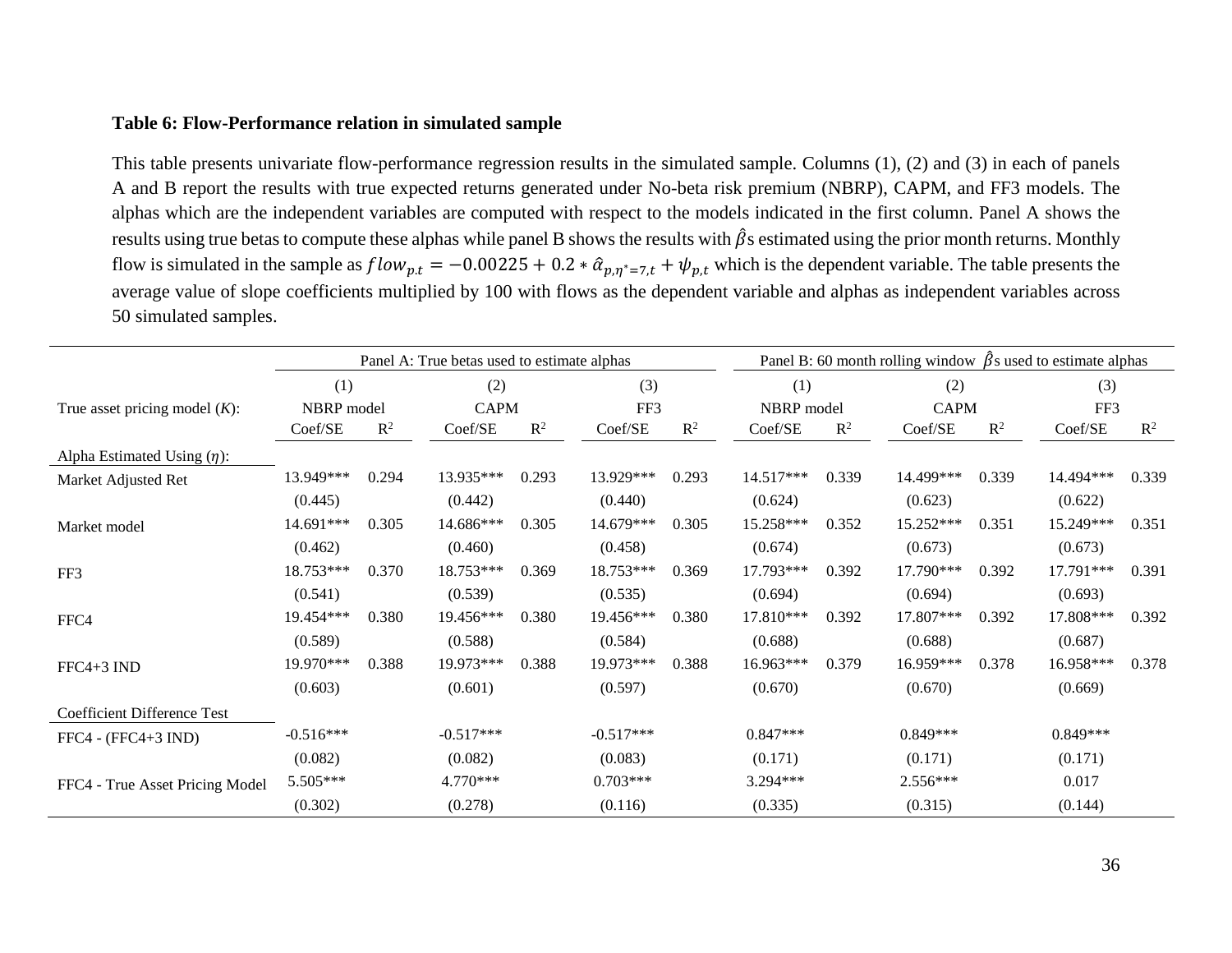#### **Appendix 1:**

This appendix derives the results presented in section 1.4 of the paper. For expositional convenience, we set the risk-free rate to zero.

Let returns be generated by a single factor model as shown in equation (16). The true model of expected returns is either a no-beta risk premium model in equation (17) or CAPM in equation (18).  $\hat{\alpha}$  is estimated using either a market adjustment as shown in equation (19) or a market model adjustment as shown in equation (20).

In the cross-section of funds, the following hold true:

$$
cov(\beta, \xi) = 0
$$
  
\n
$$
cov(\hat{\beta}, \xi) = 0
$$
  
\n
$$
cov(\hat{\beta} - \beta, \xi) = 0,
$$
  
\n
$$
(A. 1.1)
$$

where  $\beta$  represents true beta of a fund,  $\hat{\beta}$  represents the estimated beta of the fund,  $\hat{\beta} - \beta$  is the measurement error in estimated beta, and  $\xi$  represents the fund specific returns.

We also have, by definition:

$$
cov(\hat{\beta} - \beta, \beta) = 0 \tag{A.1.2}
$$

From the two models of expected returns and two estimators, we have the following four cases.

*Case 1:* Market adjustment when the no-beta risk model is true

From equations (16), (17), (19):

$$
\hat{\alpha}_{p,0} = r_{p,t} - r_{m,t} = \alpha_p + E[r_m] + \beta_p \times f_t + \xi_{p,t} - r_{m,t} \n= \alpha_p + E[r_m] + \beta_p \times (r_{m,t} - E[r_m]) + \xi_{p,t} - r_{m,t} \n= \alpha_p + u_t \text{ where } u_t = (\beta_p - 1) \times (r_{m,t} - E[r_m]) + \xi_{p,t}
$$

Therefore, the cross-sectional variance of  $u_t$  after using the results in (A. 1.1) will be:

$$
\sigma_u^2 \left| r_{m,t} = (r_{m,t} - E[r_m])^2 \times \varphi_r(\beta_p - 1 | r_{m,t}) + \sigma_{\xi_{p,t}}^2 \right| r_{m,t}
$$

$$
= (r_{m,t} - E[r_m])^2 \times \sigma_{\beta_p}^2 | r_{m,t} + \sigma_{\xi_{p,t}}^2 | r_{m,t}
$$

Since the true betas and the fund specific returns are drawn from identical distributions across funds, we can drop the subscript *p* to arrive at: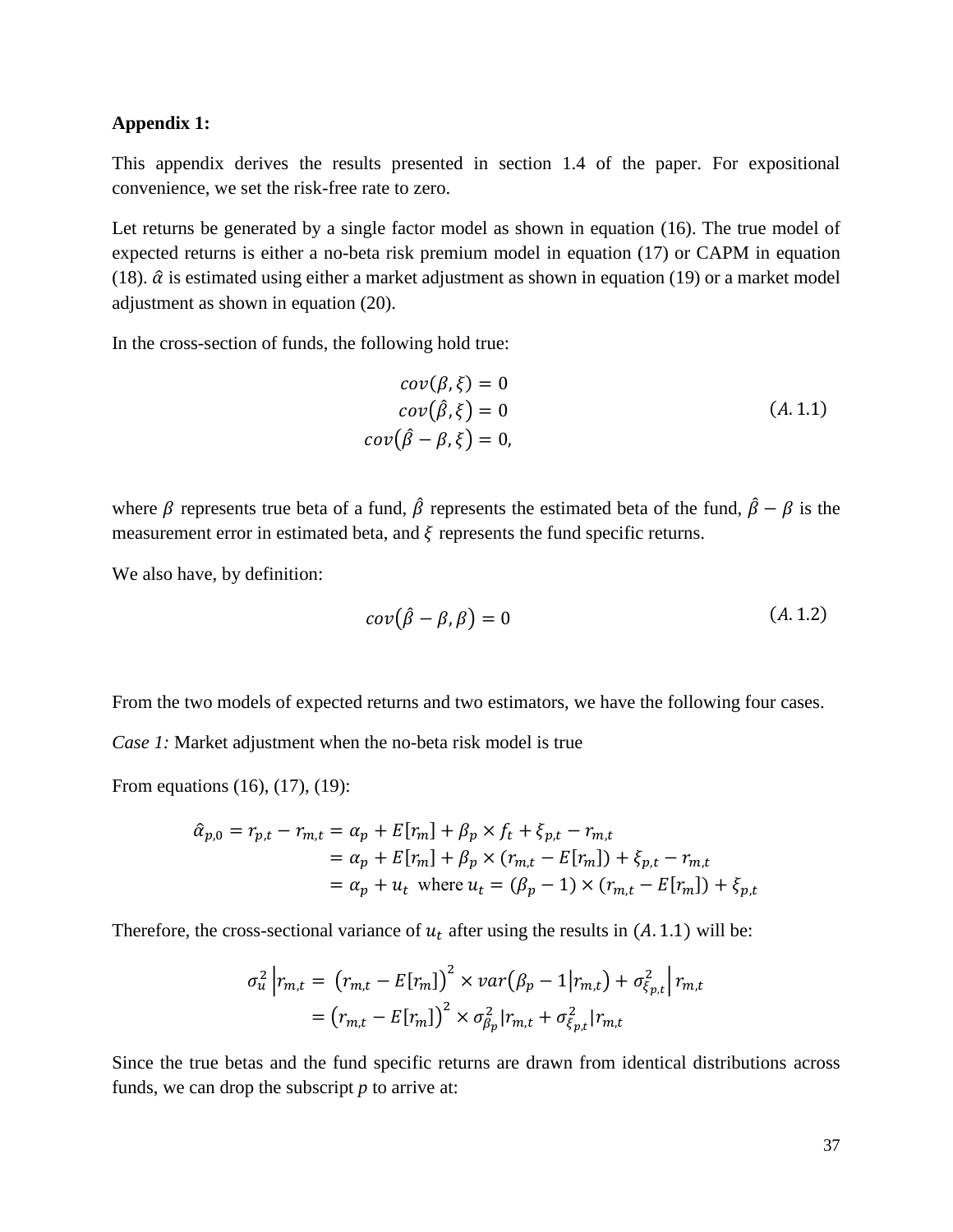$$
\sigma_u^2 | r_{m,t} = (r_{m,t} - E[r_m])^2 \times \sigma_\beta^2 | r_{m,t} + \sigma_\xi^2 | r_{m,t}
$$
\n(A. 1.3)

*Case 2:* Market model adjustment (i.e. CAPM) when the no-beta risk model is true From equation (20):

$$
\hat{\alpha}_{p,1} = r_{p,t} - \hat{\beta}_p \times r_{m,t} - (1 - \hat{\beta}_p) \times r_f
$$
  
\n
$$
= \alpha_p + E[r_m] + \beta_p \times f_t + \xi_{p,t} - \hat{\beta}_p r_{m,t} - (1 - \hat{\beta}_p) \times r_f \text{ from equations (13), (14)}
$$
  
\n
$$
= \alpha_p + E[r_m] + \beta_p \times (r_{m,t} - E[r_m]) + \xi_{p,t} - \hat{\beta}_p r_{m,t} - (1 - \hat{\beta}_p) \times r_f
$$
  
\n
$$
= \alpha_p + u_t \text{ where } u_t = (1 - \beta_p) \times E(r_m) - (\hat{\beta}_p - \beta_p) \times r_{m,t} - (1 - \hat{\beta}_p) \times r_f + \xi_{p,t}
$$

Using  $(A. 1.1)$ ,  $(A. 1.2)$ , and the following two results

$$
Cov(1 - \beta_p, 1 - \hat{\beta}_p) = var(\beta_p)
$$
  
\n
$$
Cov(\hat{\beta}_p - \beta_p, 1 - \hat{\beta}_p) = -var(\hat{\beta}_p - \beta_p),
$$

the cross-sectional variance of  $u_t$  will be:

$$
\sigma_u^2 | r_{m,t} = E(r_m) \times (E(r_m) - r_f) \times \sigma_\beta^2 | r_{m,t} + r_{m,t} \times (r_{m,t} - r_f)
$$
  
 
$$
\times \sigma_{\hat{\beta}-\beta}^2 | r_{m,t} + r_f^2 \times \sigma_{\hat{\beta}}^2 | r_{m,t} + \sigma_\xi^2 | r_{m,t}
$$
 (A. 1.4)

When the risk-free rate is set to zero:

$$
\sigma_u^2 \big| r_{m,t} = E(r_m)^2 \times \sigma_\beta^2 \big| r_{m,t} + r_{m,t}^2 \times \sigma_{\widehat{\beta}-\beta}^2 \big| r_{m,t} + \sigma_\xi^2 \big| r_{m,t} \tag{A.1.5}
$$

*Case 3:* Market adjustment when CAPM is true

From equations (16), (18), (19):

$$
\hat{\alpha}_{p,0} = \alpha + r_f + \beta_p \times (E[r_m] - r_f) + \beta_p \times f_t + \xi_{p,t} - r_{m,t}
$$
  
=  $\alpha + r_f + \beta_p \times (E[r_m] - r_f) + \beta_p \times (r_{m,t} - E[r_m]) + \xi_{p,t} - r_{m,t}$   
=  $\alpha + u_t$  where  $u_t = -(1 - \beta_p) \times (r_{m,t} - r_f) + \xi_{p,t}$ 

Using (A. 1.1), the cross-sectional variance of  $u_t$  is: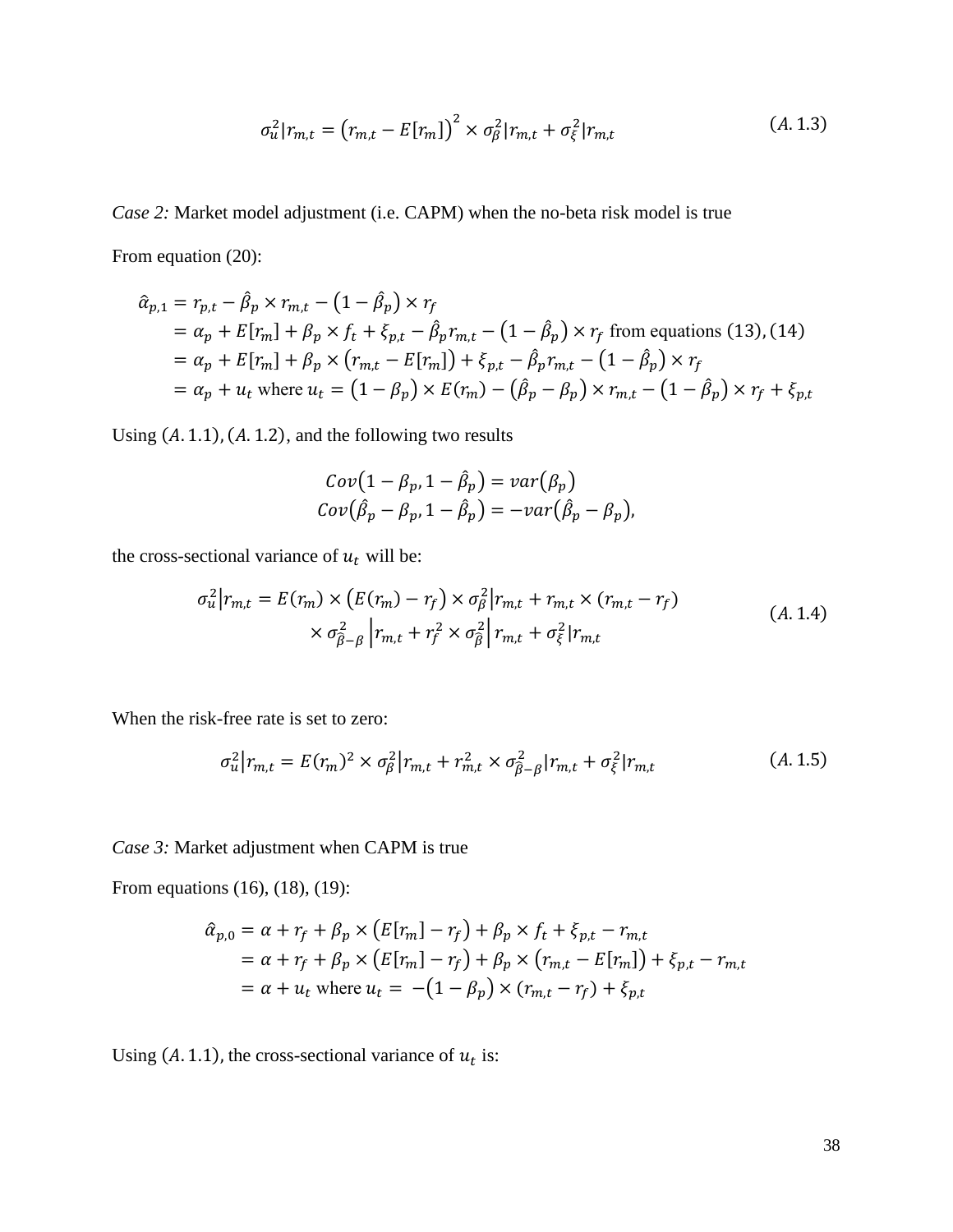$$
\sigma_u^2 \left| r_{m,t} = \left( r_{m,t} - r_f \right)^2 \times \sigma_{\beta_p}^2 \right| r_{m,t} + \sigma_{\xi_{p,t}}^2 | r_{m,t} \tag{A.1.6}
$$

Dropping the subscript *p* since betas and fund specific returns are drawn from identical distributions across funds and with risk free rate set to zero, we get:

$$
\sigma_u^2 | r_{m,t} = r_{m,t}^2 \times \sigma_\beta^2 | r_{m,t} + \sigma_\xi^2 | r_{m,t}
$$
\n(A. 1.7)

*Case 4:* Market model adjustment when CAPM is true

From (16), (18), (20):

$$
\hat{\alpha}_{p,1} = \alpha + r_f + \beta_p \times \left( E[r_m] - r_f \right) + \beta_p \times f_t + \xi_{p,t} - \left[ r_f + \hat{\beta}_p \left( r_{m,t} - r_f \right) \right]
$$
\n
$$
= \alpha + r_f + \beta_p \times \left( E[r_m] - r_f \right) + \beta_p \times \left( r_{m,t} - E[r_m] \right) + \xi_{p,t} - \left[ r_f + \hat{\beta}_p \left( r_{m,t} - r_f \right) \right]
$$
\n
$$
= \alpha + u_t \text{ where } u_t = -\left( \hat{\beta}_p - \beta_p \right) \times \left( r_{m,t} - r_f \right) + \xi_{p,t}
$$

Using (A. 1.1), the cross-sectional variance of  $u_t$  is:

$$
\sigma_u^2 \left| r_{m,t} = \left( r_{m,t} - r_f \right)^2 \times \sigma_{\beta_p - \beta_p}^2 \right| r_{m,t} + \sigma_{\xi_{p,t}}^2 \left| r_{m,t} \right| \tag{A.1.8}
$$

After dropping subscript *p* and setting risk free rate to zero, we get:

$$
\sigma_u^2 \left| r_{m,t} = r_{m,t}^2 \times \sigma_{\beta-\beta}^2 \right| r_{m,t} + \sigma_{\xi}^2 | r_{m,t} \tag{A.1.9}
$$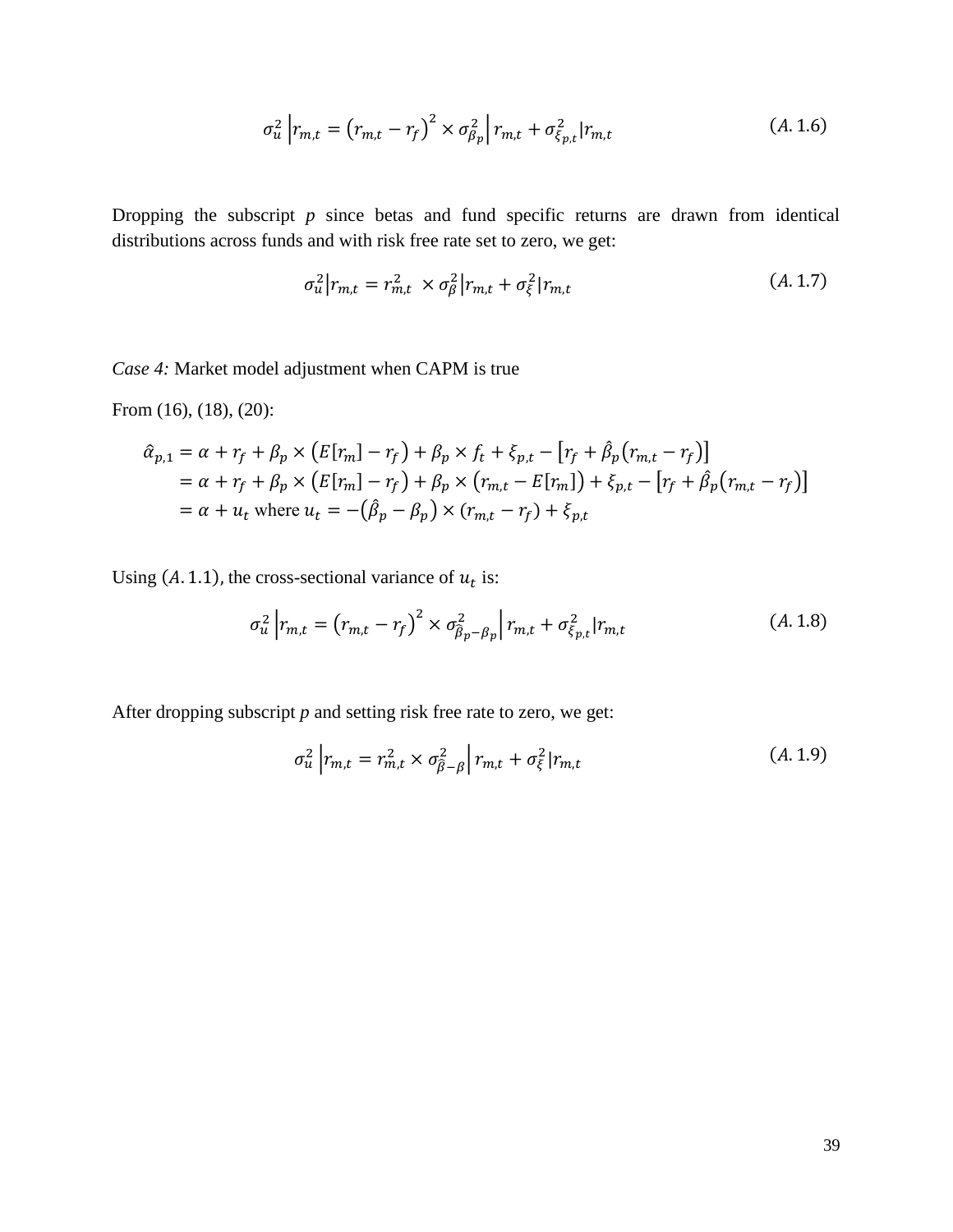#### **Appendix 2:**

This appendix proves Proposition 3.

Denote

$$
\hat{\alpha}_{p,\eta} = \hat{\alpha}_{p,\eta^*} + \nu_{p,\eta},\tag{A.2.1}
$$

where  $\hat{\alpha}_{p,\eta^*}$  is the alpha estimated using the most optimal  $\eta^*$ -factor model. Under the rational expectations equilibrium of Berk, Green (2004), flow positively covaries with  $\hat{\alpha}_{p,\eta^*,t}$  and is uncorrelated with the noise term  $v_{p,n}$ .

Under the model of Berk, Green (2004),  $\hat{\alpha}_{p,\eta 1}, \hat{\alpha}_{p,\eta 2}$  are normally distributed with mean zero and are therefore symmetric around zero. Therefore:

$$
Pr(Q_{p,\eta} = -1) = Pr(Q_{p,\eta} = 1) = .5 \text{ for } \eta = \eta_1, \eta_2,
$$
  
\n
$$
E(Q_{p,\eta_1}) = E(Q_{p,\eta_2}) = 0 \text{, and}
$$
  
\n
$$
Var(Q_{p,\eta_1}) = Var(Q_{p,\eta_2}) = 1.
$$
  
\n(A. 2.2)

It also follows from the definition in  $(A. 2.1)$  that:

$$
E(v_{p,\eta}) = 0 \tag{A.2.3}
$$

Consider the following OLS regressions from (11) and (34):

 $\ddot{\phantom{a}}$ 

$$
\Gamma_p = a_\eta + b_\eta \hat{\alpha}_{p,\eta} + \omega_{p,\eta}
$$

$$
Q_{\Gamma_p} = A_\eta + B_\eta Q_{p,\eta} + o_{p,\eta}
$$

From Regression (11), after using  $Cov(\Gamma_p, v_{p,\eta}) = 0$ , we get:

$$
b_{\eta} = \frac{cov(\Gamma_p, \hat{\alpha}_{p,\eta})}{var(\hat{\alpha}_{p,\eta})} = \frac{cov(\Gamma_p, \hat{\alpha}_{p,\eta^*})}{var(\hat{\alpha}_{p,\eta^*}) + var(\nu_{p,\eta})}
$$
(A. 2.4)

Given that  $\hat{b}_{\eta_1} > \hat{b}_{\eta_2}$ . Therefore, from (A. 2.4) we get:

$$
var(v_{p,\eta 1}) < var(v_{p,\eta 2}) \tag{A.2.5}
$$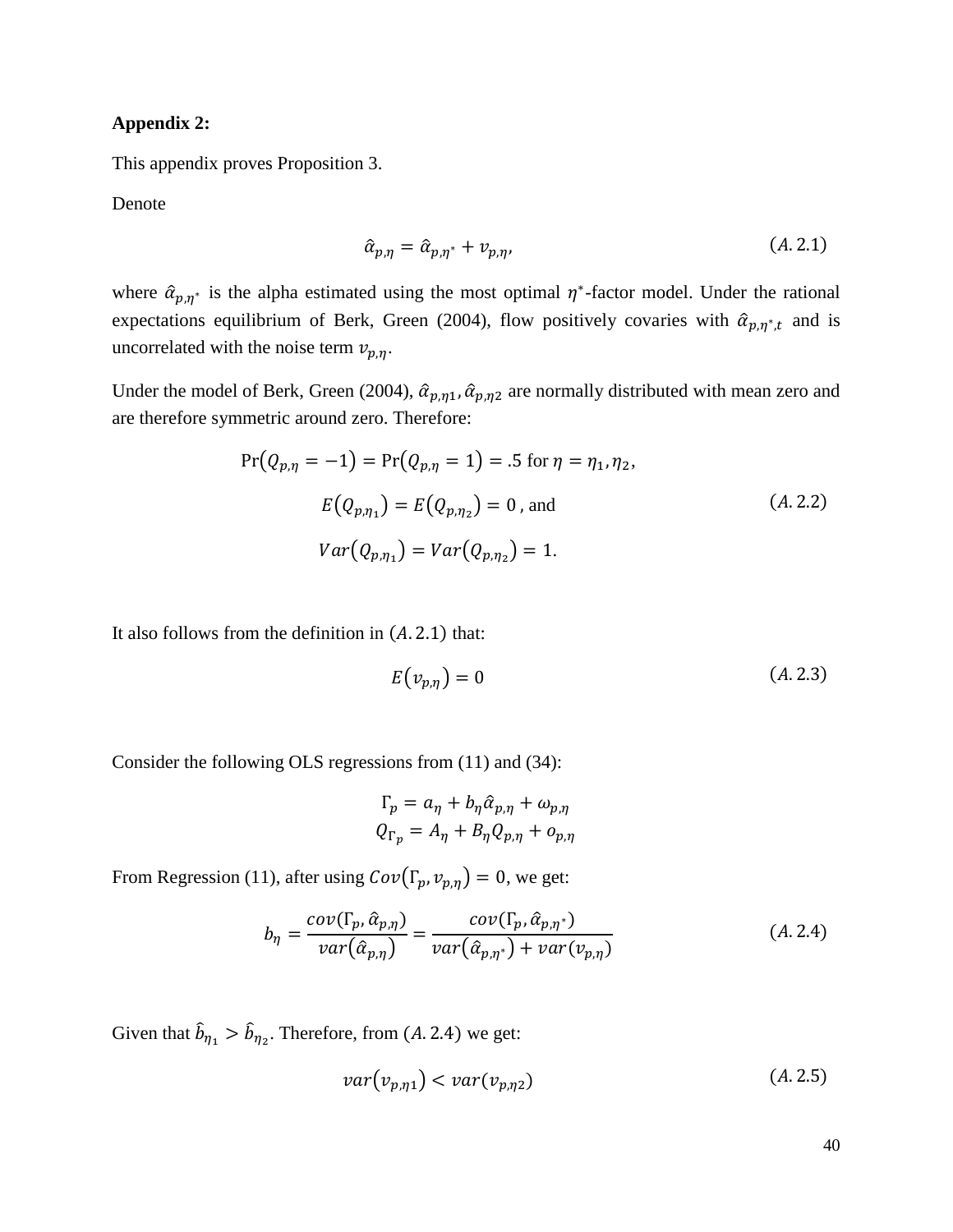From Regression  $(34)$ , after using the result in  $(A. 2.2)$ , we get:

$$
B_{\eta} = \frac{Cov\left(Q_{\Gamma_p}, Q_{p,\eta}\right)}{Var(Q_{p,\eta})} = Cov\left(Q_{\Gamma_p}, Q_{p,\eta}\right) \tag{A.2.6}
$$

To evaluate this covariance term, we use the law of total covariance which states:

$$
cov(X,Y) = E\big( cov(X,Y|Z)\big) + cov(E(X|Z), E(Y|Z))
$$
\n(A. 2.7)

Using  $(A. 2.7)$ , we can write:

$$
Cov\left(Q_{\Gamma_p}, Q_{p,\eta}\right) = E\left(cov\left(Q_{\Gamma_p}, Q_{p,\eta} | Q_{p,\eta^*}\right)\right) + cov\left(E\left(Q_{\Gamma_p} | Q_{p,\eta^*}\right), E\left(Q_{p,\eta} | Q_{p,\eta^*}\right)\right) \tag{A.2.8}
$$

Since  $\Gamma_p$  is independent of the noise part of  $\hat{\alpha}_{p,\eta}$ , the conditional covariance  $cov(Q_{\Gamma_p}, Q_{p,\eta} | Q_{p,\eta^*})$ will be zero on average. Hence the first term on the RHS of  $(A. 2.8)$  will be zero. Expanding the second term in  $(A. 2.8)$ , we get:

$$
Cov\left(Q_{\Gamma_p}, Q_{p,\eta}\right)
$$
  
=  $E\left[E\left(Q_{\Gamma_p}|Q_{p,\eta^*}\right) \times E\left(Q_{p,\eta}|Q_{p,\eta^*}\right)\right] - E\left[E\left(Q_{\Gamma_p}|Q_{p,\eta^*}\right)\right]$  (A. 2.9)  
 $\times E\left[E\left(Q_{p,\eta}|Q_{p,\eta^*}\right)\right]$ 

The two terms in  $(A. 2.9)$  can further be expanded as:

$$
E\left[E\left(Q_{\Gamma_p}|Q_{p,\eta^*}\right)\times E\left(Q_{p,\eta}|Q_{p,\eta^*}\right)\right] = E\left(Q_{\Gamma_p}|Q_{p,\eta^*}=1\right)\times E\left(Q_{p,\eta}|Q_{p,\eta^*}=1\right)\times \Pr(Q_{p,\eta^*}=1)
$$
  
\n
$$
+ E\left(Q_{\Gamma_p}|Q_{p,\eta^*}=-1\right)\times E\left(Q_{p,\eta}|Q_{p,\eta^*}=-1\right)\times \Pr(Q_{p,\eta^*}=-1),
$$
 and  
\n
$$
E\left[E\left(Q_{\Gamma_p}|Q_{p,\eta^*}\right)\right]\times E\left[E\left(Q_{p,\eta}|Q_{p,\eta^*}\right)\right] = \left\{E\left(Q_{\Gamma_p}|Q_{p,\eta^*}=1\right)\times \Pr(Q_{p,\eta^*}=1)+
$$
  
\n
$$
E\left(Q_{\Gamma_p}|Q_{p,\eta^*}=-1\right)\times \Pr(Q_{p,\eta^*}=-1)\right\} \times \left\{E\left(Q_{p,\eta}|Q_{p,\eta^*}=1\right)\times \Pr(Q_{p,\eta^*}=1)+
$$
  
\n
$$
E\left(Q_{p,\eta}|Q_{p,\eta^*}=-1\right)\times \Pr(Q_{p,\eta^*}=-1)\right\}
$$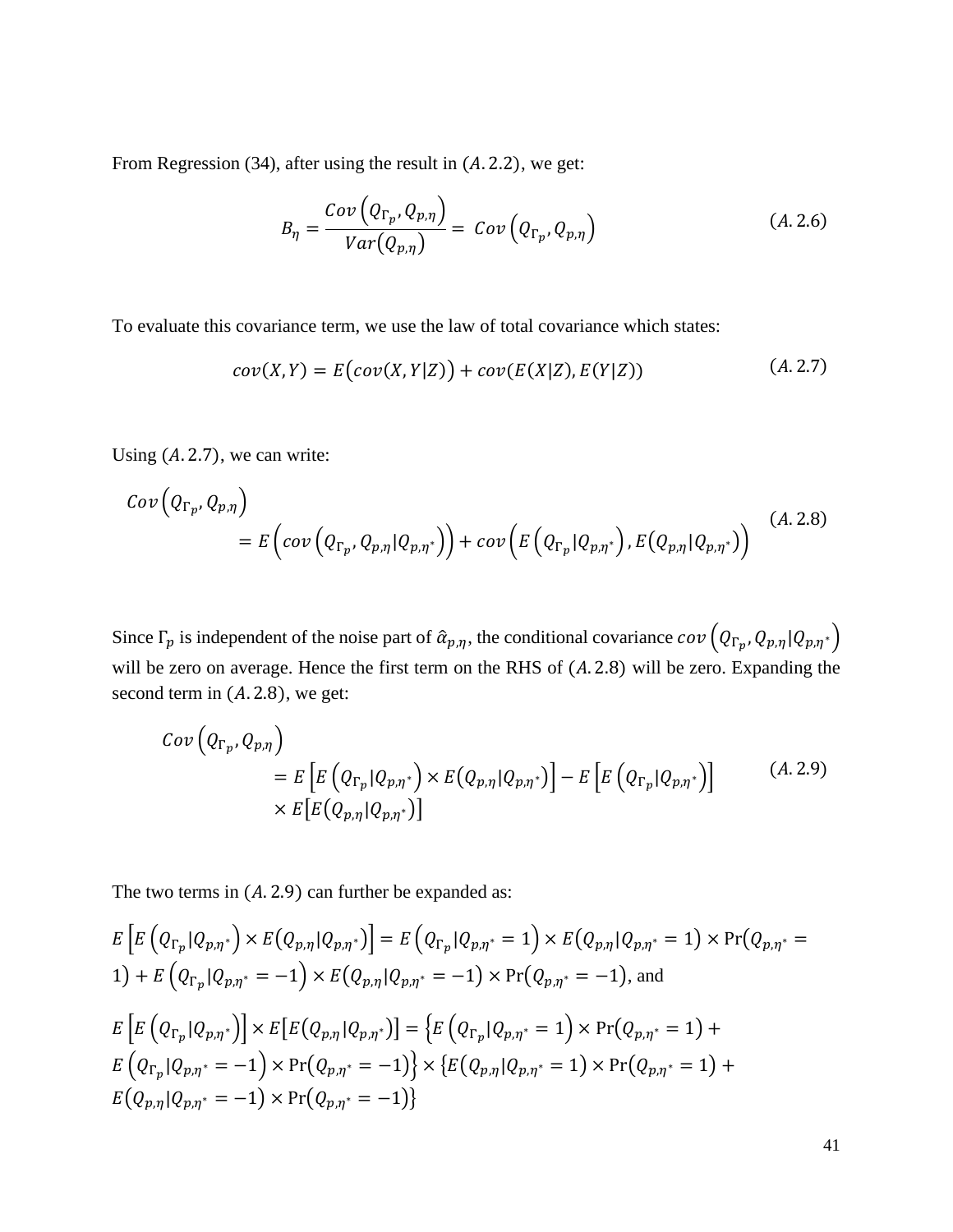Substituting these into (A. 2.9), using  $1 - Pr(Q_{p,\eta^*} = 1) = Pr(Q_{p,\eta^*} = -1)$ , and rearranging the terms yields:

$$
Cov\left(Q_{\Gamma_p}, Q_{p,\eta}\right) = \left\{ E\left(Q_{\Gamma_p} | Q_{p,\eta^*} = 1\right) - E\left(Q_{\Gamma_p} | Q_{p,\eta^*} = -1\right) \right\} \\ \times \left\{ E\left(Q_{p,\eta} | Q_{p,\eta^*} = 1\right) - E\left(Q_{p,\eta} | Q_{p,\eta^*} = -1\right) \right\} \times \Pr\left(Q_{p,\eta^*} = 1\right) \\ \times \Pr\left(Q_{p,\eta^*} = -1\right) \tag{A.2.10}
$$

From (A. 2.6) and (A. 2.10) we can see that comparing coefficients  $B_{\eta 1}$ ,  $B_{\eta 2}$  reduces to comparing  ${E(Q_{p,\eta}|Q_{p,\eta^*}=1)-E(Q_{p,\eta}|Q_{p,\eta^*}=-1)}$  for  $\eta=\eta_1\otimes\eta_2$ , since  $\eta^*$  is same across the two models.

By definition, this term can be expressed as:

$$
E(Q_{p,\eta}|Q_{p,\eta^*} = 1) - E(Q_{p,\eta}|Q_{p,\eta^*} = -1)
$$
  
= Pr( $\hat{\alpha}_{p,\eta^*} + \nu_{p,\eta} \ge 0$ | $\hat{\alpha}_{p,\eta^*} \ge 0$ )  
- Pr( $\hat{\alpha}_{p,\eta^*} + \nu_{p,\eta} < 0$ | $\hat{\alpha}_{p,\eta^*} \ge 0$ )  
- Pr( $\hat{\alpha}_{p,\eta^*} + \nu_{p,\eta} \ge 0$ | $\hat{\alpha}_{p,\eta^*} < 0$ )  
+ Pr( $\hat{\alpha}_{p,\eta^*} + \nu_{p,\eta} < 0$ | $\hat{\alpha}_{p,\eta^*} < 0$ ) (A. 2.11)

Where the conditional probabilities are defined as:

$$
\Pr(\hat{\alpha}_{p,\eta^*} + v_{p,\eta} \ge 0 | \hat{\alpha}_{p,\eta^*} \ge 0)
$$
\n
$$
= \int_0^\infty \Pr(\hat{\alpha}_{p,\eta^*} \ge -v_{p,\eta} | \hat{\alpha}_{p,\eta^*}) \times f(\hat{\alpha}_{p,\eta^*} | \hat{\alpha}_{p,\eta^*} \ge 0) \times d\hat{\alpha}_{p,\eta^*}
$$
\n(A. 2.12)

with  $v_{p,\eta}$  |  $\hat{\alpha}_{p,\eta^*}$  distributed as Normal with mean zero.

We get similar expressions for the remaining three terms on the RHS of equation  $(A.2.11)$ . When  $X \sim N(0, \sigma^2)$ , the following definitions apply:

$$
\Pr(X \le a) = F(a) = \frac{1}{2} \times \left[ 1 + \text{erf}\left(\frac{a - \mu}{\sigma\sqrt{2}}\right) \right] = \frac{1}{2} \times \left[ 1 + \text{erf}\left(\frac{a}{\sigma\sqrt{2}}\right) \right]
$$
\n
$$
\Pr(X \ge a) = 1 - F(a) = \frac{1}{2} \times \left[ 1 - \text{erf}\left(\frac{a - \mu}{\sigma\sqrt{2}}\right) \right] = \frac{1}{2} \times \left[ 1 - \text{erf}\left(\frac{a}{\sigma\sqrt{2}}\right) \right]
$$
\n(A. 2.13)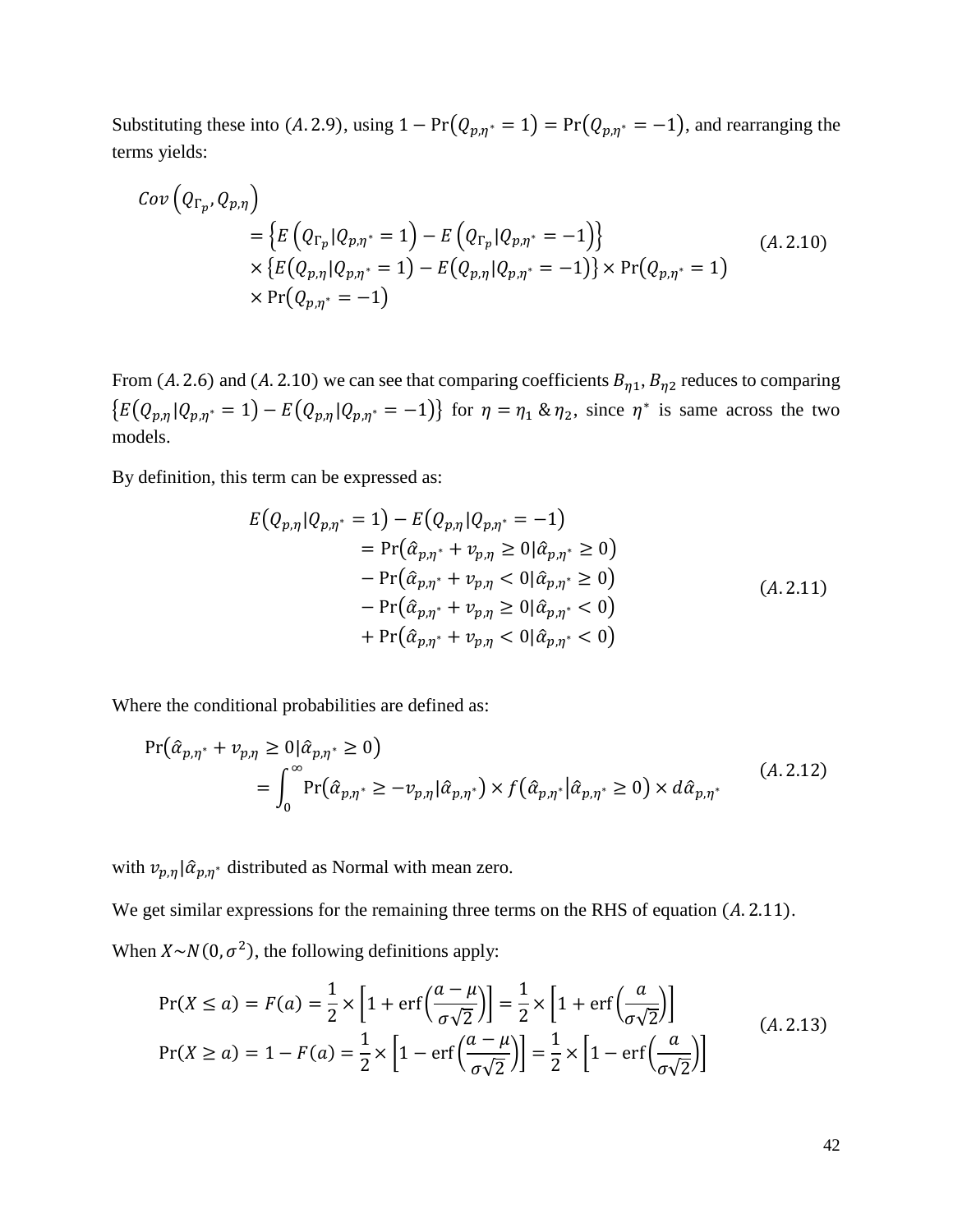Where  $erf(x)$  is the error function given by:

$$
\mathrm{erf}(x) = \frac{2}{\sqrt{\pi}} \times \int_0^x e^{-t^2} dt
$$

This is an odd function with  $erf(-x) = -erf(x)$  and is monotonically increasing in its argument  $x$ . From these two properties and the definitions in (A. 2.13), we can infer the following:

$$
Pr(X \ge a) \text{ is } \begin{cases} \text{decreasing with } \sigma \text{ if } a < 0 \\ \text{increasing with } \sigma \text{ if } a > 0 \end{cases} \tag{A.2.14}
$$
\n
$$
Pr(X \le a) \text{ is } \begin{cases} \text{increasing with } \sigma \text{ if } a < 0 \\ \text{decreasing with } \sigma \text{ if } a > 0 \end{cases}
$$

From (A. 2.5), we have  $\sigma_{v_{p,\eta_1}} < \sigma_{v_{p,\eta_2}}$ . Therefore, from (A. 2.12) and (A. 2.14), we can see that:

$$
\Pr(\hat{\alpha}_{p,\eta^*} + v_{p,\eta_1} \ge 0 | \hat{\alpha}_{p,\eta^*} \ge 0) > \Pr(\hat{\alpha}_{p,\eta^*} + v_{p,\eta_2} \ge 0 | \hat{\alpha}_{p,\eta^*} \ge 0),
$$
  
\n
$$
\Pr(\hat{\alpha}_{p,\eta^*} + v_{p,\eta_1} < 0 | \hat{\alpha}_{p,\eta^*} < 0) > \Pr(\hat{\alpha}_{p,\eta^*} + v_{p,\eta_2} < 0 | \hat{\alpha}_{p,\eta^*} < 0),
$$
  
\n
$$
-\Pr(\hat{\alpha}_{p,\eta^*} + v_{p,\eta_1} < 0 | \hat{\alpha}_{p,\eta^*} \ge 0) > -\Pr(\hat{\alpha}_{p,\eta^*} + v_{p,\eta_2} < 0 | \hat{\alpha}_{p,\eta^*} \ge 0),
$$
  
\n
$$
-\Pr(\hat{\alpha}_{p,\eta^*} + v_{p,\eta_1} \ge 0 | \hat{\alpha}_{p,\eta^*} < 0) > -\Pr(\hat{\alpha}_{p,\eta^*} + v_{p,\eta_2} \ge 0 | \hat{\alpha}_{p,\eta^*} < 0)
$$
\n(4.2.15)

Substituting  $(A. 2.15)$  into  $(A. 2.11)$  gives:

$$
E(Q_{p,\eta1}|Q_{p,\eta^*}=1)-E(Q_{p,\eta1}|Q_{p,\eta^*}=-1)>E(Q_{p,\eta2}|Q_{p,\eta^*}=1)-E(Q_{p,\eta2}|Q_{p,\eta^*}=(A.2.16)
$$
  
-1)

Finally, substituting this into (A. 2.10) and using the definition of  $B<sub>\eta</sub>$  from (A. 2.6), we get  $B<sub>\eta1</sub>$  >  $B_{\eta 2}$ . Q.E.D.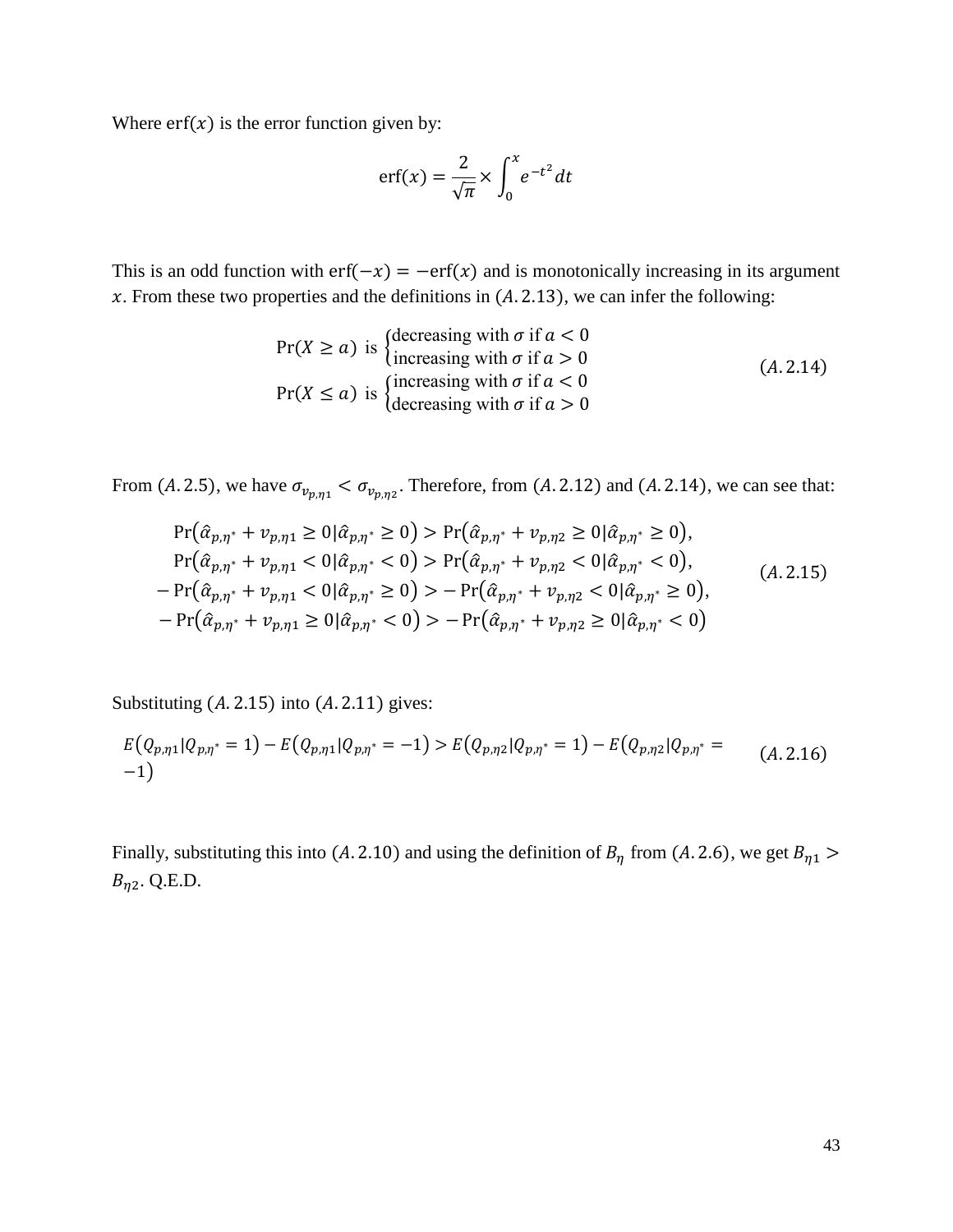#### **Appendix 3:**

This appendix derives a recursive relation for cost function in (11) starting from Eq. (8).

From (8), the posterior mean of investors' estimate of gross skill  $\phi_p^K$  is:

$$
\phi_{p,\eta,t}^{K} = \frac{\nu \phi_0 + t \vartheta_{\hat{\alpha},\eta} \,\bar{X}_{p,\eta,t}}{\nu + t \vartheta_{\hat{\alpha},\eta}},\tag{A.3.1}
$$

where  $X_{p,\eta,t} = \hat{\alpha}_{p,\eta,t} + c(q_{p,t-1}).$ 

Under the competitive equilibrium of Berk, Green (2004) we have:

$$
c(q_{p,t}) = \phi_{p,\eta,t}^K
$$
 (A. 3.2)

Rewriting  $t\bar{X}_{p,\eta,t}$  as  $(t-1)\bar{X}_{p,\eta,t-1} + X_{p,\eta,t}$  which can further be written as  $(t-1)\bar{X}_{p,\eta,t-1}$  +  $\hat{\alpha}_{p,\eta,t} + c(q_{p,t-1}),$  Eq. (A.3.1) becomes:

$$
\phi_{p,\eta,t}^{K} = \frac{\nu \ \phi_0 + (t-1)\vartheta_{\widehat{\alpha},\eta} \ \bar{X}_{p,\eta,t-1} + \vartheta_{\widehat{\alpha},\eta} c(q_{p,t-1})}{\nu + t\vartheta_{\widehat{\alpha},\eta}} + \frac{\vartheta_{\widehat{\alpha},\eta}}{\nu + t\vartheta_{\widehat{\alpha},\eta}} \widehat{\alpha}_{p,\eta,t}.
$$
 (A.3.3)

From (A.3.2), the competitive equilibrium condition for period  $t - 1$  will be  $c(q_{p,t-1}) =$  $\phi_{p,\eta,t-1}^K$ , where  $\phi_{p,\eta,t-1}^K = \frac{\nu \phi_0 + (t-1)\vartheta_{\hat{\alpha},\eta} \bar{X}_{p,\eta,t-1}}{\nu + (t-1)\vartheta_{\hat{\alpha},\eta}}$  $\frac{(\mathcal{C}^{-1}) \sigma_{\alpha,\eta} \Lambda_{p,\eta,t-1}}{\nu + (t-1) \sigma_{\hat{\alpha},\eta}}$  is given by (A.3.1) for  $t-1$ . Therefore,

$$
\phi_{p,\eta,t}^K = \frac{\left[\nu + (t-1)\vartheta_{\widehat{\alpha},\eta}\right] \phi_{p,\eta,t-1}^K + \vartheta_{\widehat{\alpha},\eta} \phi_{p,\eta,t-1}^K}{\nu + t \vartheta_{\widehat{\alpha},\eta}} + \frac{\vartheta_{\widehat{\alpha},\eta}}{\nu + t \vartheta_{\widehat{\alpha},\eta}} \widehat{\alpha}_{p,\eta,t}
$$

Upon simplification, we get:

$$
\phi_{p,\eta,t}^K = \phi_{p,\eta,t-1}^K + \frac{\vartheta_{\hat{\alpha},\eta}}{\nu + t\vartheta_{\hat{\alpha},\eta}} \hat{\alpha}_{p,\eta,t} \,. \tag{A.3.4}
$$

We can get the recursive relation for cost function from Eq.  $(A.3.4)$  by using the competitive equilibrium condition for  $t$  and  $t - 1$ . Therefore,

$$
c(q_{p,t}) = c(q_{p,t-1}) + \frac{\vartheta_{\widehat{\alpha},\eta}}{\nu + t\vartheta_{\widehat{\alpha},\eta}}\widehat{\alpha}_{p,\eta,t}.
$$

Q.E.D.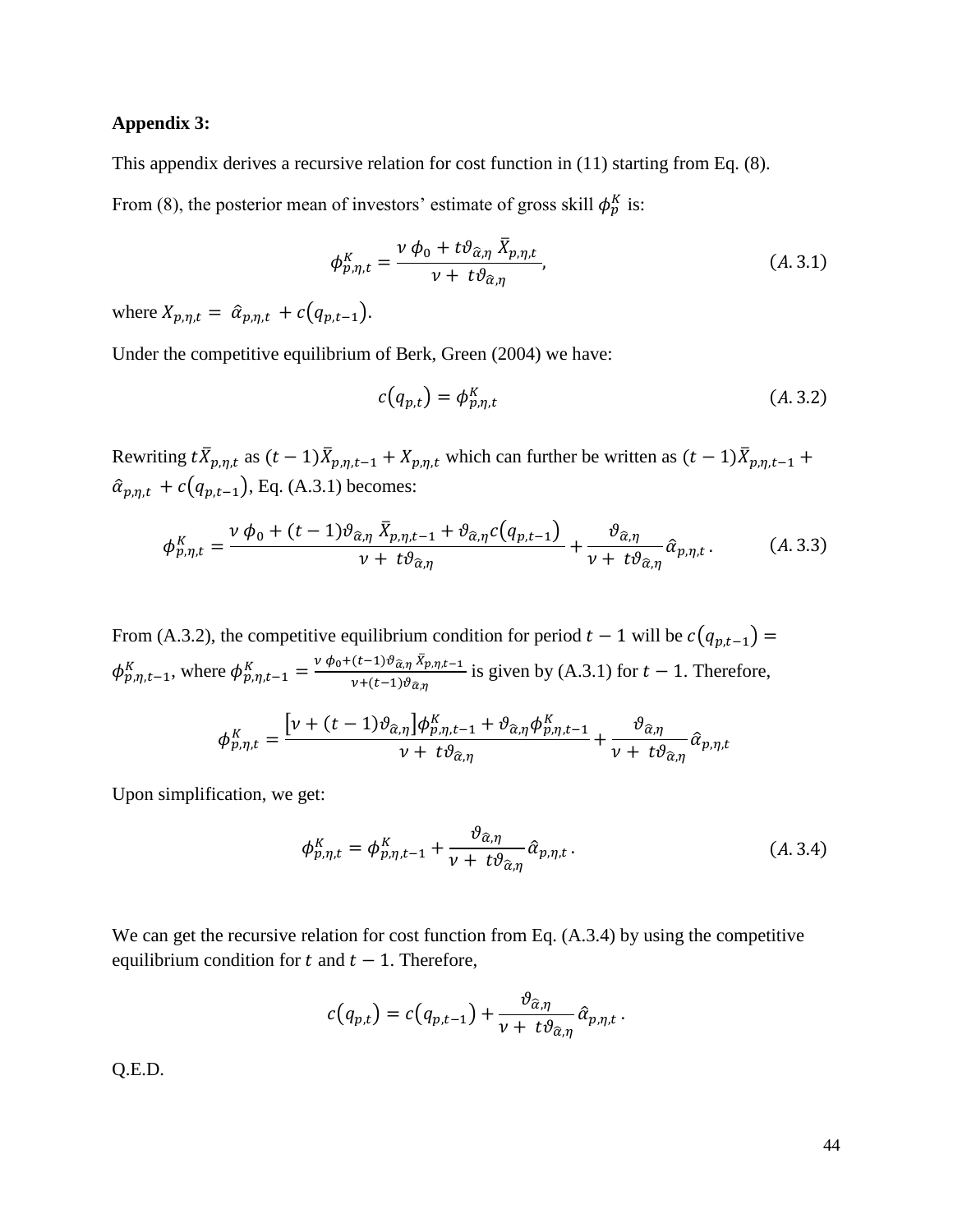#### **Appendix 4:**

This appendix derives the components of measurement error in  $\hat{\alpha}_{p,\eta,t}$  presented in Eq. (25).

Suppose all returns are in excess of risk-free rate. Net returns of a fund are given as follows:

$$
r_{p,t} = \phi_p - c(q_{t-1}) + \sum_{k=1}^K \beta_{p,k} \times E(F_{k,t}) + \sum_{k=1}^J \beta_{p,k} \times f_{k,t} + \xi_{p,t},
$$
 (A.4.1)

where  $f_{k,t} = F_{k,t} - E(F_{k,t})$  and under the Berk, Green (2004) equilibrium condition  $E_{t-1}(\phi_p - c(q_{t-1})) = 0.$ 

 $\eta$  –factor model estimate of  $\hat{\alpha}$  is computed as:

$$
\hat{\alpha}_{p,\eta,t} = r_{p,t} - \sum_{k=1}^{\eta} \hat{\beta}_{p,k} \times F_{k,t},
$$
\n(A.4.2)

where  $\hat{\beta}$ s are estimated from a time series regression with returns data from  $t - T$  to  $t - 1$ . We consider the cases where the  $J$  –factor model nests the  $K$  – and  $\eta$  –factor models. We can decompose  $\hat{\alpha}_\eta$  in Eq. (A.4.2) as:

$$
\hat{\alpha}_{\eta} = \alpha^{K} + (\alpha_{\eta} - \alpha^{K}) + (\hat{\alpha}_{\eta} - \alpha_{\eta}), \qquad (A.4.3)
$$

where  $\alpha^K$  is the true net alpha which equals  $\phi_p - c(q_{t-1}), \alpha^{\eta}$  is the alpha from an  $\eta$ -factor model without any estimation errors and sampling errors,  $\theta$  is the model misspecification error and  $\epsilon$  is the statistical estimation error.

First, we rearrange terms in (A.4.2) to separate out the  $\beta$  measurement error part as:

$$
\hat{\alpha}_{p,\eta,t} = r_{p,t} - \sum_{k=1}^{\eta} \beta_{p,k} \times F_{k,t} - \sum_{k=1}^{\eta} (\hat{\beta}_{p,k} - \beta_{p,k}) \times F_{k,t},
$$
\n(A.4.4)

Substituting the expression for  $r_{p,t}$  from (A.4.1) in Eq. (A.4.4) above, we get: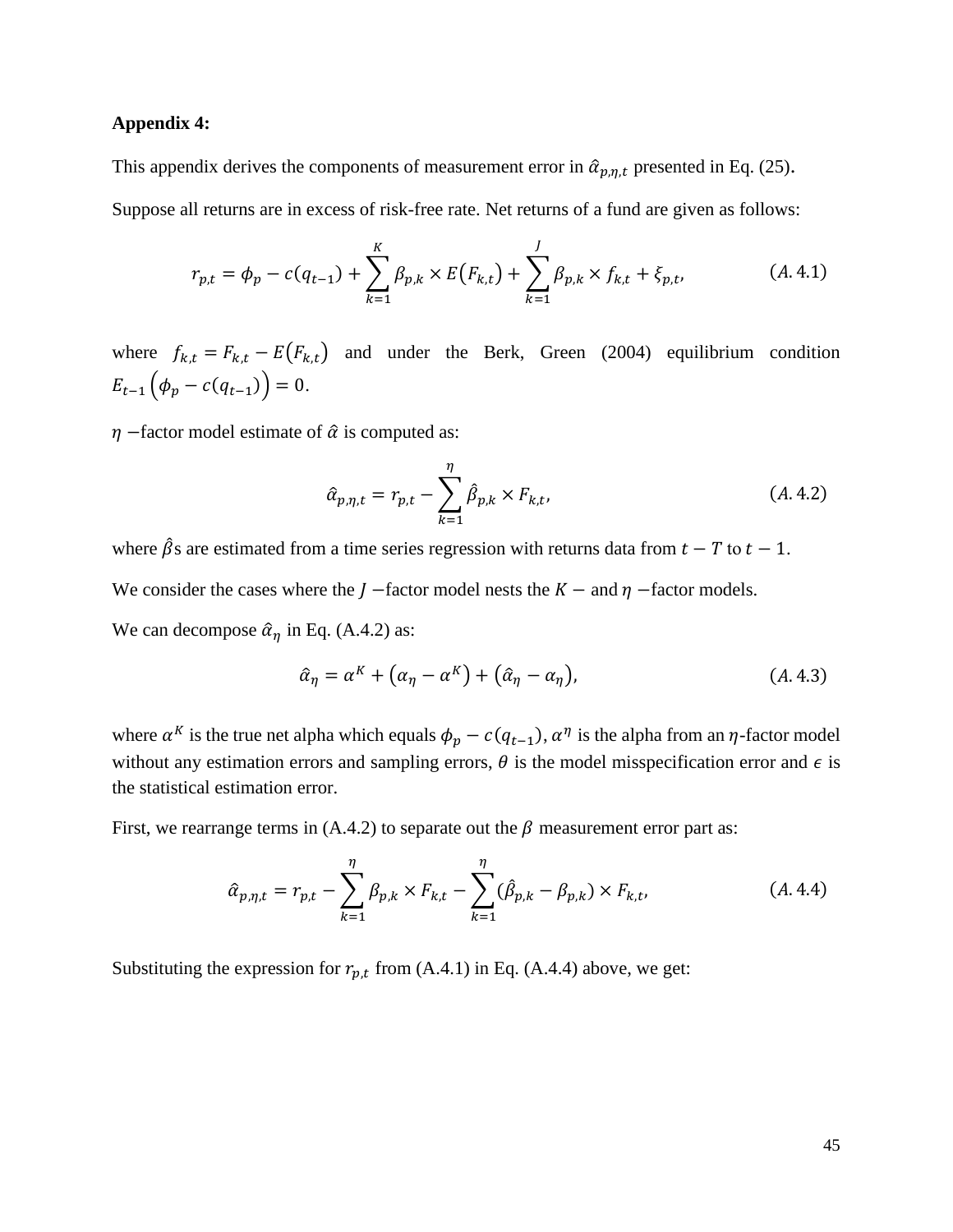$$
\hat{\alpha}_{p,\eta,t} = \left(\phi_p - c(q_{t-1})\right) + \sum_{k=1}^K \beta_{p,k} \times E(F_{k,t}) + \sum_{k=1}^J \beta_{p,k} \times f_{k,t} - \sum_{k=1}^{\eta} \beta_{p,k} \times F_{k,t} \n- \sum_{k=1}^{\eta} (\hat{\beta}_{p,k} - \beta_{p,k}) \times F_{k,t} + \xi_{p,t}.
$$
\n(A.4.5)

To identify the misspecification error and statistical estimation error components of  $\hat{\alpha}_{p,\eta,t}$ , first consider the case where  $\eta > K$ . Without loss of generality, let the first K factors of the  $\eta$  –factor model be the same as the  $K$  –factor model and let the first  $\eta$  factors of the  $J$  –factor model be same as the  $\eta$  –factor model. With this, we can simplify (A.4.5) as:

$$
\hat{\alpha}_{p,\eta,t} = \left(\phi_p - c(q_{t-1})\right) - \sum_{k=K+1}^{\eta} \beta_{p,k} \times E(F_{k,t}) + \sum_{k=\eta+1}^{J} \beta_{p,k} \times f_{k,t} \n- \sum_{k=1}^{\eta} (\hat{\beta}_{p,k} - \beta_{p,k}) \times F_{k,t} + \xi_{p,t}.
$$
\n(A.4.6)

The term  $-\sum_{k=K+1}^{n} \beta_{p,k} \times E\big(F_{k,t}\big)$  $E_{k=K+1}^{n} \beta_{p,k} \times E(F_{k,t})$  is the model misspecification part  $\theta$  which arises due to using more factors than there are in the true asset pricing model (i.e. due to  $\eta > K$ ). The last three terms constitute the estimation error part  $\epsilon$  which arise due to (i) omitted common factors, (ii) estimation errors in the betas of included factors and (iii) fund's idiosyncratic returns.

Now consider the case where  $\eta < K$ . Without loss of generality, let the first  $\eta$  factors of the Kfactor asset pricing model be the same as the  $\eta$ -factor model and let the first  $\eta$  factors of the  $I$ factor model be same as the  $\eta$ -factor model. With this, we can simplify (A.4.5) as:

$$
\hat{\alpha}_{p,\eta,t} = (\phi_p - c(q_{t-1})) + \sum_{k=\eta+1}^K \beta_{p,k} \times E(F_{k,t}) + \sum_{k=\eta+1}^J \beta_{p,k} \times f_{k,t} \n- \sum_{k=1}^\eta (\hat{\beta}_{p,k} - \beta_{p,k}) \times F_{k,t} + \xi_{p,t}.
$$
\n(A.4.7)

The first term in (A.4.7),  $\sum_{k=\eta+1}^{K} \beta_{p,k} \times E(F_{k,t})$ , is the model misspecification part  $\theta$  which arises due to omitting some priced factors in the estimation model. The last three terms constitute the estimation error part  $\epsilon$  which arise due to (i) omitted common factors, (ii) estimation errors in the betas of included factors and (iii) fund's idiosyncratic returns.

Putting the two cases together, we have: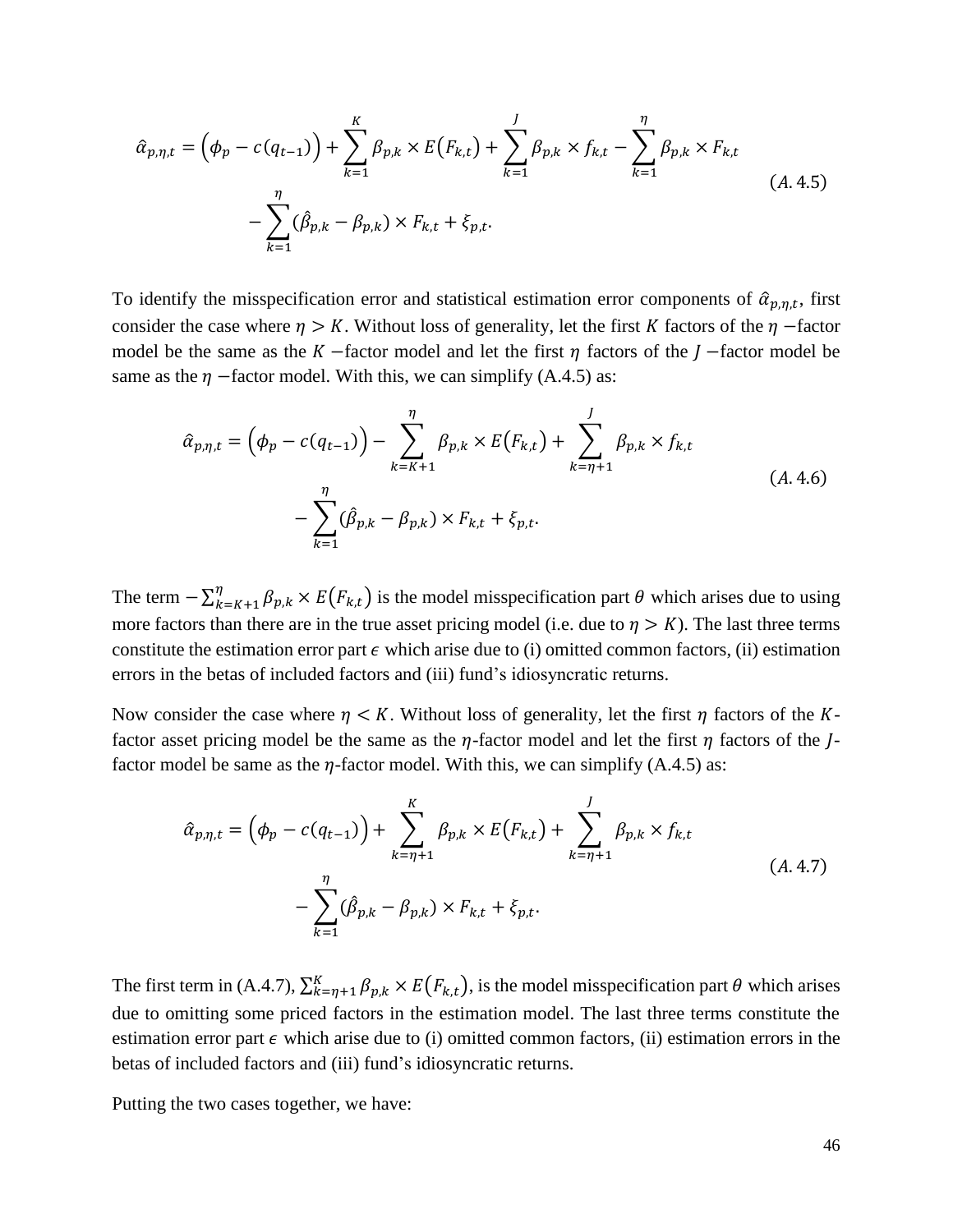$$
\theta = \begin{cases}\n-\sum_{k=K+1}^{\eta} \beta_{k,p} E(F_k) & \text{for } \eta \ge K, \\
\sum_{k=\eta+1}^{K} \beta_{k,p} E(F_k) & \text{for } \eta < K\n\end{cases}
$$
\n
$$
\epsilon = \sum_{k=\eta+1}^{J} \beta_{k,p} f_{k,t} + \sum_{k=1}^{\eta} \left( \hat{\beta}_{k,p,t} - \beta_{k,p} \right) F_{k,t} + \xi_{p,t}
$$
\n(A.4.8)

which validates the result presented in Eq. (25). Q.E.D.